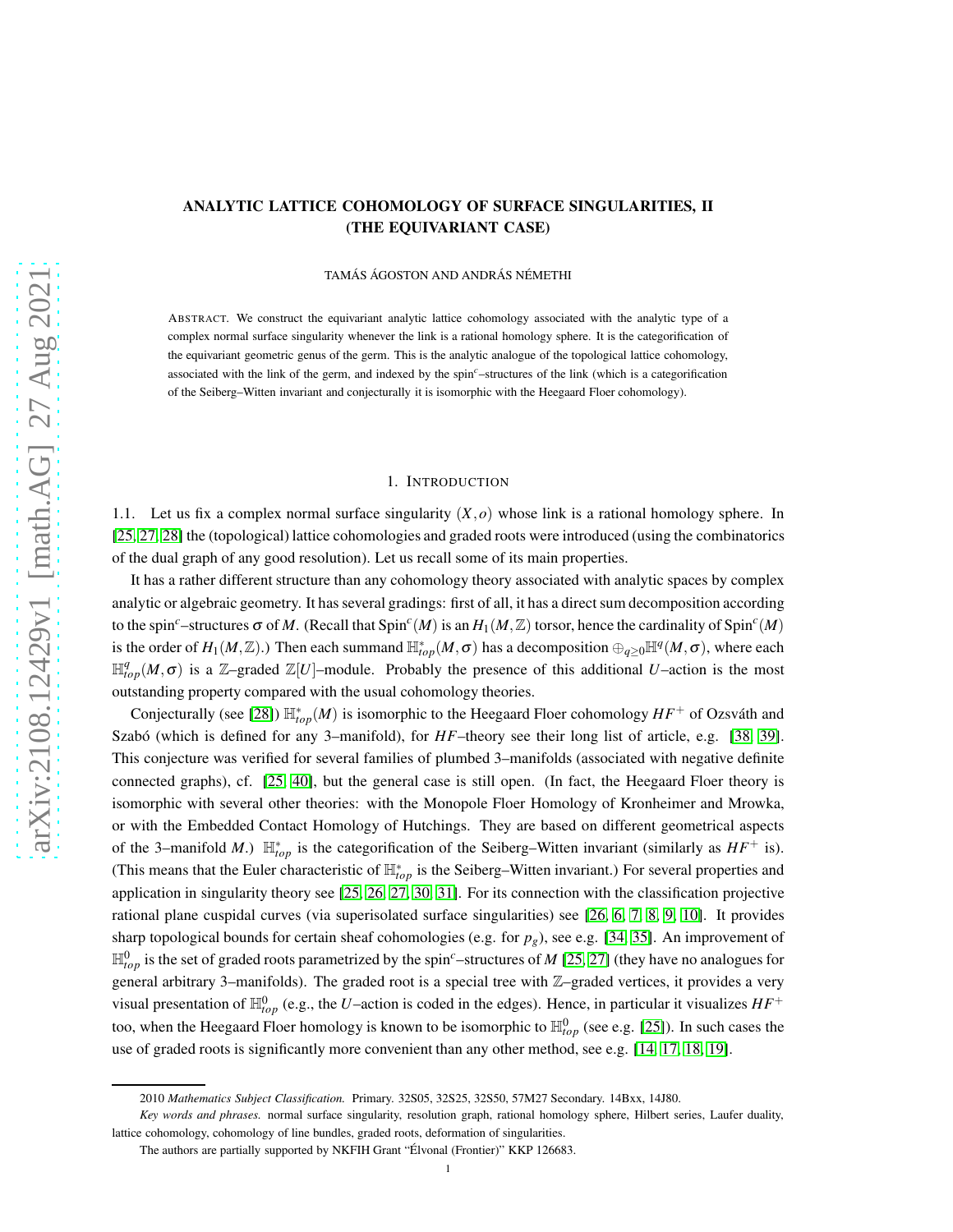## 2 T. Ágoston , A. Némethi

1.2. In a series of articles we wish to develop the theory of analytic lattice cohomologies: they are associated with the analytic type of isolated singularities of any dimension, see [\[1,](#page-21-6) [2,](#page-21-7) [3\]](#page-21-8).

In [\[1\]](#page-21-6) we considered the case of a normal surface singularities, when we constructed the analytic lattice cohomology associated with the canonical spin*c*–structure. The case of other spin*c*–structures (under the assumption that the link is a rational homology sphere) is treated in the present note. For this general part, we need to generalize the constructions of [\[1\]](#page-21-6) to the level of the universal abelian covering of  $(X, o)$  and we also need to use several technical parts regarding 'natural line bundles' of a resolution. This motivates that this equivariant discussion is separated in the present note.

The analytic lattice cohomology  $\mathbb{H}_{an}^{*}(X,o)$  has a very similar structure as the topological one. It decomposes into a direct sum, where the summands are indexed by the elements of  $H_1(M,\mathbb{Z})$  (hence, equivalently, by Spin<sup>c</sup>(*M*)), and each summand is a double graded  $\mathbb{Z}[U]$ -module. The cohomology theory is the categorification of equivariant geometric genus. We also show that it admits a graded  $\mathbb{Z}[U]$ –module morphism  $\mathbb{H}_{an}^*(X,o) \to \mathbb{H}_{top}^*(M)$ . We also present a reduction theorem similar to the non-equivariant case (and comparable with the topological case [\[20\]](#page-22-14)).

## 1.3. The structure of the article is the following.

In section 2 we recall the general definition of lattice cohomology (and graded root) associated with a weight function. For this construction we need a free module  $\mathbb{Z}^s$  (with fixed basis) and a weight function  $w: \mathbb{Z}^s \to \mathbb{Z}$ . In both topological and analytical cases the lattice  $\mathbb{Z}^s$  is given by  $H_2(\widetilde{X}, \mathbb{Z})$  of a good resolution  $\widetilde{X} \to X$ . However, in the topological case, the weight function is determined topologically, and in the analytic case it is analytic: it is the difference of the coefficient of the Hilbert function and the dimension of a sheaf cohomology.

In section 3 we prove combinatorial theorems regarding the Euler characteristic of a lattice cohomology associated with a weight function with certain 'nice' properties.

In section 4 we review properties of the topological lattice cohomology.

In section 5 we collected certain needed terminologies, analytic results and constructions (universal abelian covering, equivariant geometric genus, natural line bundles, equivariant multivariable Hilbert series, vanishing and duality theorems, and cohomological cycle associated with a line bundle).

Section 6 contains the definition of the analytic lattice cohomology using a resolution. Here we also prove its independence of the choice of the resolution and we determine its Euler characteristic.

In section 7 we construct a graded  $\mathbb{Z}[U]$ -module morphism  $\mathfrak{H}_h^* : \mathbb{H}_{an,h}^*(X, o) \to \mathbb{H}_{top,h}^*(M)$ .

In section 8 we review the topological reduction theorem (reduction to a smaller rank lattice associated with the set of 'bad' vertices). Section 9 contains the analytic version of this.

## 2. PRELIMINARIES. BASIC PROPERTIES OF LATTICE COHOMOLOGY

This is a short review of the lattice cohomology and graded roots associated with a weight function. Though this material was presented in many different articles, still is worth to recall the notations and basic results in order to make the next sections readable. This section is rather similar with section 2 of [\[1\]](#page-21-6).

#### <span id="page-1-0"></span>2.1. The lattice cohomology associated with a weight function. [\[25,](#page-22-0) [28\]](#page-22-2)

**2.1.1. Weight function.** We consider a free Z-module, with a fixed basis  $\{E_v\}_{v \in V}$ , denoted by  $\mathbb{Z}^s$ ,  $s := |\mathcal{V}|$ . Additionally, we consider a *weigh function*  $w_0 : \mathbb{Z}^s \to \mathbb{Z}$  with the property

(2.1.2) for any integer  $n \in \mathbb{Z}$ , the set  $w_0^{-1}((-\infty, n])$  is finite.

2.1.3. The weighted cubes. The space  $\mathbb{Z}^s$  ⊗ R has a natural cellular decomposition into cubes. The set of zero-dimensional cubes is provided by the lattice points  $\mathbb{Z}^s$ . Any  $l \in \mathbb{Z}^s$  and subset  $I \subset \mathscr{V}$  of cardinality q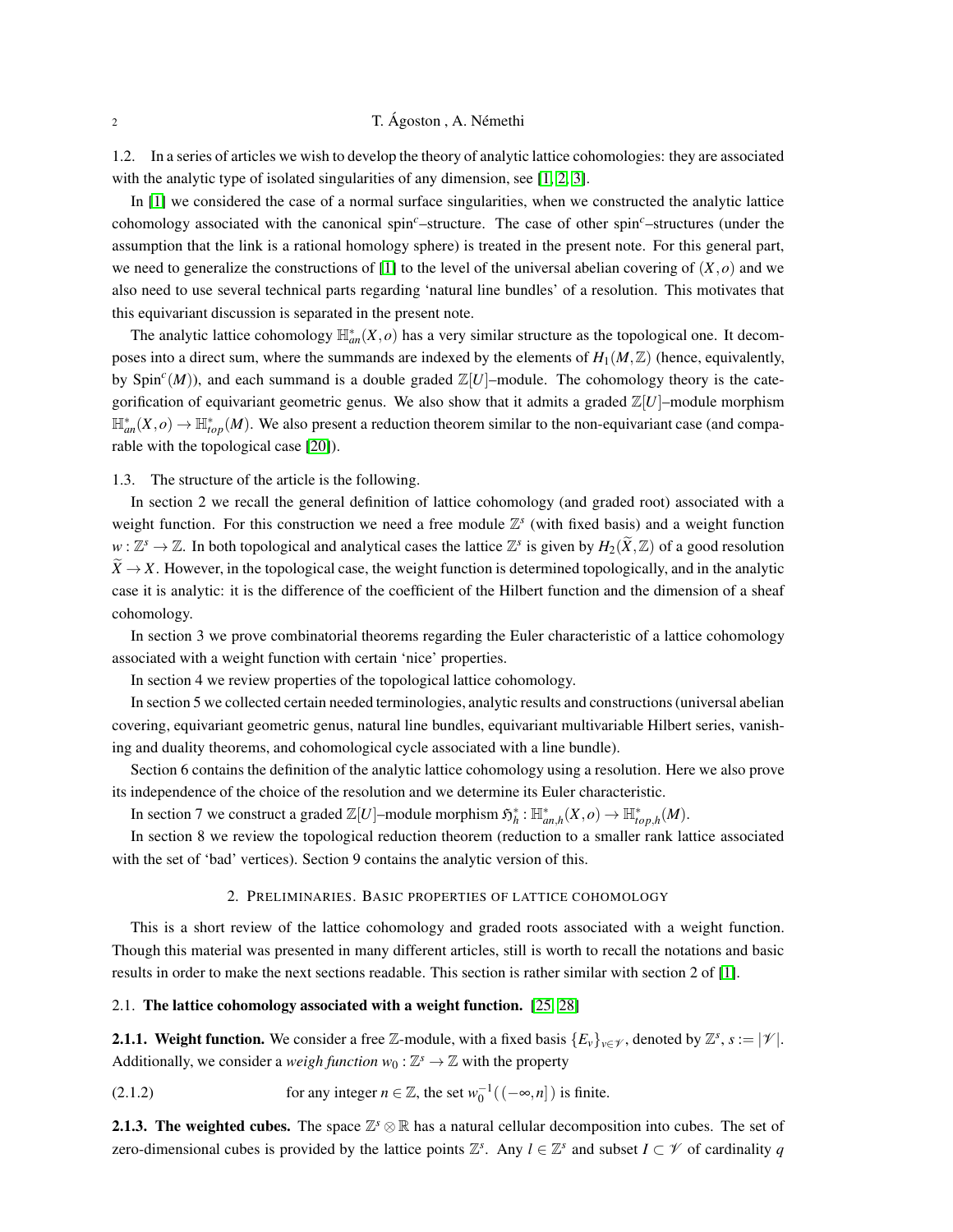defines a *q*-dimensional cube  $\Box_q = (l, I)$ , which has its vertices in the lattice points  $(l + \sum_{v \in I'} E_v)_{I'}$ , where *I'* runs over all subsets of *I*. The set of *q*-dimensional cubes is denoted by  $\mathcal{Q}_q$  ( $0 \le q \le s$ ).

Using  $w_0$  we define  $w_q : \mathcal{Q}_q \to \mathbb{Z}$  ( $0 \le q \le s$ ) by  $w_q(\Box_q) := \max\{w_0(l) : l \text{ is a vertex of } \Box_q\}.$ 

For each  $n \in \mathbb{Z}$  we define  $S_n = S_n(w) \subset \mathbb{R}^s$  as the union of all the cubes  $\Box_q$  (of any dimension) with  $w(\Box_q) \leq n$ . Clearly,  $S_n = \emptyset$ , whenever  $n < m_w := \min\{w_0\}$ . For any  $q \geq 0$ , set

$$
\mathbb{H}^q(\mathbb{R}^s, w) := \bigoplus_{n \geq m_w} H^q(S_n, \mathbb{Z}) \text{ and } \mathbb{H}^q_{red}(\mathbb{R}^s, w) := \bigoplus_{n \geq m_w} \widetilde{H}^q(S_n, \mathbb{Z}).
$$

Then  $\mathbb{H}^q$  is  $\mathbb{Z}$  (in fact, 2 $\mathbb{Z}$ )-graded, the 2*n*-homogeneous elements  $\mathbb{H}^q_{2n}$  consist of  $H^q(S_n, \mathbb{Z})$ . Also,  $\mathbb{H}^q$  is a  $\mathbb{Z}[U]$ -module; the *U*-action is given by the restriction map  $r_{n+1}: H^q(S_{n+1}, \mathbb{Z}) \to H^q(S_n, \mathbb{Z})$ . Namely,  $U *$  $(\alpha_n)_n = (r_{n+1}\alpha_{n+1})_n$ . The same is true for  $\mathbb{H}_{red}^*$ . Moreover, for  $q = 0$ , the fixed base-point  $l_w \in S_n$  provides an augmentation (splitting)  $H^0(S_n, \mathbb{Z}) = \mathbb{Z} \oplus \widetilde{H}^0(S_n, \mathbb{Z})$ , hence an augmentation of the graded  $\mathbb{Z}[U]$ -modules (where  $\mathscr{T}_{2m}^+ = \mathbb{Z}\langle U^{-m}, U^{-m-1}, \ldots \rangle$  as a  $\mathbb{Z}$ -module with its natural *U*-action)

$$
\mathbb{H}^{0} \simeq \mathscr{T}^+_{2m_w} \oplus \mathbb{H}^{0}_{red} = (\oplus_{n \geq m_w} \mathbb{Z}) \oplus (\oplus_{n \geq m_w} \widetilde{H}^{0}(S_n, \mathbb{Z})) \text{ and } \mathbb{H}^* \simeq \mathscr{T}^+_{2m_w} \oplus \mathbb{H}^*_{red}.
$$

Though  $\mathbb{H}_{red}^*(\mathbb{R}^s, w)$  has finite Z-rank in any fixed homogeneous degree, in general, without certain additional properties of  $w_0$ , it is not finitely generated over  $\mathbb{Z}$ , in fact, not even over  $\mathbb{Z}[U]$ .

**2.1.4. Restrictions.** Assume that  $T \subset \mathbb{R}^s$  is a subspace of  $\mathbb{R}^s$  consisting of a union of some cubes (from  $\mathcal{Q}_*$ ). For any  $q \ge 0$  define  $\mathbb{H}^q(T,w)$  as  $\bigoplus_{n \ge \min w_0 \mid T} H^q(S_n \cap T, \mathbb{Z})$ . It has a natural graded  $\mathbb{Z}[U]$ -module structure. The restriction map induces a natural graded  $\mathbb{Z}[U]$ -module homogeneous homomorphism

$$
r^*: \mathbb{H}^*(\mathbb{R}^s, w) \to \mathbb{H}^*(T, w) \quad \text{(of degree zero)}.
$$

In our applications to follow, *T* (besides the trivial  $T = \mathbb{R}^s$  case) will be one of the following: (i) the first quadrant  $(\mathbb{R}_{\geq 0})^s$ , (ii) the rectangle  $[0,c] = \{x \in \mathbb{R}^s : 0 \leq x \leq c\}$  for some lattice point  $c \geq 0$ , or (iii) a path of composed edges in the lattice, cf. [2.2.](#page-2-0)

**2.1.5. The 'Euler characteristic' of**  $\mathbb{H}^*$ **.** Fix *T* as in [2.1.4](#page-3-0) and we will assume that each  $\mathbb{H}^*_{red}(T,w)$  has finite Z–rank. The Euler characteristic of H<sup>∗</sup> (*T*,*w*) is defined as

$$
eu(\mathbb{H}^*(T,w)) := -\min\{w(l) : l \in T \cap \mathbb{Z}^s\} + \sum_q (-1)^q \text{rank}_{\mathbb{Z}}(\mathbb{H}^q_{red}(T,w)).
$$

**Lemma 2.1.6.** [\[29\]](#page-22-15) *If*  $T = [0, c]$  *for a lattice point c*  $\geq 0$ *, then* 

(2.1.7) 
$$
\sum_{\Box_q \subset T} (-1)^{q+1} w_k(\Box_q) = e^{\mu(\mathbb{H}^*(T, w))}.
$$

## <span id="page-2-0"></span>2.2. Path lattice cohomology. [\[28\]](#page-22-2)

**2.2.1.** Fix  $\mathbb{Z}^s$  as in [2.1](#page-1-0) and fix also a compatible weight functions  $\{w_q\}_q$  as in [2.1.2.](#page-3-1) Consider also a sequence  $\gamma := \{x_i\}_{i=0}^t$  so that  $x_0 = 0$ ,  $x_i \neq x_j$  for  $i \neq j$ , and  $x_{i+1} = x_i \pm E_{\nu(i)}$  for  $0 \leq i < t$ . We write T for the union of 0-cubes marked by the points  $\{x_i\}_i$  and of the segments of type  $[x_i, x_{i+1}]$ . Then, by [2.1.4](#page-3-0) we get a graded  $\mathbb{Z}[U]$ -module  $\mathbb{H}^*(T,w)$ , which is called the *path lattice cohomology* associated with the 'path'  $\gamma$  and weights  $\{w_q\}_{q=0,1}$ . It is denoted by  $\mathbb{H}^*(\gamma,w)$ . It has an augmentation with  $\mathcal{I}_{2m_\gamma}^+$ , where  $m_\gamma := \min_i \{w_0(x_i)\}\$ , and one gets the *reduced path lattice cohomology*  $\mathbb{H}^0_{red}(\gamma, w)$  with

$$
\mathbb{H}^0(\gamma,w) \simeq \mathscr{T}^+_{2m_\gamma} \oplus \mathbb{H}^0_{red}(\gamma,w).
$$

It turns out that  $\mathbb{H}^q(\gamma, w) = 0$  for  $q \ge 1$ , hence its 'Euler characteristic' can be defined as (cf. [2.1.5\)](#page-3-2)

(2.2.2) 
$$
eu(\mathbb{H}^*(\gamma,w)) := -m_\gamma + \operatorname{rank}_{\mathbb{Z}} (\mathbb{H}^0_{red}(\gamma,w)).
$$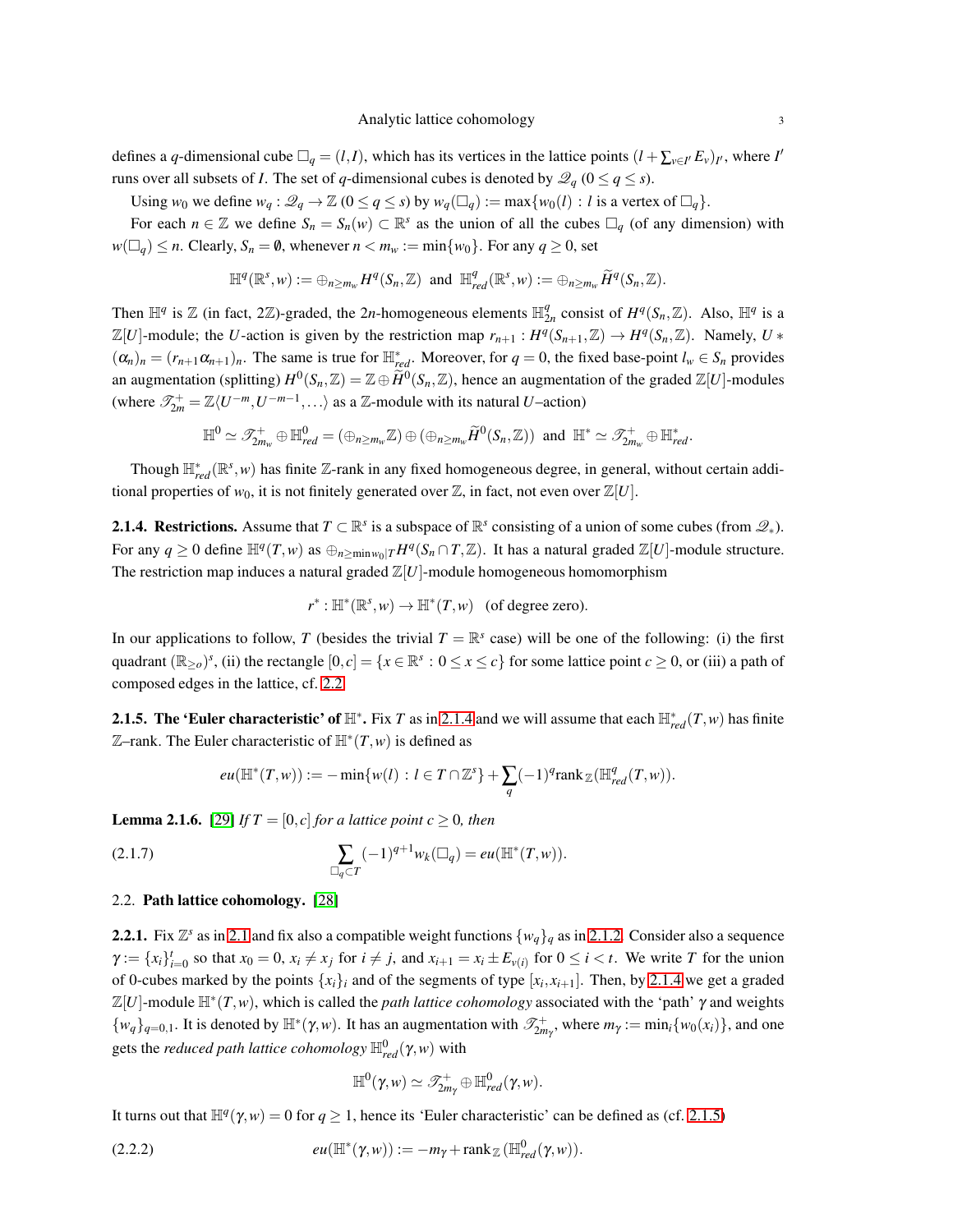**Lemma 2.2.3.** One has the following expression of  $eu(\mathbb{H}^*(\gamma,w))$  in terms of the values of w:

(2.2.4) 
$$
eu(\mathbb{H}^*(\gamma,w))=-w_0(0)+\sum_{i=0}^{t-1}\max\{0,w_0(x_i)-w_0(x_{i+1})\}.
$$

#### 2.3. Graded roots and their cohomologies. [\[25,](#page-22-0) [27\]](#page-22-1)

<span id="page-3-4"></span>**Definition 2.3.1.** Let  $\Re$  be an infinite tree with vertices  $\mathcal V$  and edges  $\mathcal E$ . We denote by  $[u, v]$  the edge with end-vertices *u* and *v*. We say that  $\Re$  is a *graded root* with grading  $\mathfrak{r} : \mathcal{V} \to \mathbb{Z}$  if

- (a)  $\mathfrak{r}(u) \mathfrak{r}(v) = \pm 1$  for any  $[u, v] \in \mathcal{E}$ ;
- (b)  $\mathfrak{r}(u) > \min{\{\mathfrak{r}(v), \mathfrak{r}(w)\}}$  for any  $[u, v]$ ,  $[u, w] \in \mathscr{E}, v \neq w$ ;
- (c) **r** is bounded below,  $\mathfrak{r}^{-1}(n)$  is finite for any  $n \in \mathbb{Z}$ , and  $|\mathfrak{r}^{-1}(n)| = 1$  if  $n \gg 0$ .

An isomorphism of graded roots is a graph isomorphism, which preserves the gradings.

<span id="page-3-1"></span>**Definition 2.3.2.** The  $\mathbb{Z}[U]$ -modules associated with a graded root. Let us identify a graded root  $(\mathfrak{R}, \mathfrak{r})$ with its topological realization provided by vertices (0–cubes) and segments (1–cubes). Define  $w_0(v) = \mathfrak{r}(v)$ , and  $w_1([u,v]) = \max\{x(u),x(v)\}\$  and let  $S_n$  be the union of all cubes with weight  $\leq n$ . Then we might set (as above)  $\mathbb{H}^*(\mathfrak{R}, \chi) = \bigoplus_{n \ge \min \mathfrak{r}} H^*(S_n, \mathbb{Z})$ . However, at this time  $\mathbb{H}^{\ge 1}(\mathfrak{R}, \mathfrak{r}) = 0$ ; we set  $\mathbb{H}(\mathfrak{R}, \mathfrak{r}) := \mathbb{H}^0(\mathfrak{R}, \mathfrak{r})$ . Similarly, one defines  $\mathbb{H}_{red}(\mathfrak{R}, \mathfrak{r})$  using the reduced cohomology, hence  $\mathbb{H}(\mathfrak{R}, \mathfrak{r}) \simeq \mathscr{T}^+_{2\min \mathfrak{r}} \oplus \mathbb{H}_{red}(\mathfrak{R}, \mathfrak{r})$ .

For a detailed concrete description of  $\mathbb{H}(\mathfrak{R})$  in terms of the combinatorics of the root see [\[25\]](#page-22-0).

<span id="page-3-3"></span>2.3.3. The graded root associated with a weight function. Fix a free Z-module and a system of weights  $\{w_q\}_q$ . Consider the sequence of topological spaces (finite cubical complexes)  $\{S_n\}_{n \ge m_w}$  with  $S_n \subset S_{n+1}$ , cf. [2.1.3.](#page-3-3) Let  $\pi_0(S_n) = \{ \mathcal{C}_n^1, \ldots, \mathcal{C}_n^{p_n} \}$  be the set of connected components of  $S_n$ .

Then we define the graded graph  $(\mathfrak{R}_w, \mathfrak{r}_w)$  as follows. The vertex set  $\mathcal{V}(\mathfrak{R}_w)$  is  $\cup_{n \in \mathbb{Z}} \pi_0(S_n)$ . The grading  $\mathfrak{r}_{w} : \mathscr{V}(\mathfrak{R}_{w}) \to \mathbb{Z}$  is  $\mathfrak{r}_{w}(\mathscr{C}_{n}^{j}) = n$ , that is,  $\mathfrak{r}_{w}|_{\pi_{0}(S_{n})} = n$ . Furthermore, if  $\mathscr{C}_{n}^{j} \subset \mathscr{C}_{n+1}^{j}$  for some *n*, *i* and *j*, then we introduce an edge  $[\mathcal{C}_n^i, \mathcal{C}_{n+1}^j]$ . All the edges of  $\mathfrak{R}_w$  are obtained in this way.

<span id="page-3-0"></span>**Lemma 2.3.4.**  $(\mathfrak{R}_w, \mathfrak{r}_w)$  *satisfies all the required properties of the definition of a graded root, except maybe the last one:*  $|\mathfrak{r}_{w}^{-1}(n)| = 1$  *whenever*  $n \gg 0$ *.* 

The property  $|\mathfrak{r}_{w}^{-1}(n)| = 1$  for  $n \gg 0$  is not always satisfied. However, the graded roots associated with connected negative definite plumbing graphs (see below) satisfies this condition as well.

<span id="page-3-2"></span>**Proposition 2.3.5.** If  $\Re$  is a graded root associated with  $(T, w)$  and  $|\mathfrak{r}_w^{-1}(n)| = 1$  for all  $n \gg 0$  then  $\mathbb{H}(\Re) =$  $\mathbb{H}^0(T,w)$ .

### 3. COMBINATORIAL LATTICE COHOMOLOGY

3.1. In this section we review several combinatorial statements regarding the lattice cohomology associated with any weight function with certain combinatorial properties. We follow [\[1\]](#page-21-6).

<span id="page-3-5"></span>**3.1.1.** Fix  $\mathbb{Z}^s$  with a fixed basis  $\{E_v\}_{v \in \mathcal{V}}$ . Write  $E_I = \sum_{v \in I} E_v$  for  $I \subset \mathcal{V}$  and  $E = E_{\mathcal{V}}$ . Fix also an element  $c \in \mathbb{Z}^s$ ,  $c \ge E$ . Consider the lattice points  $R = R(0, c) := \{l \in \mathbb{Z}^s : 0 \le l \le c\}$ , and assume that to each  $l \in R$ we assign

(i) an integer  $h(l)$  such that  $h(0) = 0$  and  $h(l + E_v) \ge h(l)$  for any *v*,

(ii) an integer  $h^{\circ}(l)$  such that  $h^{\circ}(l + E_v) \leq h^{\circ}(l)$  for any *v*.

Once *h* is fixed with (i), a possible choice for *h*<sup>°</sup> is  $h^{sym}$ , where  $h^{sym}(l) = h(c - l)$ . Clearly, it depends on *c*.

3.1.2. We say that the *h*-function satisfies the *'matroid inequality'* if

$$
(3.1.3) \t\t\t h(l_1) + h(l_2) \ge h(\min\{l_1, l_2\}) + h(\max\{l_1, l_2\}), l_1, l_2 \in R.
$$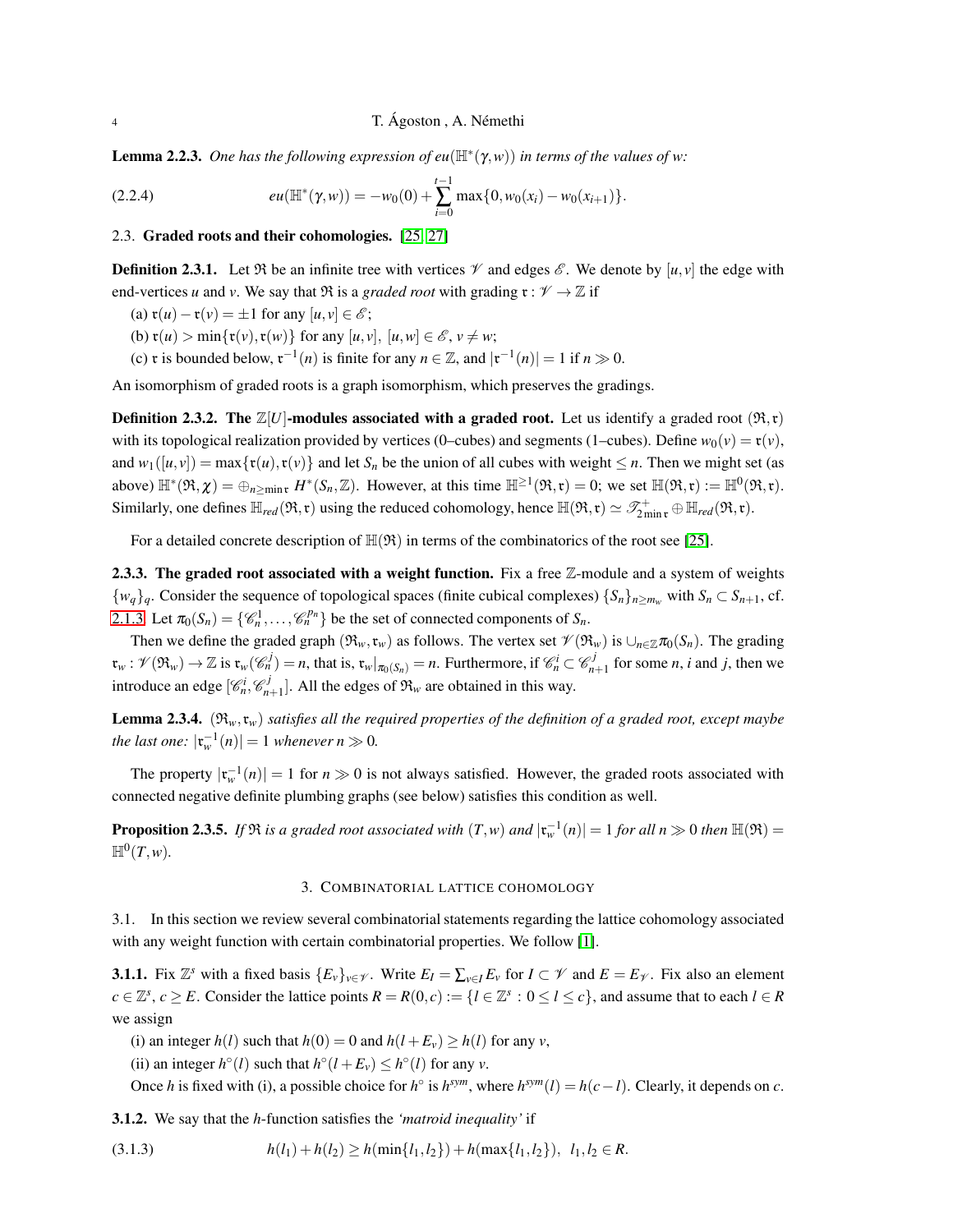#### Analytic lattice cohomology 5

This implies the *'stability property'*, valid for any  $\bar{l} \ge 0$  with  $|\bar{l}| \not\supseteq E_v$ 

(3.1.4) 
$$
h(l) = h(l + E_v) \Rightarrow h(l + \bar{l}) = h(l + \bar{l} + E_v).
$$

If  $\mathfrak h$  is given by a filtration (see below) then it automatically satisfies the matroid inequality.

**3.1.5.** We consider the set of cubes  $\{\mathscr{Q}_q\}_{q\geq 0}$  of *R* as in [2.1.3](#page-3-3) and the weight function

$$
w_0: \mathcal{Q}_0 \to \mathbb{Z} \text{ by } w_0(l) := h(l) + h^{\circ}(l) - h^{\circ}(0).
$$

Clearly  $w_0(0) = 0$ . Furthermore, we define  $w_q : \mathcal{Q}_q \to \mathbb{Z}$  by  $w_q(\Box_q) = \max\{w_0(l) : l \text{ is a vertex of } \Box_q\}$ . We will use the symbol *w* for the system  $\{w_q\}_q$ . The compatible weight functions define the lattice cohomology  $\mathbb{H}^*(R, w)$ . Moreover, for any increasing path  $\gamma$  connecting 0 and *c* we also have a path lattice cohomology  $\mathbb{H}^0(γ, w)$  as in [2.2.1.](#page-3-4) Accordingly, we have the numerical Euler characteristics *eu*( $\mathbb{H}^*(R, w)$ ), *eu*( $\mathbb{H}^0(γ, w)$ ) and  $\min_{\gamma} eu(\mathbb{H}^0(\gamma,w))$  too.

**Lemma 3.1.6.** [\[1\]](#page-21-6) We have  $0 \le eu(\mathbb{H}^0(\gamma,w)) \le h^{\circ}(0) - h^{\circ}(c)$  for any increasing path  $\gamma$  connecting 0 to c.  $\text{The equality}$   $eu(\mathbb{H}^0(\gamma,w)) = h^\circ(0) - h^\circ(c)$  holds if and only if for any i the differences  $h(x_{i+1}) - h(x_i)$  and  $h^{\circ}(x_i) - h^{\circ}(x_{i+1})$  *simultaneously are not nonzero.* 

**Definition 3.1.7.** Fix  $(h, h^{\circ}, R)$  as in [3.1.1.](#page-3-5) We say that the pair *h* and  $h^{\circ}$  satisfy the 'Combinatorial Duality Property' (CDP) if  $h(l+E_v) - h(l)$  and  $h^{\circ}(l+E_v) - h^{\circ}(l)$  simultaneously cannot be nonzero for  $l, l+E_v \in R$ . Furthermore, we say that *h* satisfies the CDP if the pair  $(h, h^{sym})$  satisfies it.

**Definition 3.1.8.** We say that the pair  $(h, h^{\circ})$  satisfy the

- (a) *'path eu-coincidence'* if  $eu(\mathbb{H}^0(\gamma,w)) = h^{\circ}(0) h^{\circ}(c)$  for any increasing path  $\gamma$ .
- (b) *'eu-coincidence'* if  $eu(\mathbb{H}^*(R,w)) = h^{\circ}(0) h^{\circ}(c)$ .

Remark 3.1.9. Example 4.3.3 of [\[1\]](#page-21-6) shows the following two facts.

Even if *h* satisfies the path eu-coincidence (and  $h^{\circ} = h^{sym}$ ), in general it is not true that  $\mathbb{H}^0(\gamma, w)$  is independent of the choice of the increasing path. (This statement remains valid even if we consider only the symmetric increasing paths, where a path  $\gamma = \{x_i\}_{i=0}^t$  is symmetric if  $x_{t-l} = c - x_l$  for any *l*.)

Even if *h* satisfies both the path eu-coincidence and the eu-coincidence, in general it is not true that H∗ (*R*,*w*) equals any of the path lattice cohomologies H<sup>0</sup> (γ,*w*) associated with a certain increasing path. (E.g., in the mentioned Example 4.3.3 we have  $\mathbb{H}^1(R, w) \neq 0$ , a fact which does not hold for any path lattice cohomology.) However, amazingly, all the Euler characteristics agree.

<span id="page-4-0"></span>**Theorem 3.1.10.** Assume that h satisfies the stability property, and the pair  $(h, h^{\circ})$  satisfies the Combinatorial *Duality Property. Then the following facts hold.*

*(a)* (*h*,*h* ◦ ) *satifies both the path eu- and the eu-coincidence properties: for any increasing* γ *we have*

$$
eu(\mathbb{H}^*(\gamma, w)) = eu(\mathbb{H}^*(R, w)) = h^{\circ}(0) - h^{\circ}(c).
$$

*(b)*

$$
\sum_{l\geq 0}\sum_{I}(-1)^{|I|+1}w((l,I))\,{\bf t}^l=\sum_{l\geq 0}\sum_{I}(-1)^{|I|+1}h(l+E_I)\,{\bf t}^l.
$$

4. SURFACE SINGULARITIES AND THE TOPOLOGICAL LATTICE COHOMOLOGY

## 4.1. The combinatorics of a resolution. [\[24,](#page-22-16) [25,](#page-22-0) [27\]](#page-22-1)

**4.1.1.** Let  $(X, o)$  be the germ of a complex analytic normal surface singularity with link *M*. Let  $\phi : \widetilde{X} \to$ *X* be a good resolution of  $(X, o)$  with exceptional curve  $E := \phi^{-1}(0)$ , and let  $\cup_{v \in \mathscr{V}} E_v$  be the irreducible decomposition of *E*. Let  $\Gamma$  be the dual resolution graph of  $\phi$ . Note that  $\partial \widetilde{X} \simeq M$ .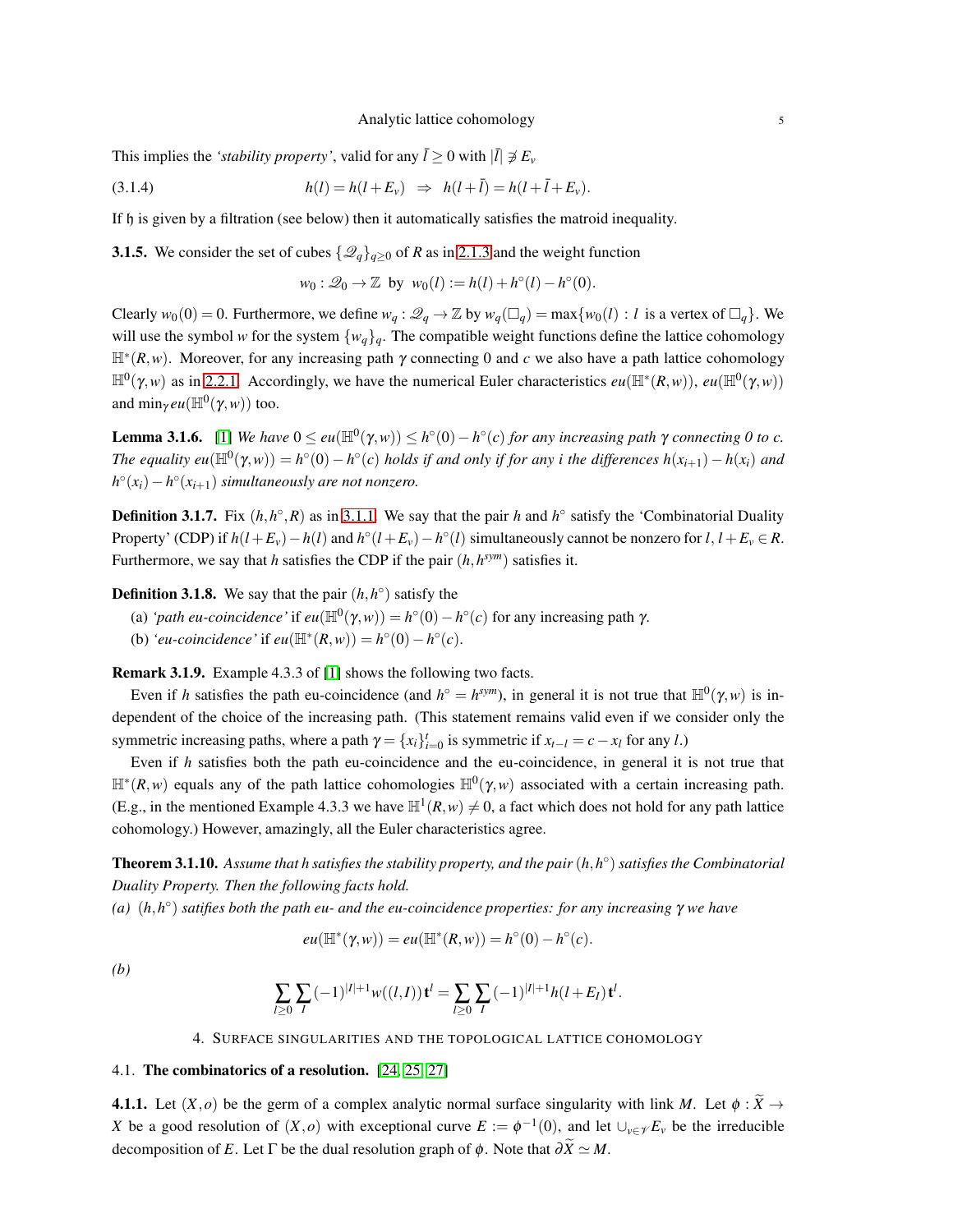The lattice  $L := H_2(X, \mathbb{Z})$  is endowed with the natural negative definite intersection form  $($ ,  $)$ . It is freely generated by the classes of  $\{E_v\}_{v \in V}$ . The dual lattice is  $L' = \text{Hom}_{\mathbb{Z}}(L, \mathbb{Z}) \simeq \{l' \in L \otimes \mathbb{Q} : (l', L) \in \mathbb{Z}\}$ . It is generated by the (anti)dual classes  $\{E_v^*\}_{v \in V}$  defined by  $(E_v^*, E_w) = -\delta_{vw}$  (where  $\delta_{vw}$  stays for the Kronecker symbol). *L'* is also identified with  $H^2(\widetilde{X}, \mathbb{Z})$ .

We define the Lipman cone as  $\mathscr{S}' := \{l' \in L' : (l', E_v) \leq 0 \text{ for all } v\}$ , and we also set  $\mathscr{S} := \mathscr{S}' \cap L$ . If  $s' \in \mathcal{S}' \setminus \{0\}$  then all its  $E_v$ –coordinates are strict positive.

The intersection form embeds *L* into *L'* with  $L'/L \simeq \text{Tors}(H_1(M,\mathbb{Z}))$ , which is abridged by *H*. The class of  $l'$  in  $H$  is denoted by  $[l']$ .

There is a natural partial ordering of *L'* and *L*: we write  $l'_1 \ge l'_2$  if  $l'_1 - l'_2 = \sum_v r_v E_v$  with every  $r_v \ge 0$ . We set  $L_{\geq 0} = \{l \in L : l \geq 0\}$  and  $L_{>0} = L_{\geq 0} \setminus \{0\}$ . The support of a cycle  $l = \sum n_{\nu} E_{\nu}$  is defined as  $|l| = \bigcup_{n_{\nu} \neq 0} E_{\nu}$ .

The *(anti)canonical cycle*  $Z_K \in L'$  is defined by the *adjunction formulae*  $(Z_K, E_v) = (E_v, E_v) + 2 - 2g_v$  for all *v* ∈  $\mathcal{V}$ , where  $g_y$  denotes the genus of  $E_y$ . The cycle  $-Z_K$  is the first Chern class of the line bundle  $\Omega_{\tilde{X}}^2$ . We write  $\chi: L' \to \mathbb{Q}$  for the (Riemann–Roch) expression  $\chi(l') := -(l', l' - Z_K)/2$ .

If  $H_1(M,\mathbb{Q})=0$  then each  $E_\nu$  is rational, and the dual graph of any good resolution is a tree. In this case  $H_1(M,\mathbb{Z}) = H$  is finite. In this case we denote the Pontrjagin dual  $Hom(H, S^1)$  of *H* by  $\hat{H}$ . Let  $\theta : H \to \hat{H}$  be the isomorphism  $[l'] \mapsto e^{2\pi i(l',\cdot)}$  of *H* with  $\widehat{H}$ .

Definition 4.1.2. The set of characteristic elements are defined as

(4.1.3) 
$$
Char = Char(L) = \{k \in L': (l, l+k) \in 2\mathbb{Z} \text{ for any } l \in L\}.
$$

Note that  $-Z_K \in \text{Char}$  and  $\text{Char} = -Z_K + 2L'$  (and  $\text{Char}$  is an  $L'$  torsor by the action  $l' * k = k + 2l'$ ). The RR–expression  $\chi$  has an analogue for any  $k \in$  Char, namely one defines  $\chi_k : L \to \mathbb{Z}$  by  $\chi_k(l) := -(l, l+k)/2$ .

**4.1.4. Canonical representatives and spin<sup>c</sup>-structures.** For any  $h \in H$  there exists a unique element  $r_h =$  $\sum_{v} r_{v} E_{v} \in L'$  with  $[r_{h}] = h$  such that each  $r_{v} \in [0,1)$ . Similarly, for any  $h \in H$  there is a unique minimal element of  $\{l' \in L' \mid [l'] = h\} \cap \mathcal{S}'$ . It will be denoted by  $s_h$ . For  $h = 0$  we have  $r_h = s_h = 0$ . One has  $s_h \ge r_h$ ; in general,  $s_h \neq r_h$ .

Assume that the link is a rational homology sphere. Then  $Spin^c(\widetilde{X})$ , the set of spin<sup>c</sup>–structures on  $\widetilde{X}$ , is identified with the set of characteristic elements on *L'*. Moreover, any spin<sup>*c*</sup>–structure on  $\partial \widetilde{X} = M$  is the restriction of a spin<sup>c</sup>-structure of  $\widetilde{X}$  and if *k* and *k'* induces the same spin<sup>c</sup>-structure on the link then  $k' = k + 2l$ for a certain  $l \in L$ . This is an equivalence relation on Char, the classes are denoted by [k]. If  $k' = k + 2l$  for some  $l \in L$  then  $\chi_{k'}(x-l) = \chi_k(x) - \chi_k(l)$  for any  $x \in L$ , hence the two functions  $\chi_k$  and  $\chi_{k'}$  can be easily compared, and they have identical qualitative properties. Therefore, for each class  $[k] = k + 2L$  (that is, for each spin<sup>c</sup>–structure  $\sigma[k]$  of *M*), we might choose a representative of [*k*]. Since the set of classes is indexed by *H*; we define the set of representatives by  $k_r := -Z_K + 2s_h$ , for each  $h \in H$ . Since  $s_0 = 0$ , for the trivial class  $h = 0$  we get  $\chi_k = \chi$ . (This choice will produce several pleasant consequences, e.g. [4.2.3](#page-6-0)*(d)*.)

# 4.2. The topological lattice cohomology associated with  $\phi : \widetilde{X} \to X$ . [\[25,](#page-22-0) [28\]](#page-22-2)

<span id="page-5-0"></span>**4.2.1.** We consider a good resolution  $\phi$  as above and we assume that the link *M* is a rational homology sphere. We write  $s := |\mathcal{V}|$ . We also fix a characteristic element  $k \in \text{Char.}$ 

Then we automatically have a free Z-module  $L = \mathbb{Z}^s$  with a fixed bases  $\{E_v\}_v$ , and *k* defines a set of compatible weight functions *w* by  $w_k(\Box_q) = \max\{\chi_k(v) : v \text{ is a vertex of } \Box_q\}.$ 

**Definition 4.2.2.** The  $\mathbb{Z}[U]$ -modules  $\mathbb{H}^*(\mathbb{R}^s, w)$  and  $\mathbb{H}^*_{red}(\mathbb{R}^s, w)$  obtained by these weight functions are called the *lattice cohomologies* associated with the pair  $(\phi, k)$  and are denoted by  $\mathbb{H}^*(\Gamma, k)$ , respectively  $\mathbb{H}^*_{red}(\Gamma, k)$ . The graded root associated with  $(\mathbb{Z}^s, w_k)$  will be denoted by  $\Re(\Gamma, k)$ .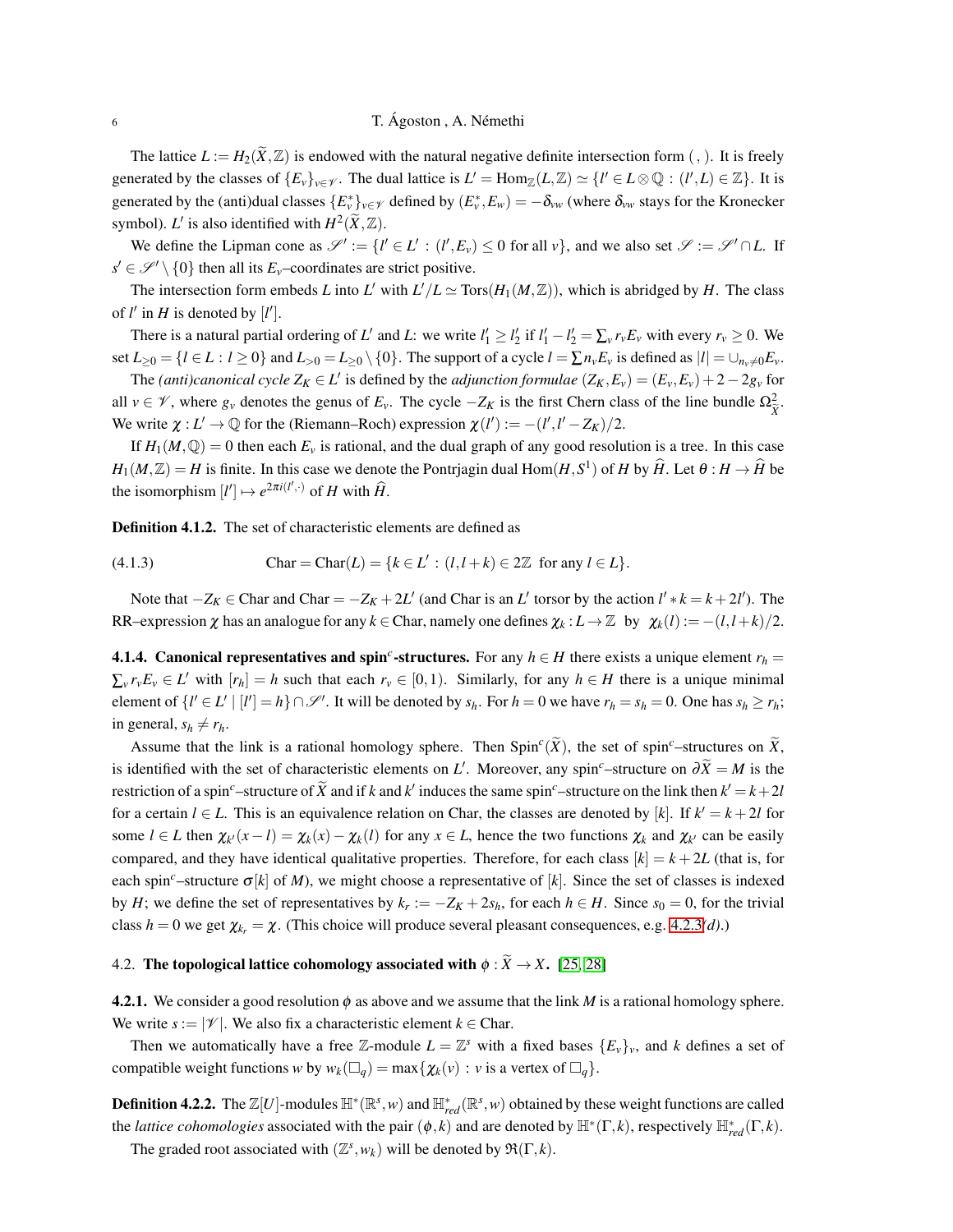# Analytic lattice cohomology 7

<span id="page-6-0"></span>**Proposition 4.2.3.** [\[25,](#page-22-0) [27,](#page-22-1) [20\]](#page-22-14)

 $(a) \mathbb{H}_{red}^{*}(\Gamma, k)$  *is finitely generated over*  $\mathbb{Z}$ *.* 

*(b) The set* H<sup>∗</sup> (Γ,*kr*) *(indexed by the spinc–structures of M) depends only on M and is independent of the choice of the good resolution* φ*. They are called the topological lattice cohomologies of the singularity*  $(X, o)$ , or of the link M. In the sequel we might also refer to is as  $\mathbb{H}^*(M, k_r)$ .

 $f(c)$  The restriction  $\mathbb{H}^*(\Gamma, k_r) \to \mathbb{H}^*((\mathbb{R}_{\geq 0})^s, k_r)$  induced by the inclusion  $(\mathbb{R}_{\geq 0})^s \hookrightarrow \mathbb{R}^s$  is an isomorphism *of graded* Z[*U*] *modules.*

*There are similar statements for*  $\mathfrak{R}(\Gamma,k_r)$  *instead of*  $\mathbb{H}^*(\Gamma,k_r)$ *, which will also be denoted by*  $\mathfrak{R}(M,k_r)$ *.* 

**4.2.4. The Euler characteristic and the Seiberg–Witten invariant.** The Seiberg–Witten invariant Spin<sup>c</sup>( $M$ )  $\rightarrow$  $\mathbb Q$  associates a rational number  $\mathfrak{sw}_{\sigma}(M)$  to each spin<sup>c</sup>–structure  $\sigma$  of the link. Recall also that Spin<sup>c</sup>(*M*) is an *H*–torsor, and it can be parametrized by the classes  $[k] \in Char/2L$ , or by the representatives  $\{k<sub>r</sub>\}$ .

**Theorem 4.2.5.** [\[29\]](#page-22-15) *Let*  $\sigma[k_r]$  *be the spin<sup>c</sup>–structure associated with k<sub><i>r*</sub>. Then</sub>

$$
eu(\mathbb H^*(M,k_r))=\mathfrak{sw}_{\sigma[k_r]}(M)-\frac{k_r^2+|\mathcal V|}{8}
$$

.

In other words, *the topological lattice cohomology is the categorification of the Seiberg–Witten invariant* (normalized by  $(k_r^2 + |\mathcal{V}|)/8$ ).

<span id="page-6-2"></span>Remark 4.2.6. Consider the topological lattice cohomologies associated with characteristic elements −*Z<sup>K</sup>* +  $2r_h$  and  $-Z_K + 2s_h$ , and with cubes from  $\mathbb{R}^s$  and  $\mathbb{R}^s_{\geq 0}$ . We claim that there also exists a graded  $\mathbb{Z}[U]$ –module isomorphism (the analogue of Proposition [4.2.3](#page-6-0)*(c)*):

$$
\mathbb{H}^*(\mathbb{R}^s, -Z_K+2r_h)\simeq \mathbb{H}^*(\mathbb{R}^s_{\geq 0}, -Z_K+2r_h).
$$

Indeed, write  $s_h = r_h + \Delta_h$  for some  $\Delta_h \in L_{\geq 0}$ . Then, for any  $l \in L_{\geq 0}$ 

$$
\chi_{-Z_K+2s_h}(l-\Delta_h)=\chi_{-Z_K+2r_h}(l)-\chi_{-Z_K+2r_h}(\Delta_h).
$$

Therefore, up to a shift  $\chi_{-Z_K+2r_h}(\Delta_h)$ , we have the isomorphisms

$$
\mathbb{H}^*(\mathbb{R}^s, -Z_K+2r_h) \simeq \mathbb{H}^*(\mathbb{R}^s, -Z_K+2s_h), \text{ and } \mathbb{H}^*(\mathbb{R}^s_{\geq 0}, -Z_K+2r_h) \simeq \mathbb{H}^*(\mathbb{R}^s_{\geq 0}-\Delta_h, -Z_K+2s_h).
$$

But the contraction which realizes Proposition [4.2.3](#page-6-0)(*c*) (which contracts  $\mathbb{R}^s$  onto  $\mathbb{R}^s_{\geq 0}$  compatible with the weights) restricted to  $\mathbb{R}^s_{\geq 0} - \Delta_h$ , realizes an isomorphism (cf. [\[20\]](#page-22-14))

$$
\mathbb{H}^*(\mathbb{R}_{\geq 0}^s - \Delta_h, -Z_K + 2s_h) \simeq \mathbb{H}^*(\mathbb{R}_{\geq 0}^s, -Z_K + 2s_h).
$$

Then use these identities together with Proposition [4.2.3](#page-6-0)*(c)*.

## 5. PRELIMINARIES REGARDING ANALYTIC INVARIANTS

<span id="page-6-1"></span>5.1. **Natural line bundles.** Fix a complex normal surface singularity  $(X, o)$  and in subsections [5.1](#page-6-1) and [5.2](#page-8-0) we assume that the link is a rational homology sphere.

By duality, L' is isomorphic to  $H^2(\widetilde{X}, \mathbb{Z})$  and it is the target of the first Chern class  $c_1 : \text{Pic}(\widetilde{X}) \to H^2(\widetilde{X}, \mathbb{Z})$ . This morphism appears in the exact sequence (induced by the exponential exact sequence of sheaves):

(5.1.1) 
$$
0 \to H^1(\widetilde{X}, \mathscr{O}_{\widetilde{X}}) \longrightarrow Pic(\widetilde{X}) \xrightarrow{c_1} H^2(\widetilde{X}, \mathbb{Z}) \to 0.
$$

In this exact sequence  $c_1$  admits a natural group section  $s_L$  over the integral cycles  $L \subset L'$ . Namely, for any *l* ∈ *L* one takes  $\mathcal{O}_{\widetilde{X}}(l)$  ∈ Pic( $\widetilde{X}$ ) with  $c_1(\mathcal{O}(l)) = l$ . By [\[27\]](#page-22-1)  $s_L$  can be extended in a unique way to a natural group section  $s: L' \to Pic(\widetilde{X})$ . Its existence basically is guaranteed by the facts that  $H = L'/L$  is finite, while  $Pic^0(\widetilde{X}) := H^1(\widetilde{X}, \mathcal{O}_{\widetilde{X}})$  is torsion free.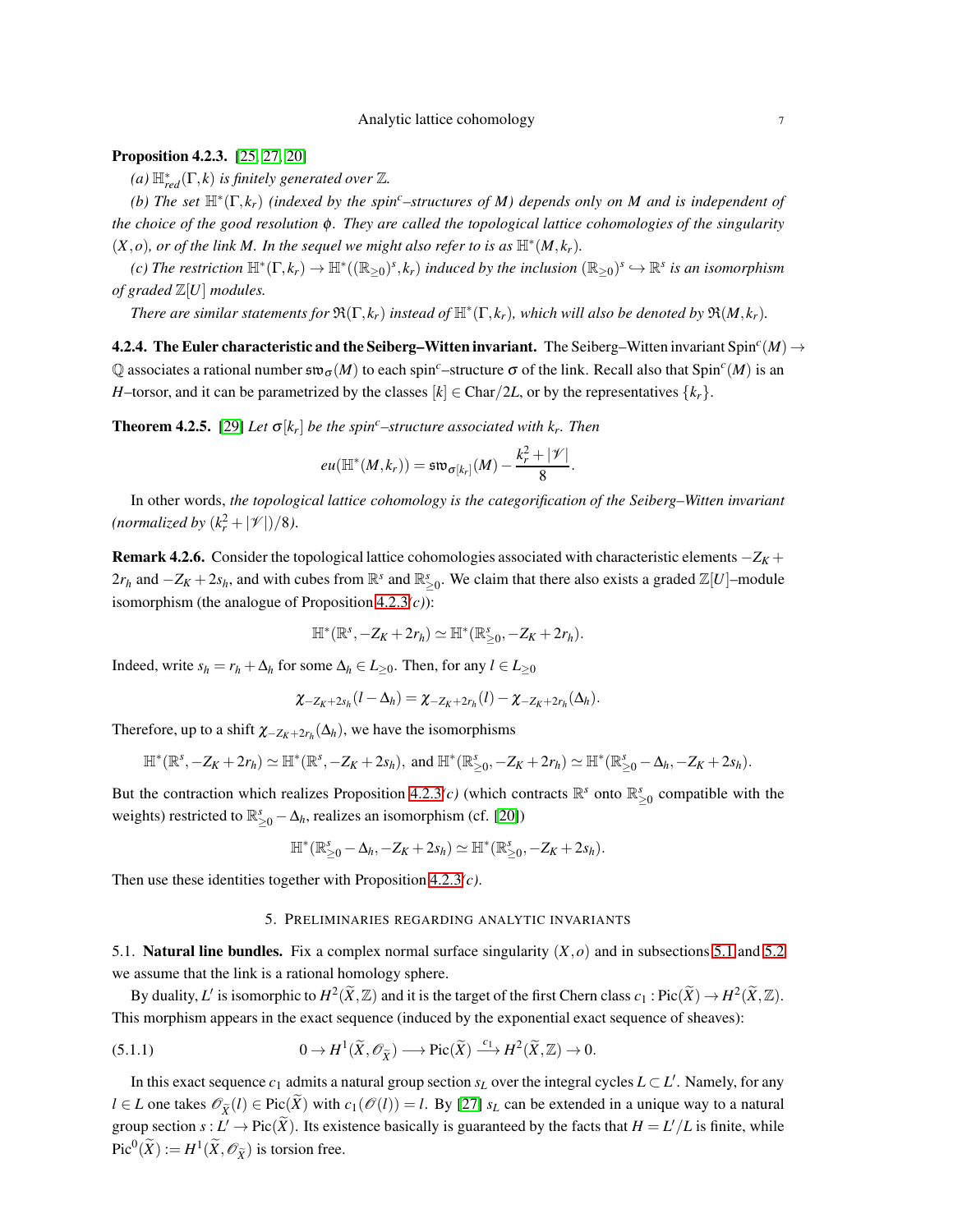**Definition 5.1.2.** The line bundles  $s(l')$ , indexed by  $l' \in L'$ , and denoted also by  $\mathscr{O}_{\widetilde{X}}(l') := s(l')$ , will be called *natural line bundles*.

In fact, a line bundle  $\mathscr{L} \in \text{Pic}(\widetilde{X})$  is natural if and only if some power of it has the form  $\mathscr{O}_{\widetilde{X}}(l)$  for an integral cycle  $l \in L$ .

**5.1.3. The universal abelian covering.** Let  $c : (X_a, o) \to (X, o)$  be the universal abelian covering of  $(X, o)$ :  $(X_a, o)$  is the unique normal singular germ such that  $X_a \setminus \{o\}$  is the regular covering of  $X \setminus \{o\}$  associated with  $\pi_1(X \setminus \{o\}) \to H$ .

Since  $\widetilde{X} \setminus E \approx X \setminus \{o\}$ ,  $\pi_1(\widetilde{X} \setminus E) = \pi_1(X \setminus \{o\}) \to H$  defines a regular Galois covering of  $\widetilde{X} \setminus E$  as well. This has a unique extension  $\tilde{c}: Z \to \tilde{X}$  with *Z* normal and  $\tilde{c}$  finite. (In other words,  $\tilde{c}: Z \to \tilde{X}$  is the normalized pullback of *c* via  $\phi$ .) The (reduced) branch locus of  $\tilde{c}$  is included in *E*, and the Galois action of *H* extends to *Z* as well. Since *E* is a normal crossing divisor, the only singularities what *Z* might have are cyclic quotient singularities. Let  $r : \widetilde{Z} \to Z$  be a resolution of these singular points such that  $(\widetilde{c} \circ r)^{-1}(E)$  is a normal crossing divisor. Set  $p := \tilde{c} \circ r$ .

(5.1.4) 
$$
\begin{array}{ccccccccc}\n\widetilde{Z} & \xrightarrow{r} & Z & \xrightarrow{\psi_a} & (X_a, o) \\
& & \downarrow \widetilde{c} & & \downarrow c \\
& & & \widetilde{(X, E)} & \xrightarrow{\phi} & (X, o)\n\end{array}
$$

**Theorem 5.1.5.** [\[27,](#page-22-1) [36,](#page-22-17) [37\]](#page-22-18)  $\tilde{c}_* \mathcal{O}_Z$  *is a vector bundle and its H-eigensheaf decomposition has the form:* 

$$
(5.1.6) \t\t\t \widetilde{c}_*\mathscr{O}_Z \simeq \bigoplus_{\alpha\in\widehat{H}}\mathscr{L}_\alpha,
$$

*where*  $\mathscr{L}_{\theta(h)} = \mathscr{O}_{\widetilde{X}}(-r_h)$  *for any*  $h \in H$ *. In particular,*  $\widetilde{c}_* \mathscr{O}_Z \simeq \bigoplus_{l' \in Q} \mathscr{O}_{\widetilde{X}}(-l').$ *More generally, for any l*′ ∈ *L* ′ *one has*

(5.1.7) 
$$
\widetilde{c}_*\mathscr{O}_Z(-\widetilde{c}^*(l')) \simeq \bigoplus_{h\in H}\mathscr{O}_{\widetilde{X}}(-r_h+\lfloor r_h-l'\rfloor).
$$

**5.1.8. The geometric genus of the universal abelian covering.** In general (even if  $H_1(M,\mathbb{Q}) \neq 0$ ), the geometric genus of  $(X, o)$  is defined as  $p_g(X, o) = h^1(\widetilde{X}, \mathcal{O}_{\widetilde{X}})$ . It is independent of the resolution.

Assume that the link of  $(X, o)$  is a rational homology sphere. In this situation one defines the equivarant geometric genera (indexed by *H*) as follows.

Let  $(X_a, o) \rightarrow (X, o)$  be the universal abelian covering of  $(X, o)$ , and consider the notations of the dia-gram [\(5.1.4\)](#page-9-0). By definition, the geometric genus  $p_g(X_a, o)$  of  $(X_a, o)$  is  $h^1(\tilde{Z}, \mathcal{O}_{\tilde{Z}})$ . Since  $r : \tilde{Z} \to Z$  is the resolution of the cyclic quotient singularities of *Z*, we have  $p_g(X_a, o) = h^1(\mathcal{O}_Z)$ . Since  $\tilde{c}$  is finite  $h^1(\mathcal{O}_Z)$ equals  $\dim(R^1\tilde{c}_*\mathcal{O}_Z)_o$ , and it has an eigenspace decomposition  $\bigoplus_{h\in H}(R^1\tilde{c}_*\mathcal{O}_Z)_{o,\theta(h)}$ . By Theorem [5.1.5](#page-9-1) the dimension of the  $\theta(h)$ -eigenspace is

$$
p_g(X_a, o)_{\theta(h)} := \dim (R^1 \widetilde{c}_* \mathscr{O}_Z)_{o, \theta(h)} = h^1(\widetilde{X}, \mathscr{O}_{\widetilde{X}}(-r_h)).
$$

By summation:

$$
p_g(X_a, o) = \sum_{h \in H} h^1(\widetilde{X}, \mathscr{O}_{\widetilde{X}}(-r_h)).
$$

Clearly, for  $h = 0$  we get  $p_g(X_a, o)_{\theta(0)} = p_g(X, o)$ .

**Definition 5.1.9.** If  $H_1(M,\mathbb{Q}) = 0$  we define the equivariant geometric genus of  $(X, o)$  associated with  $h \in H$ by  $p_g(X_a, o)_{\theta(h)} = h^1(\widetilde{X}, \mathcal{O}_{\widetilde{X}}(-r_h))$ . Sometimes we abridge it by  $p_{g,h} = p_{g,h}(X, o)$ .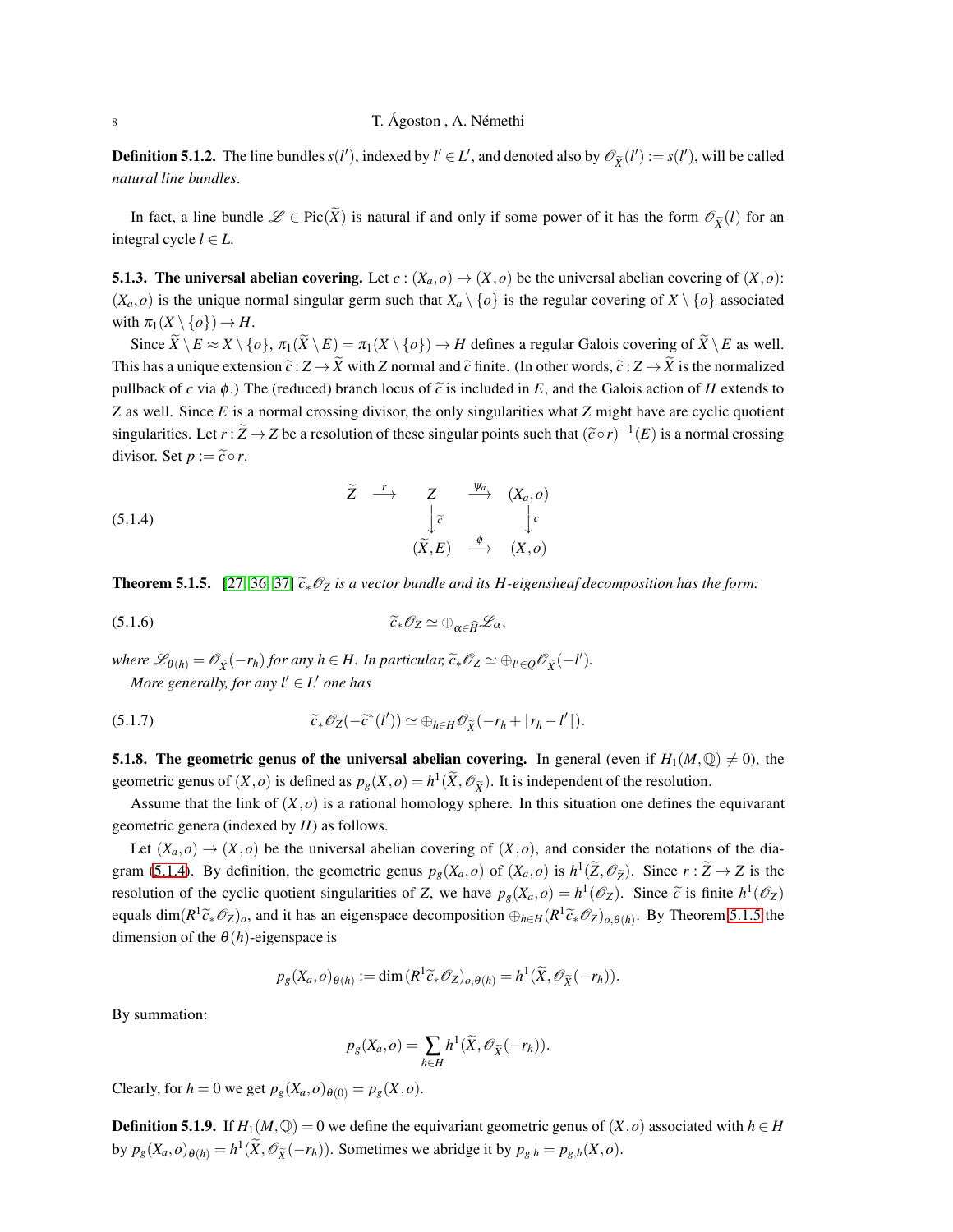## <span id="page-8-0"></span>5.2. Multivariable filtrations and series. Notations. [\[11,](#page-21-9) [12,](#page-21-10) [29\]](#page-22-15)

**5.2.1. The module**  $\mathbb{Z}[[L']]$ . Once a resolution is fixed, hence the natural basis  $\{E_v\}_v$  of L is fixed too,  $\mathbb{Z}[[L]]$  is identified with  $\mathbb{Z}[\mathbf{t}^{\pm 1}]=\mathbb{Z}[[t_1^{\pm 1},\ldots,t_s^{\pm 1}]]$ . It is contained in the larger module  $\mathbb{Z}[[\mathbf{t}^{\pm 1/d}]]=\mathbb{Z}[[t_1^{\pm 1/d}$  $\frac{1}{1}$   $\frac{1}{d}, \ldots, t_s$   $\frac{1}{d}$ ], the module of formal (Laurent) power series in variables  $t_v^{\pm 1/d}$ , where  $d := |H|$ .  $\mathbb{Z}[[L']]$  embeds into  $\mathbb{Z}[[t^{\pm 1/d}]]$ as a submodule: it consists of the Z-linear combinations of monomials of type

$$
\mathbf{t}^{l'}=t_1^{l'_1}\cdots t_s^{l'_s}, \quad \text{where } l'=\sum_{v}l'_vE_v\in L'.
$$

**Definition 5.2.2.** Any series  $S(t) = \sum_{l'} a_{l'} t^{l'} \in \mathbb{Z}[[L']]$  decomposes in a unique way as

(5.2.3) 
$$
S = \sum_{h \in H} S_h, \text{ where } S_h = \sum_{[l']=h} a_{l'} \mathbf{t}^{l'}.
$$

*S<sup>h</sup>* is called the *h*-component of *S*.

**5.2.4.** Consider the diagram from [\(5.1.4\)](#page-9-0) and set  $\phi_a = \psi_a \circ r$  and  $p = \tilde{c} \circ r$ . One verifies that  $p^*(l')$  is an *integral* cycle for any  $l' \in L'$ .

**Definition 5.2.5.** The L'-filtration on the local ring of holomorphic functions  $\mathcal{O}_{X_a,o}$  is defined as follows. For any  $l' \in L'$ , we set

(5.2.6) 
$$
\mathscr{F}(l') := \{f \in \mathscr{O}_{X_a,o} \mid \operatorname{div}(f \circ \phi_a) \geq p^*(l')\}.
$$

Notice that the natural action of *H* on  $(X_a, o)$  induces an action on  $\mathcal{O}_{X_a, o}$ , which keeps  $\mathcal{F}(l')$  invariant. Therefore, *H* acts on  $\mathcal{O}_{X_a,o}/\mathcal{F}(l')$  as well. For any  $l' \in L'$ , let  $\mathfrak{h}(l')$  be the dimension of the  $\theta([l'])$ -eigenspace  $(\mathscr{O}_{X_a,o}/\mathscr{F}(l'))_{\theta([l'])}$ . Then one defines the Hilbert series  $H(\mathbf{t})$  by

<span id="page-8-1"></span>(5.2.7) 
$$
H(\mathbf{t}) := \sum_{l' \in L'} \widetilde{\mathfrak{h}}(l') \cdot \mathbf{t}^{l'} \in \mathbb{Z}[[L']]
$$

By [\[25\]](#page-22-0), for any  $l' \in L'$  there exists a unique minimal  $s(l') \in \mathcal{S}'$  such that  $l' \leq s(l')$  and  $[l'] = [s(l')]$ . Since for any  $f \in \mathcal{O}_{X_a,o}$ , that part of  $div(f \circ \phi_a)$ , which is supported by the exceptional divisor of  $\phi_a$ , is in the Lipman's cone of  $\tilde{Z}$ , we get

<span id="page-8-3"></span>
$$
\mathscr{F}(l') = \mathscr{F}(s(l')).
$$

**5.2.9.** For a fixed *l'* we write  $[l'] = h$ . If  $l' > 0$  one has the exact sequence

(5.2.10) 
$$
0 \to \mathscr{O}_{\widetilde{Z}}(-p^*(l')) \to \mathscr{O}_{\widetilde{Z}} \to \mathscr{O}_{p^*(l')} \to 0.
$$

The  $\theta(h)$ -eigenspaces form the exact sequence, cf. [\(5.1.7\)](#page-8-1),

$$
(5.2.11) \t\t 0 \to \mathscr{O}_{\widetilde{X}}(-l') \to \mathscr{O}_{\widetilde{X}}(-r_h) \to \mathscr{O}_{l'-r_h}(-r_h) \to 0.
$$

In particular, for  $l' > 0$ ,

(5.2.12) 
$$
\widetilde{\mathfrak{h}}(l') = \dim \left( \frac{H^0(\widetilde{Z}, \mathscr{O}_{\widetilde{Z}})}{H^0(\widetilde{Z}, \mathscr{O}_{\widetilde{Z}}(-p^*(l')))} \right)_{\theta(h)} = \dim \frac{H^0(\widetilde{X}, \mathscr{O}_{\widetilde{X}}(-r_h))}{H^0(\widetilde{X}, \mathscr{O}_{\widetilde{X}}(-l'))}.
$$

**Example 5.2.13.** In [\(5.2.12\)](#page-8-2) if  $l' \in L$  then  $r_h = 0$ . Hence the 0-component of  $H(t)$  is

<span id="page-8-2"></span>
$$
H_0(\mathbf{t}) = \sum_{l \in L} \dim \left( \frac{\mathscr{O}_{X,o}}{\{f \in \mathscr{O}_{X,o} : \text{div}_E(f \circ \phi) \geq l\}} \right) \cdot \mathbf{t}^l.
$$

This is the Hilbert series of  $\mathscr{O}_{X,o}$  associated with the divisorial filtration  $L \ni l \mapsto \mathscr{F}_0(l) = \{ f \in \mathscr{O}_{X,o} : \text{div}_E(f \circ \mathscr{F}_0(l)) \leq \emptyset \}$  $\phi$ )  $\geq$  *l*} of all irreducible exceptional divisors of  $\phi$ .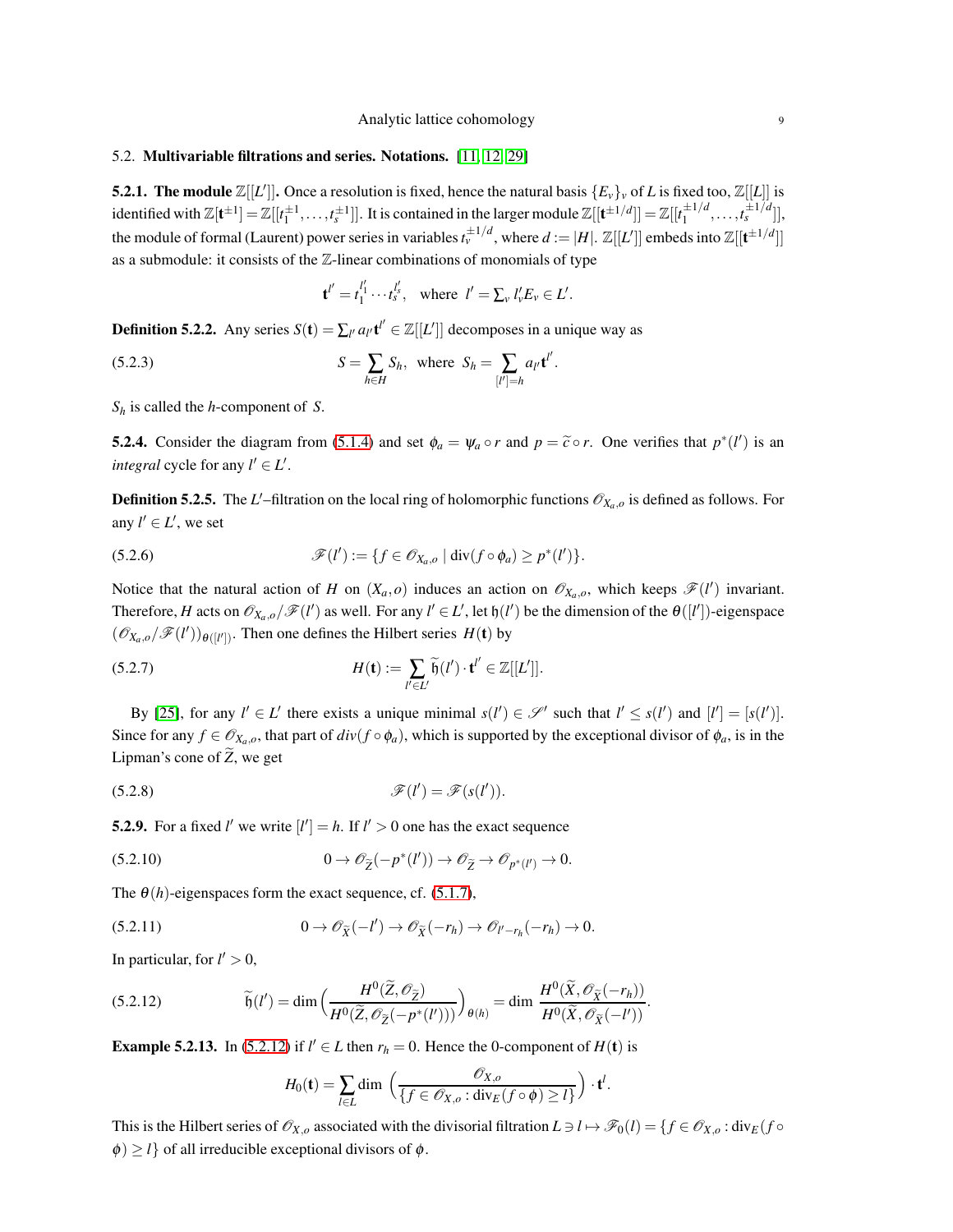**5.2.14.** Next, we define the Poincaré series  $P(\mathbf{t}) = \sum_{l' \in \mathcal{S}'} \mathfrak{p}(l') \mathbf{t}^{l'}$  associated with the filtration  $\{\mathcal{F}(l')\}_{l'}$ 

<span id="page-9-6"></span>(5.2.15) 
$$
P(\mathbf{t}) = -H(\mathbf{t}) \cdot \prod_{v} (1 - t_v^{-1}), \text{ or } \mathfrak{p}(l') = \sum_{I \subset \{1, ..., s\}} (-1)^{|I| + 1} \widetilde{\mathfrak{h}}(l' + E_I),
$$

where  $E_I = \sum_{v \in I} E_v$ .

5.3. **Vanishing theorems, dualities.** Let  $(X, o)$  be a normal surface singularity (without any restriction regarding its link) and we fix a good resolution  $\phi$ . Let  $K_{\tilde{X}}$  be a canonical divisor on  $\tilde{X}$ , that is,  $\Omega_{\tilde{X}}^2 \simeq \mathscr{O}_{\tilde{X}}(K_{\tilde{X}})$ .

Theorem 5.3.1. Generalized Grauert–Riemenschneider Theorem. [\[16,](#page-21-11) [21,](#page-22-19) [41,](#page-22-20) [33\]](#page-22-21) *Consider a line bundle*  $\mathscr{L} \in \text{Pic}(\widetilde{X})$  *such that*  $c_1(\mathscr{L}(Z_K)) \in \Delta - \mathscr{S}_{\mathbb{Q}}$  *for some*  $\Delta \in L'$  *with*  $\lfloor \Delta \rfloor = 0$ *. Then*  $h^1(l, \mathscr{L}|_l) = 0$  *for any*  $l \in L_{>0}$ . In particular,  $h^1(\widetilde{X}, \mathscr{L}) = 0$  too. (Here  $\mathscr{S}_{\mathbb{Q}}$  denotes the rational cone generated by  $\mathscr{S}$ .)

In particular, if  $\mathscr{L} \in \text{Pic}(\widetilde{X})$  and  $l \in L_{>0}$  satisfies  $l \in c_1(\mathscr{L}) + Z_K + \mathscr{S}$ , then  $H^1(\widetilde{X}, \mathscr{L}) = H^1(l, \mathscr{L}|_l)$ .

As above, we denote by  $[Z_K]$  the integral part of  $Z_K$ , and by  $[Z_K]_+$  its effective part. The above statements imply the following. If  $\lfloor Z_K \rfloor_+ = 0$  then  $p_g = 0$ . If  $\lfloor Z_K \rfloor_+ > 0$  then for any  $Z \geq \lfloor Z_K \rfloor_+$ ,  $Z \in L$ ,  $p_g = h^1(\mathcal{O}_Z)$ .

Furthermore, if  $l \in \mathcal{S}$  and  $n \in \mathbb{Z}_{\geq 0}$  such that  $nl + \lfloor Z_K \rfloor > 0$  then by the above vanishing theorem we have  $H^1(\widetilde{X}, \mathscr{O}_{\widetilde{X}}(-\lfloor Z_K \rfloor - nI - s_h)) = 0$ , hence

$$
\dim \frac{H^0(\mathscr{O}_{\widetilde{X}}(-s_h))}{H^0(\mathscr{O}_{\widetilde{X}}(-\lfloor Z_K \rfloor -nI-s_h))} = \chi(\lfloor Z_K \rfloor +nI) - (s_h, \lfloor Z_K \rfloor +nI) + h^1(\mathscr{O}_{\widetilde{X}}(-s_h)).
$$

This implies that for any  $l \in \mathcal{S} \setminus \{0\}$  and  $n \gg 0$ , and  $l'_h$  either  $r_h$  or  $s_h$  we have

(5.3.2) 
$$
\dim \frac{H^0(\mathscr{O}_{\widetilde{X}}(-l'_h))}{H^0(\mathscr{O}_{\widetilde{X}}(-nl-l'_h))} = -\frac{n^2l^2}{2} + \text{lower order terms in } n.
$$

For certain cycles the Grauert-Riemenschneider Theorem [5.3.1](#page-9-2) can be improved.

<span id="page-9-4"></span>**Proposition 5.3.3.** Lipman's Vanishing Theorem. [\[23,](#page-22-22) Theorem 11.1], [\[33\]](#page-22-21) *Take l*  $\in$  *L*<sub>>0</sub> *with*  $h^1(\mathcal{O}_l) = 0$  $\mathscr{L} \in \text{Pic}(\widetilde{X})$  *for which*  $(c_1\mathscr{L}, E_v) \geq 0$  *for any*  $E_v$  *in the support of l. Then*  $h^1(l, \mathscr{L}) = 0$ *.* 

<span id="page-9-0"></span>**5.3.4.** By Serre duality  $H^i(l,\mathcal{L}) = H^{1-i}(l,\mathcal{L}^{-1}(K_{\widetilde{X}}+l))^*$  for any  $l \in L_{>0}, \mathcal{L} \in \text{Pic}(\widetilde{X})$  and  $i = 0, 1$ .

<span id="page-9-1"></span>**5.3.5. Laufer's Duality.** [\[21\]](#page-22-19), [\[22,](#page-22-23) p. 1281] We can identify the dual space  $H^1(\widetilde{X}, \mathcal{O}_{\widetilde{X}})^*$  with the space of global holomorphic 2-forms on  $\widetilde{X} \setminus E$  up to the subspace of those forms which can be extended holomorphically over  $\widetilde{X}$ :  $H^1(\widetilde{X}, \mathcal{O}_{\widetilde{X}})^* \simeq H^0(\widetilde{X} \setminus E, \Omega_{\widetilde{X}}^2)/H^0(\widetilde{X}, \Omega_{\widetilde{X}}^2)$ . Here  $H^0(\widetilde{X} \setminus E, \Omega_{\widetilde{X}}^2)$  can be replaced by  $X^{j}$   $\cdots$   $X^{j}$   $\cdots$   $X^{j}$  $H^0(\widetilde{X}, \Omega^2_{\widetilde{X}}(Z))$  for any  $Z > 0$  with  $h^1(\mathscr{O}_Z) = p_g$ . Indeed, for any  $Z > 0$ , from the exacts sequence of sheaves  $0 \to \Omega_{\tilde{X}}^2 \to \Omega_{\tilde{X}}^2(Z) \to \mathscr{O}_Z(Z + K_{\tilde{X}}) \to 0$  and from the vanishing  $h^1(\Omega_{\tilde{X}}^2) = 0$  and Serre duality

<span id="page-9-5"></span>(5.3.6) 
$$
H^{0}(\Omega_{\tilde{X}}^{2}(Z))/H^{0}(\Omega_{\tilde{X}}^{2})=H^{0}(\mathscr{O}_{Z}(Z+K_{\tilde{X}}))\simeq H^{1}(\mathscr{O}_{Z})^{*}.
$$

If  $H^1(\mathcal{O}_Z) \simeq H^1(\mathcal{O}_{\widetilde{X}})$  then the inclusion  $H^0(\Omega_{\widetilde{X}}^2(Z))/H^0(\Omega_{\widetilde{X}}^2) \hookrightarrow H^0(\widetilde{X} \setminus E, \Omega_{\widetilde{X}}^2)/H^0(\Omega_{\widetilde{X}}^2)$  is an isomorphism.

<span id="page-9-3"></span>5.4. Cohomological cycles. [\[42,](#page-22-24) 4.8] Assume that  $p_g > 0$ . The set  $L_{p_g} := \{l \in L_{>0} : h^1(\mathcal{O}_l) = p_g\}$  has a unique minimal element, denoted by *Zcoh*, and called the *cohomological cycle* of φ. It has the property that  $h^1(\mathcal{O}_l) < p_g$  for any  $l \not\geq Z_{coh}$  (*l* > 0). By the consequences of Theorem [5.3.1](#page-9-2) we obtain that  $Z_{coh} \leq \lfloor Z_K \rfloor_+$ . If  $p_g = 0$  then we set  $Z_{coh} := 0$  by definition. More generally, we have the following results.

# <span id="page-9-2"></span>**Proposition 5.4.1.** *Fix a line bundle*  $\mathscr{L} \in \text{Pic}(\widetilde{X})$ *.*

 $(a)$  Assume that  $h^1(\widetilde{X}, \mathscr{L}) > 0$ . The set  $L_{\mathscr{L}} := \{l \in L_{>0} : h^1(l, \mathscr{L}) = h^1(\widetilde{X}, \mathscr{L})\}$  has a unique minimal *element, denoted by*  $Z_{coh}(\mathscr{L})$ *, called the cohomological cycle of*  $\mathscr{L}$  *(and of*  $\phi$ *). It has the property that*  $h^1(l,\mathscr{L}) < h^1(\widetilde{X},\mathscr{L})$  for any  $l \not\geq Z_{coh}(\mathscr{L})$   $(l > 0)$ .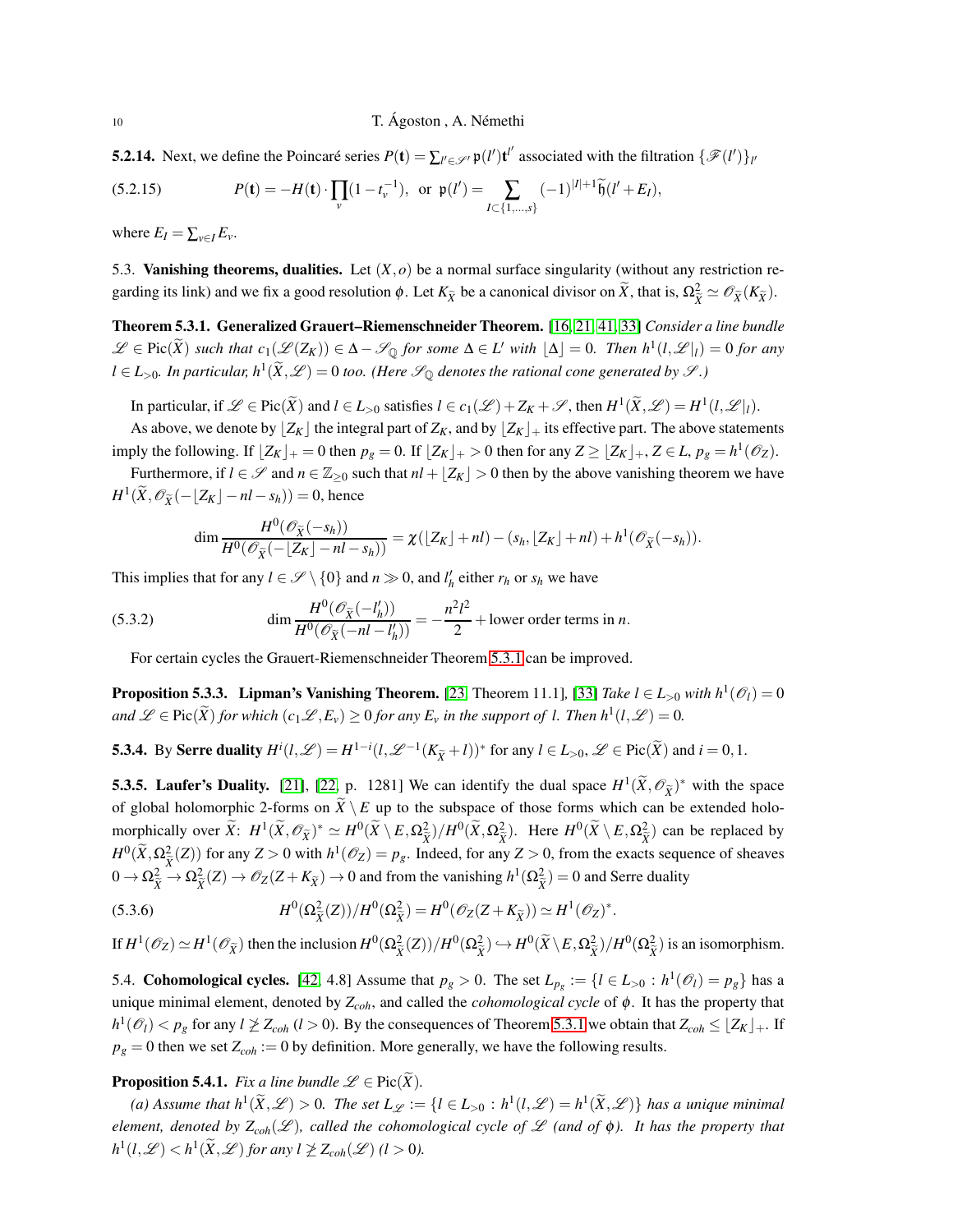*(b) Let*  $l_1, l_2 \in L_{>0}$  *be effective cycles, and set*  $l = \min\{l_1, l_2\}$  *and*  $\overline{l} = \max\{l_1, l_2\}$ *. Then* 

$$
h^1(\overline{l}, \mathscr{L}) + h^1(l, \mathscr{L}) \ge h^1(l_1, \mathscr{L}) + h^1(l_2, \mathscr{L}).
$$

We will refer to this inequality as the 'opposite' matroid rank inequality of  $h^1(\mathscr{L})$ .

*(c)* In particular, for any  $l \in L_{>0}$  we have  $h^1(l,\mathscr{L}) = h^1(\min\{l,Z_{coh}(\mathscr{L})\},\mathscr{L})$ .

*Proof.* In *(b)* we can assume that  $a_i = l_i - l > 0$ ,  $i = 1, 2$ . Consider the diagram with exact rows and columns.

$$
H^{1}(\mathscr{L}(-l_{1})|_{a_{2}}) \rightarrow H^{1}(\mathscr{L}(-l)|_{a_{2}}) \rightarrow 0
$$
  
\n
$$
\downarrow \qquad \qquad \downarrow
$$
  
\n
$$
H^{1}(\mathscr{L}(-l_{2})|_{a_{1}}) \rightarrow H^{1}(\mathscr{L}|_{\bar{l}}) \rightarrow H^{1}(\mathscr{L}|_{l_{2}}) \rightarrow 0
$$
  
\n
$$
\downarrow \qquad \qquad \downarrow \qquad \qquad \downarrow
$$
  
\n
$$
H^{1}(\mathscr{L}(-l)|_{a_{1}}) \rightarrow H^{1}(\mathscr{L}|_{l_{1}}) \rightarrow H^{1}(\mathscr{L}|_{l}) \rightarrow 0
$$
  
\n
$$
\downarrow \qquad \qquad \downarrow
$$
  
\n0 0 0

The exactness of the first row follows from the exact sequence  $\mathcal{L}(-l-a_1)|_{a_2} \to \mathcal{L}(-l)|_{a_2} \to \mathcal{L}_{a_1 \cap a_2} \to 0$ , where the support of  $\mathcal{L}_{a_1 \cap a_2}$  is 0–dimensional. From the diagram one gets that

<span id="page-10-0"></span>(5.4.2) 
$$
H^1(\mathscr{L}|_{\bar{l}}) \to H^1(\mathscr{L}|_{l_1}) \oplus H^1(\mathscr{L}|_{l_2}) \to H^1(\mathscr{L}|_{l}) \to 0
$$

is exact, hence *(b)* follows.

Assume that  $h^1(\mathcal{L}|_{l_1}) = h^1(\mathcal{L}|_{l_2}) = h^1(\tilde{X}, \mathcal{L})$  for  $l_1 \neq l_2, l_1, l_2 \in L_{>0}$ . Set  $l = \min\{l_1, l_2\}$ . If  $l = 0$  then there is an exact sequence  $0 \to \mathcal{L}|_{l_1+l_2} \to \mathcal{L}|_{l_1} \oplus \mathcal{L}|_{l_2} \to A \to 0$ , where *A* has zero–dimensional support, hence  $H^1(\mathscr{L}|_{l_1+l_2}) \to H^1(\mathscr{L}|_{l_1}) \oplus H^1(\mathscr{L}|_{l_2}) = \mathbb{C}^{2h^1(\mathscr{L})}$  surjective, a fact which cannot happen. Hence  $l \neq 0$ . Then [\(5.4.2\)](#page-10-0) implies  $H^1(\mathcal{L}|_l) = h^1(\mathcal{L})$  too. Hence, whenever  $l_1, l_2 \in L_{\mathcal{L}}$  one also has  $\min\{l_1, l_2\} \in L_{\mathcal{L}}$ . This implies (*a*). Finally, (*a*) and (*b*) implies (*c*).

If  $h^1(\widetilde{X}, \mathscr{L}) = 0$  then we define  $Z_{coh}(\mathscr{L}) := 0$ .

#### 6. THE ANALYTIC LATTICE COHOMOLOGY OF  $(X, o)$

## 6.1. Defintion and independence of the choice of the rectangle.

6.1.1. Our goal is to construct the *analytic lattice cohomology* of a normal surface singularity (*X*,*o*) under the assumption that the link is a rational homology sphere. In particular, for any spin*c*–structures of the link, or for any representative  $[k] \in \text{Char}/2L$ , we wish to define a graded  $Z[U]$ –module.

We fix a good resolution  $\phi$  and  $h \in H$ . Write  $Z_{coh,h}$  for  $Z_{coh}(\mathcal{O}_{\widetilde{X}}(-r_h))$ .

For any  $c \in L$ ,  $c \ge Z_{coh,h}$ , we consider the rectangle  $R(0,c) = \{l \in L : 0 \le l \le c\}$ . By definition of  $Z_{coh,h}$ 

(6.1.2) 
$$
p_{g,h} = h^1(\widetilde{X}, \mathscr{O}_{\widetilde{X}}(-r_h)) = h^1(c, \mathscr{O}_{\widetilde{X}}(-r_h)).
$$

Here we might consider the  $c = \infty$  case too, in this case  $R(0, c) = L_{\geq 0}$ .

**6.1.3. The weight function.** We consider the multivariable Hilbert function  $\tilde{h}$ , cf. [\(5.2.12\)](#page-8-2), and

$$
\mathfrak{h}:R(0,c)\to\mathbb{Z},\ \mathfrak{h}(l):=\widetilde{\mathfrak{h}}(l+r_h)=\dim\left(H^0(\mathscr{O}_{\widetilde{X}}(-r_h))/H^0(\mathscr{O}_{\widetilde{X}}(-l-r_h))\right)
$$

associated with the divisorial filtration of  $\mathcal{O}_{X_a, o}$  and the resolution  $\phi$ , cf. [5.2.12.](#page-8-2) Clearly  $\phi$  is increasing (that is,  $h(t_1) \ge h(t_2)$  whenever  $t_1 \ge t_2$ ) and  $h(0) = 0$ . Next, for any  $l \in R(0, c)$ , we consider the function

$$
\mathfrak{h}^{\circ}(l) = p_{g,h} - h^1(\mathscr{O}_l(-r_h)),
$$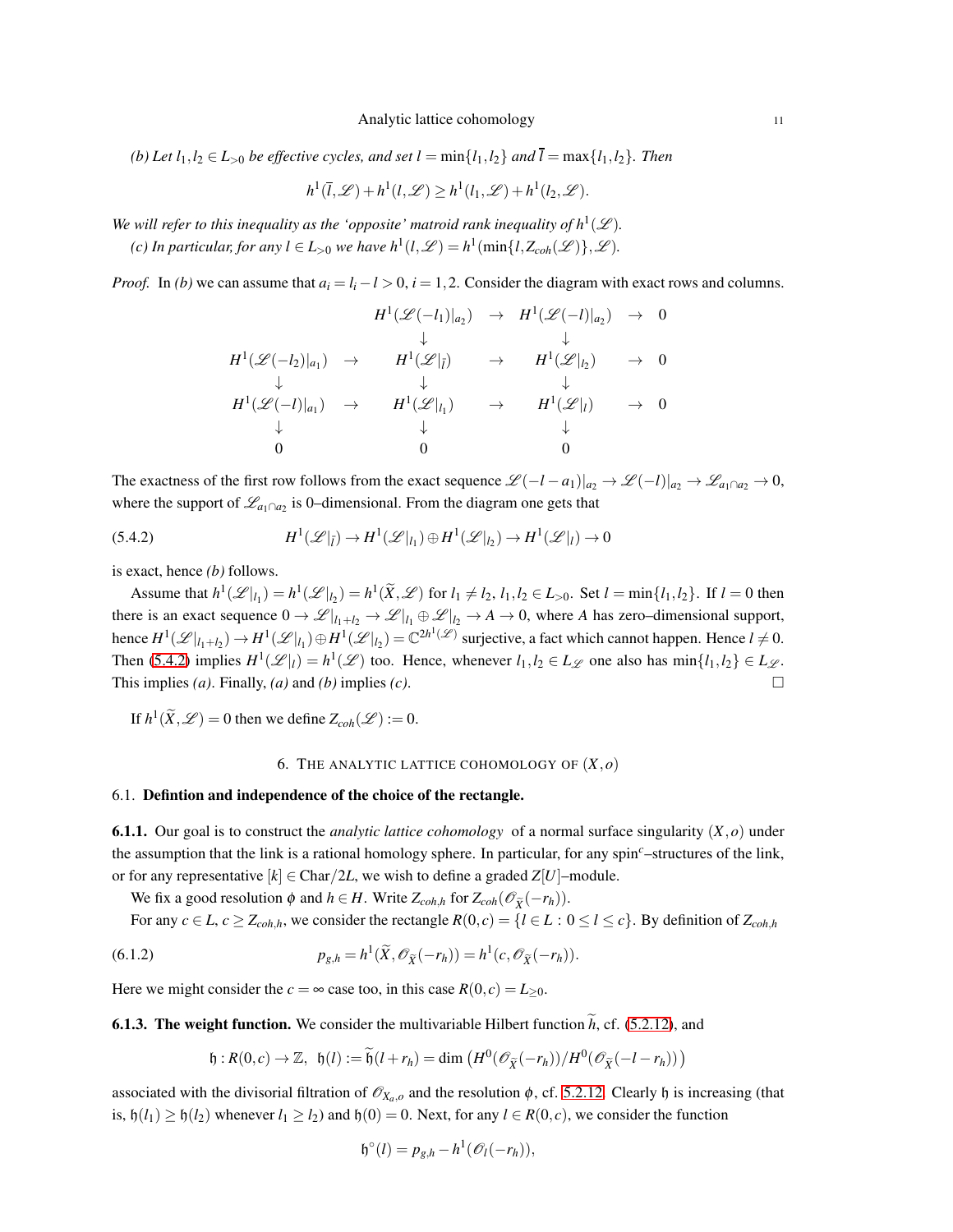where  $h^1(\mathcal{O}_{l=0}(-r_h))$ , by definition, is 0. Then  $\mathfrak{h}^{\circ}$  is decreasing,  $\mathfrak{h}^{\circ}(0) = p_{g,h}$  and  $\mathfrak{h}^{\circ}(c) = 0$ , cf. [\(6.1.2\)](#page-17-0). We have the following reinterpretation in terms of (twisted) 2–forms. For any  $\bar{l} \ge 0$  consider the exact sequence

$$
0 \to \Omega_{\tilde{X}}^2(r_h) \to \Omega_{\tilde{X}}^2(r_h+\bar{l}) \to \Omega_{\tilde{X}}^2(r_h+\bar{l})|_{\bar{l}} \to 0.
$$

Since  $H^1(\Omega^2_{\tilde{X}}(r_h)) = 0$  (cf. Theorem [5.3.1\)](#page-9-2) for any  $\bar{l} \ge 0$  we obtain (using Serre duality too)

(6.1.4) 
$$
\frac{H^{0}(\Omega_{\tilde{X}}^{2}(r_{h}+\bar{l}))}{H^{0}(\Omega_{\tilde{X}}^{2}(r_{h}))}=H^{0}(\bar{l},\Omega_{\tilde{X}}^{2}(r_{h}+\bar{l}))\simeq H^{1}(\mathscr{O}_{\bar{l}}(-r_{h}))^{*}.
$$

This applied for  $\bar{l} = c$  and  $\bar{l} = l$  gives

(6.1.5) 
$$
\dim \frac{H^0(\widetilde{X}, \Omega_{\widetilde{X}}^2(c+r_h))}{H^0(\Omega_{\widetilde{X}}^2(l+r_h))} = p_{g,h} - h^1(\mathscr{O}_l(-r_h)) = \mathfrak{h}^\circ(l).
$$

**6.1.6. The lattice cohomology.** We consider the natural cube-decomposition of  $R(0, c)$  (where the 0-cubes are the lattice points) and the set of cubes  $\{\mathscr{Q}_q\}_{q>0}$  of  $R(0,c)$  as in [2.1.3.](#page-3-3) Then we define the weight function

(6.1.7) 
$$
w_0: \mathcal{Q}_0 \to \mathbb{Z}, \quad w_0(l) = \mathfrak{h}(l) + \mathfrak{h}^\circ(l) - \mathfrak{h}^\circ(0) = \mathfrak{h}(l) - h^1(\mathcal{O}_l(-r_h)).
$$

Clearly,  $w_0(0) = 0$ . Let us list some properties of  $w_0$ .

First of all, note that  $0 \leq \mathfrak{h}^{\circ}(l) \leq p_{g,h}$  for every *l*, hence when  $c = \infty$  then  $\mathfrak{h}$  and  $w_0$  have comparable asymptotic behaviours for  $l \gg 0$ . Using the monotonity of h, [\(5.2.8\)](#page-8-3) and [\(5.3.2\)](#page-10-0) a computation shows that  $w_0$ satisfies the requirement [2.1.2\(](#page-3-1)a), namely,  $w_0^{-1}((\infty, n])$  is finite for any  $n \in \mathbb{Z}$ .

Next, since h is induced by a filtration, it satisfies the matroid rank inequality  $h(l_1) + h(l_2) \ge h(\overline{l}) +$  $h(l)$ , where  $l = \min\{l_1, l_2\}$  and  $\overline{l} = \max\{l_1, l_2\}$ . On the other hand,  $h^1$  satisfies the 'opposite' matroid rank inequality, see [5.4.](#page-9-3) Therefore,  $w_0$  itself satisfies the matroid rank inequality (where  $l_1, l_2 \ge 0$ )

$$
(6.1.8) \t w_0(l_1) + w_0(l_2) \geq w_0(\overline{l}) + w_0(l).
$$

Furthermore, similarly as in [4.2.1,](#page-5-0) we define  $w_q : \mathcal{Q}_q \to \mathbb{Z}$  by  $w_q(\Box_q) = \max\{w_0(l) : l \text{ is any vertex of } \Box_q\}.$ In the sequel we write *w* for the system  $\{w_q\}_q$  if there is no confusion. The weight functions  $\{w_q\}_q$  define the lattice cohomology  $\mathbb{H}^*(R(0,c), w)$  and the graded root  $\mathfrak{R}(R(0,c), w)$  associated with  $R(0,c)$  and w.

**Lemma 6.1.9.**  $\mathbb{H}^*(R(0,c), w)$  *and*  $\mathfrak{R}(R(0,c), w)$  *are independent on the choice of*  $c \geq Z_{coh,h}$ *.* 

*Proof.* Fix some  $c \ge Z_{coh,h}$  and choose  $E_v \subset |c - Z_{coh,h}|$ . Then for any  $l \in R(0,c)$  with  $l_v = c_v$  we have  $\min\{l, Z_{coh,h}\} = \min\{l - E_v, Z_{coh,h}\}.$  Therefore, by [5.4,](#page-9-3)  $h^1(\mathcal{O}_{l-E_v}(-r_h)) = h^1(\mathcal{O}_l(-r_h))$ , thus  $w_0(l - E_v) \le$  $w_0(l)$ . Then for any  $n \in \mathbb{Z}$ , a strong deformation retract in the direction  $E_v$  realizes a homotopy equivalence between the spaces  $S_n \cap R(0, c)$  and  $S_n \cap R(0, c - E_v)$ . A natural retract  $r : S_n \cap R(0, c) \to S_n \cap R(0, c - E_v)$  can be defined as follows (for notation see [2.1.3\)](#page-3-3). If  $\square = (l, l)$  belongs to  $S_n ∩ R(0, c - E_v)$  then *r* on  $\square$  is defined as the identity. If  $(l, I) \cap R(0, c - E_v) = \emptyset$ , then  $l_v = c_v$ , and we set  $r(x) = x - E_v$ . Else,  $\square = (l, I)$  satisfies  $v \in I$  and  $l_v = c_v - 1$ . Then we retract  $(l, I)$  to  $(l, I \setminus v)$  in the *v*–direction. The strong deformation retract is defined similarly.  $\Box$ 

**Corollary 6.1.10.** *(a) The graded root*  $\Re(R(0,c), w)$  *satisfies*  $|\mathfrak{r}^{-1}(n)| = 1$  *for any*  $n \gg 0$ *.*  $(a) \mathbb{H}^*_{red}(R(0,c), w)$  *is a finitely generated*  $\mathbb{Z}$ *-module (for any finite or infinite*  $c \geq Z_{coh}$ *).* 

*Proof.* For any  $n \gg 0$  we have  $R(0,c) = S_n$ , hence  $S_n$  is contractible for such *n*.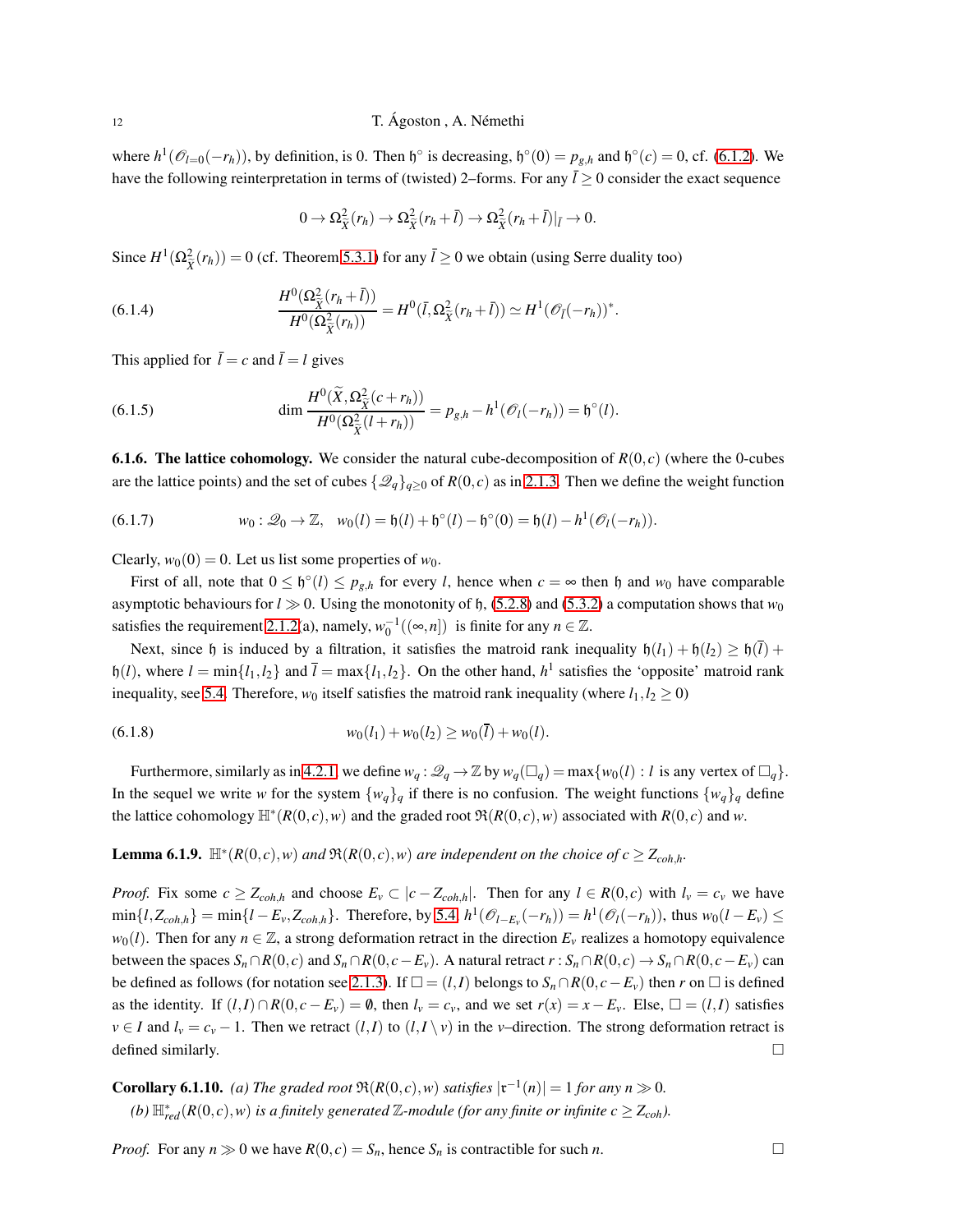6.2. **Independence of** φ. Rewrite the *c*−independent module  $\mathbb{H}^*(R(0,c), w)$  as  $\mathbb{H}^*_{an,h}(φ)$ , and the garded root as  $\mathfrak{R}_{an,h}(\phi)$ .

**Theorem 6.2.1.** The graded  $\mathbb{Z}[U]$ -module  $\mathbb{H}_{an,h}^*(\phi)$  and the graded root  $\mathfrak{R}_{an,h}(\phi)$  are independent of the *choice of the resolution* φ*.*

*Proof.* We need to verify that  $\mathbb{H}_{an,h}^*(\phi)$  and  $\mathfrak{R}_{an,h}(\phi)$  are stable with respect to blow up of a point. We discuss two cases according to the position of the point with the singular locus of *E*.

**Case A.** We fix a resolution  $\phi$ , and denote the blow up of a point of  $E_{v_0} \setminus \bigcup_{w \neq v_0} E_w$  by  $\pi$ , and set  $\phi' := \phi \circ \pi$ . Let  $\Gamma$  and  $\Gamma'$  be the corresponding graphs,  $L(\Gamma)$ ,  $L(\Gamma')$  the lattices and  $(,)$ ,  $(,)$ ' the intersection forms.

We denote the new  $(-1)$ -vertex of  $\Gamma'$  by  $E_{new}$ . In our notations we identify  $E_v \in L$  with its strict transform in  $L(\Gamma')$ . We have the next natural morphisms:  $\pi_* : L(\Gamma') \to L(\Gamma)$  defined by  $\pi_*(\sum x_v E_v + x_{new} E_{new}) = \sum x_v E_v$ , and  $\pi^*: L(\Gamma) \to L(\Gamma')$  defined by  $\pi^*(\sum x_\nu E_\nu) = \sum x_\nu E_\nu + x_{\nu_0} E_{new}$ . They can be extended by similar formulae to rational cycles too, and  $\pi^*(L'(\Gamma) \subset L'(\Gamma')$ . They satisfy the 'projection formula'  $(\pi^*x, x')' = (x, \pi_*x')$ . This shows that  $(\pi^*x, \pi^*y)' = (x, y)$  and  $(\pi^*x, E_{new})' = 0$  for any  $x, y \in L'(\Gamma)$ . Associated with  $\phi$ , let h, h<sup>o</sup> be the functions defined above,  $w_0$  the analytic weight and  $S_n(\phi) = \cup \{\Box : w(\Box) \leq n\}$ . We use similar notations  $\mathfrak{h}'$ , (h<sup>o</sup>)',  $w'_0$  and  $S_n(\phi')$  for  $\phi'$ . Let also  $r_h \in L'(\Gamma)$  and  $r'_h \in L'(\Gamma')$  be the universal cycles associated with  $h \in H$ .

**Lemma 6.2.2.**  $\pi^*(r_h) = r'_h$ .

*Proof.* The composition  $\varphi_{\widetilde{X}} : \text{Div}(\widetilde{X}) \to \text{Pic}(\widetilde{X}) \xrightarrow{c_1} L' \to L'/L = H$  is realized by  $D \mapsto [D \cap \partial \widetilde{X}]$  (for  $\widetilde{X}$ ) conveniently small and  $\partial \widetilde{X} = M$ ). If  $D' \in \text{Div}(\widetilde{X}')$  is the strict transform of  $D \in \text{Div}(\widetilde{X})$  then  $\varphi_{\widetilde{X}'}(D') = \varphi_{\widetilde{X}}(D)$ in *H*. Therefore, if we chose  $x \in L'(\Gamma)$  and  $x' \in L'(\Gamma')$  such that  $D + x$  and  $D' + x'$  are numerically trivial in  $H_1(\widetilde{X},\partial \widetilde{X},\mathbb{Q})$  (i.e.  $(D+x,E_v)_{\widetilde{X}}=0$  for all  $v \in \mathscr{V}$ , and similarly for  $D'+x'$ ) then  $x'=\pi^*x$ . Hence, in the two resolutions,  $x \in L'(\Gamma)$  and  $\pi^*x \in L'(\Gamma')$  have the same class in *H*. On the other hand, clearly, all the  $E_\nu$ -entries of  $\pi^* r_h$  are in [0,1].

<span id="page-12-0"></span>**Lemma 6.2.3.**  $H^*(\widetilde{X}', \pi^*\mathscr{L}) = H^*(\widetilde{X}, \mathscr{L})$  and  $H^*(\pi^*x, \pi^*\mathscr{L}) = H^*(x, \mathscr{L})$  for any line bundle  $\mathscr{L} \in \text{Pic}(\widetilde{X})$ *and*  $x \in L(\Gamma)$ *.* 

*Proof.* The first identity follows from Leray spectral sequence, the second one from the first via exact sequences of type  $0 \to \mathscr{L}(-x) \to \mathscr{L} \to \mathscr{L}|_x \to 0$ .

<span id="page-12-1"></span>**6.2.4.** For  $a \le 0$  and  $x \in R$  we claim that  $H^0(\widetilde{X}', \mathcal{O}_{\widetilde{X}'}(-\pi^*x - \pi^*r_h - aE_{new})) = H^0(\widetilde{X}', \mathcal{O}_{\widetilde{X}'}(-\pi^*x - \pi^*r_h)).$ Indeed, take the exact sequence of sheaves

$$
0 \to \mathscr{O}_{\widetilde{X}'}(-\pi^*x - \pi^*r_h) \to \mathscr{O}_{\widetilde{X}'}(-\pi^*x - \pi^*r_h - aE_{new}) \to \mathscr{O}_{-aE_{new}}(-\pi^*x - \pi^*r_h - aE_{new}) \to 0
$$

and use that  $h^0(\mathcal{O}_l(l) \otimes \mathcal{L}) = 0$  for any  $l > 0$  and line bundle  $\mathcal{L}$  with  $(c_1 \mathcal{L}, E_\nu) = 0$  for any  $E_\nu \in |l|$ . This last vanishing follows from the Grauert–Riemenschneider Theorem via Serre duality. Therefore (using Lemma [6.2.3](#page-12-0) too)  $\mathfrak{h}'(\pi^*x + aE_{new})$  equals

$$
\dim \frac{H^0(\mathscr{O}_{\widetilde{X}'}(-\pi^*r_h))}{H^0(\mathscr{O}_{\widetilde{X}'}(-\pi^*r_n-\pi^*r_h-aE_{new}))} = \dim \frac{H^0(\mathscr{O}_{\widetilde{X}'}(-\pi^*r_h))}{H^0(\mathscr{O}_{\widetilde{X}'}(-\pi^*(x+r_h)))} = \dim \frac{H^0(\mathscr{O}_{\widetilde{X}}(-r_h))}{H^0(\mathscr{O}_{\widetilde{X}}(-x-r_h))} = \mathfrak{h}(x).
$$

Hence

(6.2.5) 
$$
\mathfrak{h}'(\pi^* x + aE_{new}) \left\{ \begin{array}{l} = \mathfrak{h}(x) \text{ for any } a \leq 0 \\ \text{is increasing for } a \geq 0. \end{array} \right.
$$

<span id="page-12-2"></span>6.2.6. Using the exact sequence

<span id="page-12-3"></span>
$$
0 \to \mathscr{O}_{aE_{new}}(-\pi^*x-\pi^*r_h) \to \mathscr{O}_{\pi^*x+aE_{new}}(-r'_h) \to \mathscr{O}_{\pi^*x}(-r'_h) \to 0
$$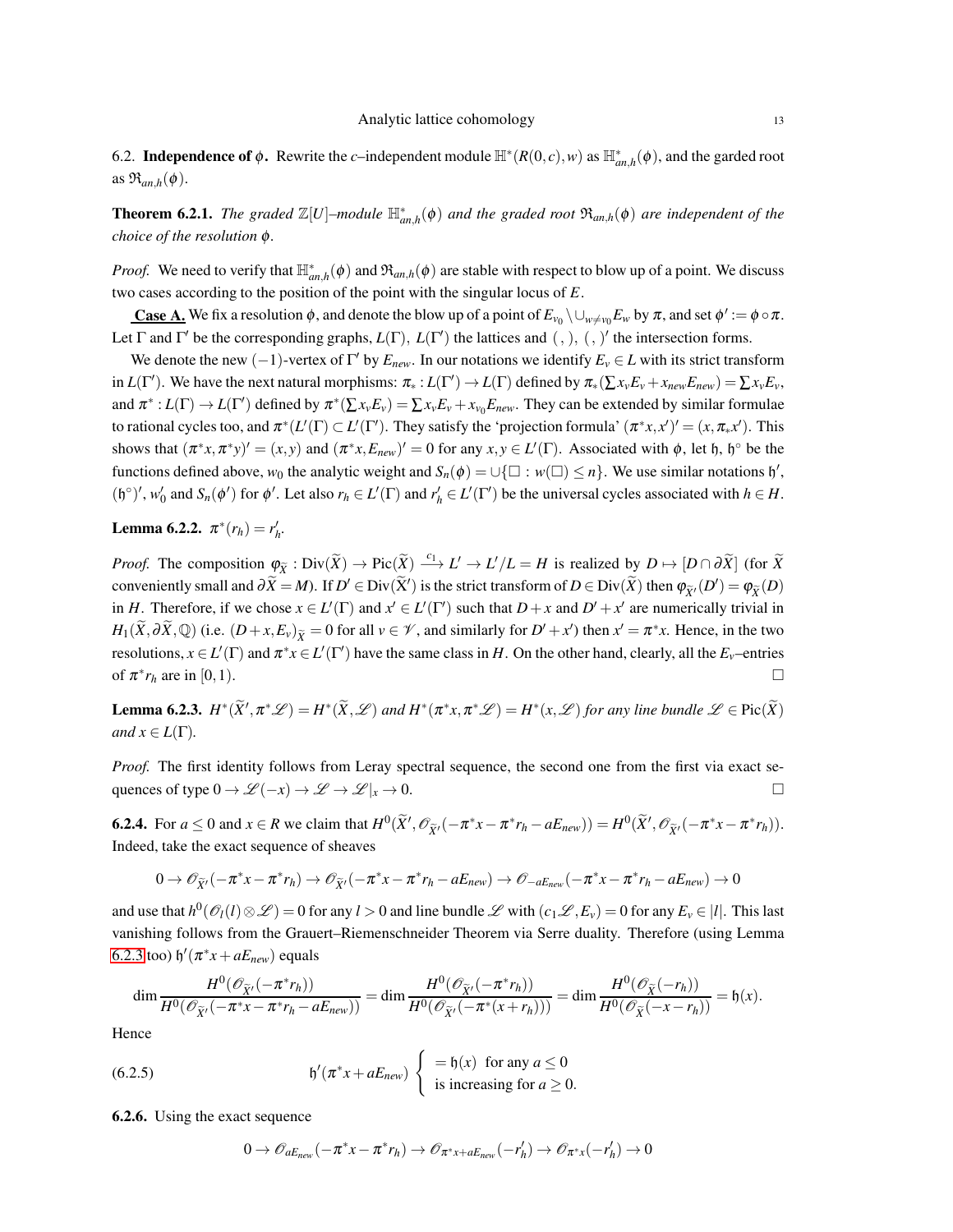and Lipman's vanishing  $h^1(\mathcal{O}_{aE_{new}}(-\pi^*x-\pi^*r_h))=0$  from [5.3.3,](#page-9-4) we get that  $h^1(\mathcal{O}_{\pi^*x+aE_{new}}(-r'_h))=h^1(\mathcal{O}_{\pi^*x}(-r'_h))$ for any  $a \geq 0$ . Furthermore, from

<span id="page-13-3"></span>
$$
0 \to \mathscr{O}_{E_{new}}(-\pi^* r_h - \pi^* x + E_{new}) \to \mathscr{O}_{\pi^* x}(-r'_h) \to \mathscr{O}_{\pi^* x - E_{new}}(-r'_h) \to 0
$$

we get that  $h^1(\mathcal{O}_{\pi^*x-E_{new}}(-r'_h)) = h^1(\mathcal{O}_{\pi^*x}(-r'_h))$  too. On the other hand, since  $\pi^*(r_h) = r'_h$ , by Lemma [6.2.3,](#page-12-0)  $h^1(\mathcal{O}_{\pi^*x}(-r'_h)) = h^1(\mathcal{O}_x(-r_h))$ . Therefore,

(6.2.7) 
$$
h^1(\mathscr{O}_{\pi^*x+aE_{new}}(-r'_h))\begin{cases} \text{ is increasing for } a \leq -1, \\ = h^1(\mathscr{O}_x(-r_h)) \text{ for any } a \geq -1. \end{cases}
$$

These combined provide

<span id="page-13-0"></span>(6.2.8) 
$$
a \mapsto w'_0(\pi^* x + aE_{new}) \begin{cases} \text{is decreasing for } a \leq -1, \\ = w_0(x) \text{ for } a = -1 \text{ and } a = 0, \\ \text{is increasing for } a \geq 0. \end{cases}
$$

Recall that we can compute  $\mathbb{H}_{an,h}^*(\phi)$  using the cube  $R(0,c)$  with  $c \geq Z_{coh,h}(\phi)$ . By Lemma [6.2.3](#page-12-0) we obtain that  $\pi^* c \ge Z_{coh,h}(\phi')$ , hence  $\mathbb{H}_{an,h}^*(\phi')$  can be computed in  $R(0, \pi^* c)$ . But we can take  $c = \infty$  as well.

Furthermore, if  $w'_0(\pi^*x + aE_{new}) \le n$ , then  $w_0(x) \le n$  too. In particular, the projection  $\pi_{\mathbb{R}}$  in the direction of  $E_{new}$  induces a well-defined map  $\pi_{\mathbb{R}}: S_n(\phi') \to S_n(\phi)$ . We claim that this is a homotopy equivalence (with all fibers non-empty and contractible).

<span id="page-13-2"></span>**6.2.9.** We proceed in two steps. First we prove that  $\pi_{\mathbb{R}} : S_n(\phi') \to S_n(\phi)$  is onto.

Consider a zero dimensional cube (i.e. lattice point)  $x \in S_n(\phi)$ . Then  $w_0(x) \le n$ . But then  $w'_0(\pi^*x) =$  $w_0(x) \le n$  too, hence  $\pi^*(x) \in S_n(\phi')$  and  $x = \pi_{\mathbb{R}}(\pi^*x) \in \text{im}(\pi_{\mathbb{R}})$ .

Next, take a cube  $(x, I) \subset S_n(\phi)$  ( $I \subset \mathcal{V}$ ). This means that  $w_0(x + E_{I'}) \le n$  for any  $I' \subset I$ . But

(6.2.10) 
$$
\pi^*(x + E_{I'}) = \pi^*x + E_{I'} + \varepsilon \cdot E_{new},
$$

where  $\varepsilon = 0$  if  $v_0 \notin I'$  and  $\varepsilon = 1$  otherwise. Hence

(6.2.11) 
$$
w'_0(\pi^*x + E_{I'}) = w'_0(\pi^*(x + E_{I'}) - \varepsilon E_{new}) \stackrel{(6.2.8)}{=} w_0(x + E_{I'}) \le n.
$$

Therefore  $(\pi^*x, I) \in S_n(\phi')$  and  $\pi_{\mathbb{R}}$  projects  $(\pi^*x, I)$  isomorphically onto  $(x, I)$ .

Next, we show that  $\pi_{\mathbb{R}}$  is in fact a homotopy equivalence. In order to prove this fact it is enough to verify that if  $\Box \in S_n(\phi)$  and  $\Box^{\circ}$  denotes its relative interior, then  $\pi_{\mathbb{R}}^{-1}(\Box^{\circ}) \cap S_n(\phi')$  is contractible.

<span id="page-13-1"></span> $\sim$   $\sim$ 

Let us start again with a lattice point  $x \in S_n(\phi)$ . Then  $\pi_{\mathbb{R}}^{-1}(x) \cap S_n(\phi')$  is a real interval (whose end-points are lattice points, considered in the real line of the  $E_{new}$  coordinate). Let us denote it by  $\mathscr{I}(x)$ . Now, if  $\square = (x, I)$ , then we have to show that all the intervals  $\mathcal{I}(x + E_{I'})$  associated with all the subsets  $I' \subset I$  have a common lattice point. But this is exactly what we verified above: the  $E_{new}$  coordinate of  $\pi^*(x)$  is such a common point. Therefore,  $\pi_{\mathbb{R}}^{-1}(\Box^{\circ}) \cap S_n(\phi')$  has a deformation retract (in the  $E_{new}$  direction) to  $(\pi^*x,I)^{\circ}$ .

For any  $l \in L$  let  $N(l) \subset \mathbb{R}^s$  denote the union of all cubes which have *l* as one of their vertices. Let  $U(l)$ be its interior. Write  $U_n(l) := U(l) \cap S_n(\phi)$ . If  $l \in S_n(\phi)$  then  $U_n(l)$  is a contractible neighbourhood of *l* in  $S_n(\phi)$ . Also,  $S_n(\phi)$  is covered by  $\{U_n(l)\}_l$ . Moreover,  $\pi_{\mathbb{R}}^{-1}(U_n(l))$  has the homotopy type of  $\pi_{\mathbb{R}}^{-1}(l)$ , hence it is contractible. More generally, for any cube  $\Box$ ,

$$
\pi_{\mathbb{R}}^{-1}(\bigcap_{\mathcal{V} \text{ vertex of } \Box} U_n(l)) \sim \pi_{\mathbb{R}}^{-1}(\Box^{\circ})
$$

which is contractible by the above discussion. Since all the intersections of  $U_n(l)$ 's are of these type, we get that the inverse image of any intersection is contractible. Hence by Čech covering (or Leray spectral sequence) argument,  $\pi_{\mathbb{R}}$  induces an isomorphism  $H^*(S_n(\phi'), \mathbb{Z}) = H^*(S_n(\phi), \mathbb{Z})$ . In fact, this already shows that  $\mathbb{H}_{an,h}^*(\phi') = \mathbb{H}_{an,h}^*(\phi)$ . By the identification of the connected components of  $S_n(\phi)$  and  $S_n(\phi')$  we also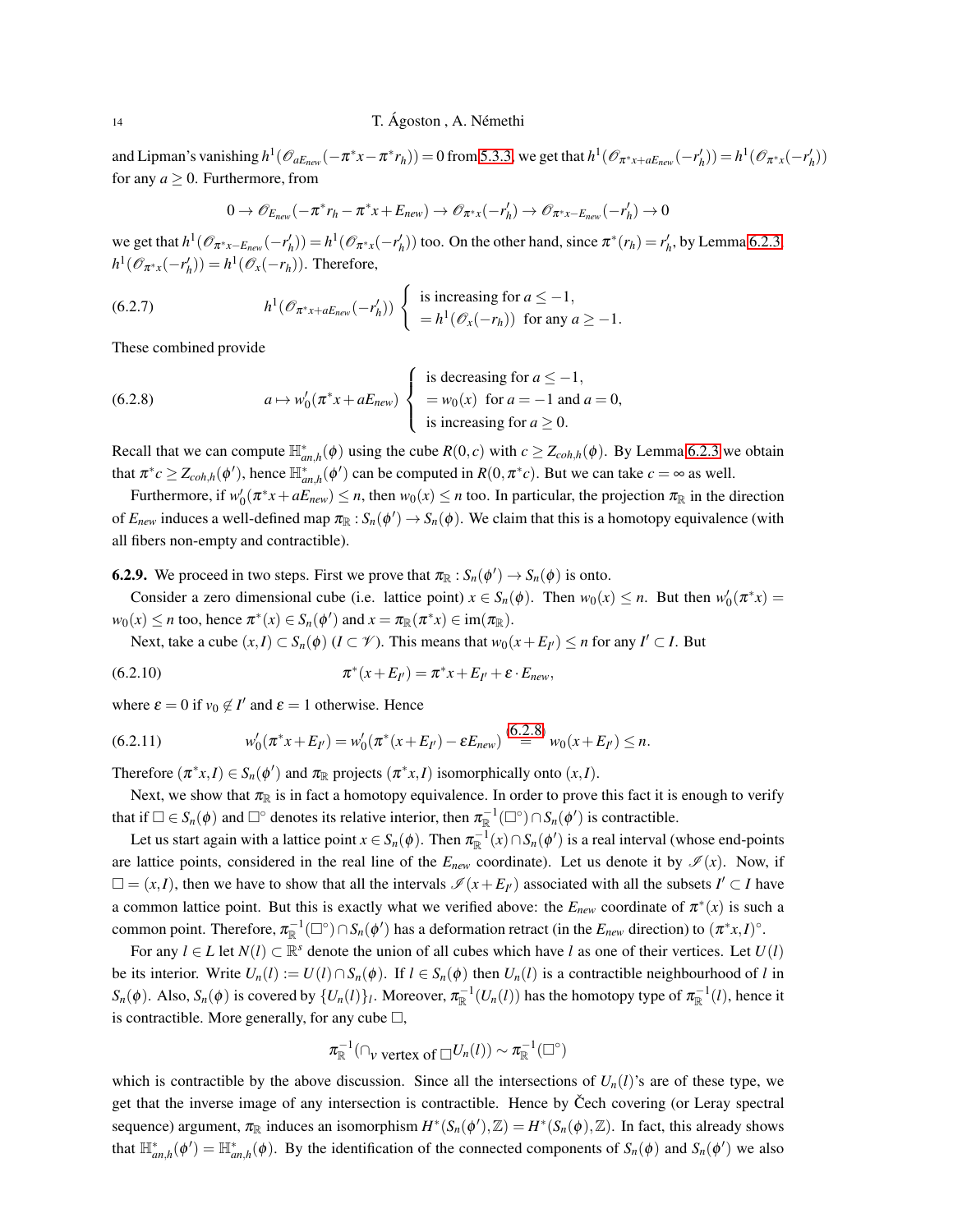have  $\mathfrak{R}_{an,h}(\phi') = \mathfrak{R}_{an,h}(\phi)$ . Note that compatibility with the *U*–action also follows from the corresponding inclusions of the *Sn*–spaces.

In order to prove the homotopy equivalence, one can use quasifibration, defined in [\[15\]](#page-21-12); see also [\[13\]](#page-21-13), e.g. the relevant Theorem 6.1.5. Since  $\pi_{\mathbb{R}}: S_n(\phi') \to S_n(\phi)$  is a quasifibration, and all the fibers are contractible, the homotopy equivalence follows.

6.2.12. Case B. Assume that we blow up an intersection point  $E_{v_0} \cap E_{v_1}$ . The proof starts very similarly, however at some point there are two major differences, hence we need several additional arguments.

With very similar notation, in this case we have (define)  $\pi^*(\sum_{v} x_v E_v) = \sum_{v} x_v E_v + (x_{v_0} + x_{v_1}) E_{new}$ . Then the strategy is the same as above in Case A, but two differences appear: the first one is related with  $\pi^* r_h$ : Lemma [6.2.2](#page-17-0) is not always true. The second one is related with  $\pi^* E_{I'}$  in [\(6.2.10\)](#page-13-1).

Let us analyse the analogue of Lemma [6.2.2.](#page-17-0) By the very same proof we have the following

<span id="page-14-0"></span>**Lemma 6.2.13.** Write  $r_h$  as  $\sum_{v} a_v E_v$  for some  $a_v \in [0,1)$ . Then  $r'_h = \pi^* r_v$  if and only if  $a_{v_0} + a_{v_1} < 1$ . Otherwise  $r'_h = \pi^* r_v - E_{new}$ .

We divide the proof of Case B in two parts, according to the two cases of Lemma [6.2.13.](#page-14-0)

<span id="page-14-1"></span>**Case B.I.** Assume that  $r'_h = \pi^* r_h$ .

Then all the statements of Case A from [6.2.4](#page-12-1) and [6.2.6](#page-12-2) remain valid (including the key [\(6.2.8\)](#page-13-0)). However, [6.2.9](#page-13-2) should be modified. The modifications start in [\(6.2.10\)](#page-13-1). Indeed, in this case

 $(6.2.14)$  $*(x + E_{I'}) = \pi^* x + E_{I'} + \varepsilon \cdot E_{new},$ 

where  $\varepsilon$  is the cardinality of  $I' \cap \{v_0, v_1\}$ . This can be 0, 1 or 2. Therefore, if  $\{v_0, v_1\} \not\subset I$ , then  $\varepsilon \in \{0, 1\}$  for any  $I'$ , hence for such cubes  $(x, I)$  all the arguments of [6.2.9](#page-13-2) work.

<span id="page-14-2"></span>**6.2.15.** Assume in the sequel that  $\{v_0, v_1\} \subset I$ . Write  $J = I \setminus \{v_0, v_1\}$ .

There are two cube–candidates of  $L(\Gamma') \otimes \mathbb{R}$  which might cover the cube  $(x, I) \in S_n(\phi)$ . One of them is  $(\pi^*x,I)$  (as above). However, by [\(6.2.8\)](#page-13-0) the lattice points  $\pi^*(x+E_I) = \pi^*x + E_I + 2E_{new}$  and  $\pi^*(x+E_I)$  $E_{new} = \pi^* x + E_I + E_{new}$  are in  $S_n(\phi)$ , but the vertex  $\pi^* x + E_I$  of  $(\pi^* x, I)$  is not necessarily in  $S_n(\phi')$ .

Another candidate is  $(\pi^*x + E_{new}, I)$ , but here again  $\pi^*x$  and  $\pi^*x - E_{new}$  are in  $S_n(\phi')$  but  $\pi^*x + E_{new}$  might be not. So both cubes a priori are obstructed if we apply merely [\(6.2.8\)](#page-13-0).

Next we analyze these obstructions with more details and we show that one of the candidate cubes works.

<span id="page-14-3"></span>**6.2.16.** Case 1. Assume that  $w'_0(\pi^*x) = w'_0(\pi^*x + E_{new})$ . Then by [\(6.2.5\)](#page-12-3) and [\(6.2.7\)](#page-13-3) we obtain that  $\mathfrak{h}'(\pi^*x) =$  $\mathfrak{h}'(\pi^*x + E_{new})$ . By the matroid rank inequality of  $\mathfrak{h}'$  we get that  $\mathfrak{h}'(\pi^*x + E_{J'}) = \mathfrak{h}'(\pi^*x + E_{J'} + E_{new})$  for any  $J' \subset J$ . This again via [\(6.2.5\)](#page-12-3) and [\(6.2.7\)](#page-13-3) shows that  $w'_0(\pi^*x + E_{J'}) = w'_0(\pi^*x + E_{J'} + E_{new})$ . In particular,

$$
w'_0(\pi^*x + E_{J'} + E_{new}) = w'_0(\pi^*x + E_{J'}) = w'_0(\pi^*(x + E_{J'})) = w_0(x + E_{J'}) \le n.
$$

That is, the vertices of type  $\pi^* x + E_{J'} + E_{new}$  of  $(\pi^* x + E_{new}, I)$  are in  $S_n(\phi')$ . For all other vertices we already know this fact (use [\(6.2.8\)](#page-13-0)). Hence  $(\pi^* x + E_{new}, I)$  is in  $S_n(\phi')$  and it projects via  $\pi_{\mathbb{R}}$  bijectively to  $(x, I)$ . Furthermore,  $\pi_{\mathbb{R}}^{-1}(x, I) \circ \cap S_n(\phi')$  admits a deformation retract to  $(\pi^*x + E_{new}, I) \circ$ , hence it is contractible.

<span id="page-14-4"></span>**6.2.17.** Case 2. Assume that  $w'_0(\pi^*x + E_I) = w'_0(\pi^*x + E_I + E_{new})$ , or  $w'_0(\pi^*(x + E_I) - 2E_{new}) = w'_0(\pi^*(x + E_I))$  $E_I) - E_{new}$ ). Then by [\(6.2.5\)](#page-12-3) and [\(6.2.7\)](#page-13-3) we obtain that  $h^1(\mathcal{O}_{\pi^*x+E_I}(-r'_h)) = h^1(\mathcal{O}_{\pi^*x+E_I+E_{new}}(-r'_h))$ . By the opposite matroid rank inequality of  $h^1(\mathcal{O}_{\tilde{X}'}(-r'_h))$  and [\(6.2.5\)](#page-12-3) and [\(6.2.7\)](#page-13-3) again we obtain that  $w'_0(\pi^*x+E_I-\pi^*Y_h)$  $(E_{J'}) = w'_{0}(\pi^*x + E_{I} - E_{J'} + E_{new})$ . In particular,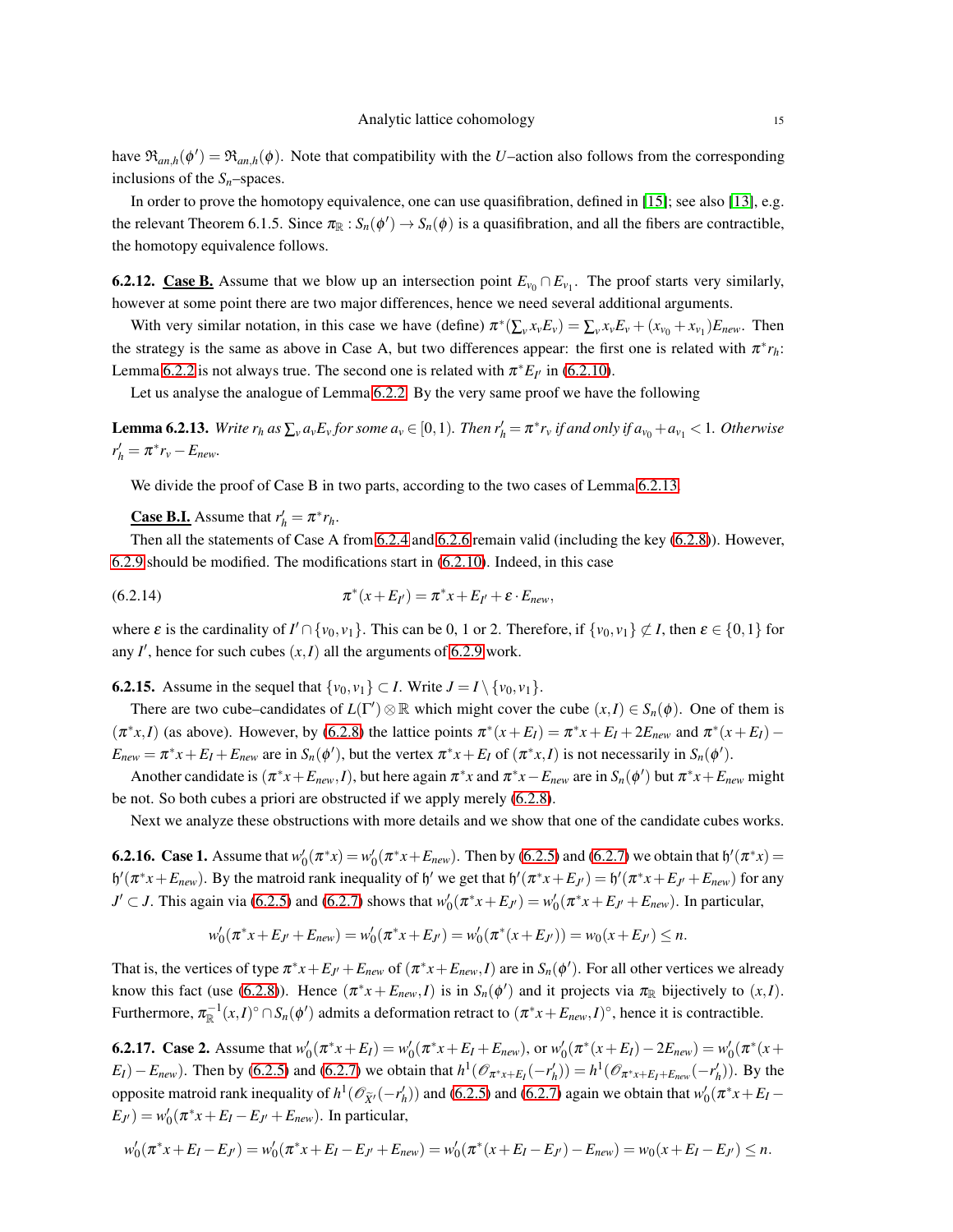That is, the vertices of type  $\pi^* x + E_I - E_{J'}$  of  $(\pi^* x, I)$  are in  $S_n(\phi')$ . For all other vertices we already know this fact (use [\(6.2.8\)](#page-13-0)). Hence  $(\pi^*x, I)$  is in  $S_n(\phi')$  and it projects via  $\pi_{\mathbb{R}}$  bijectively to  $(x, I)$ . Furthermore,  $\pi_{\mathbb{R}}^{-1}(x,I) \circ \cap S_n(\phi')$  admits a deformation retract to  $(\pi^*x,I) \circ$ , hence it is contractible.

<span id="page-15-1"></span>6.2.18. Case 3. Assume that the assumptions from Case 1 and Case 2 do not hold. This means that

$$
\left\{\begin{array}{ll} \mathfrak{h}'(\pi^*x)<\mathfrak{h}'(\pi^*x+E_{new}), \text{ and} \\ h^1(\mathscr{O}_{\pi^*x+E_I}(-r'_h))< h^1(\mathscr{O}_{\pi^*x+E_I+E_{new}}(-r'_h)).\end{array}\right.
$$

This reads as follows (cf. [\(5.3.6\)](#page-9-5)

$$
\begin{cases}\n(a) \ H^0(\mathscr{O}_{\widetilde{X}'}(-\pi^*x - r'_h - E_{new}) \subsetneq H^0(\mathscr{O}_{\widetilde{X}'}(-\pi^*x - r'_h), \text{ and} \\
(b) \ H^0(\widetilde{X}', \Omega_{\widetilde{X}'}^2(\pi^*x + r'_h + E_I)) \subsetneq H^0(\widetilde{X}', \Omega_{\widetilde{X}'}^2(\pi^*x + r'_h + E_I + E_{new})).\n\end{cases}
$$

Part *(a)* means the following: there exists a global section  $s_1 \in H^0(\tilde{X}', \mathcal{O}_{\tilde{X}'}(-r'_h))$  such that  $\text{div}_{E'}(s_1) \geq \pi^*x$ , and in this inequality the  $E_{new}$ –coordinate entries are equal. By part *(b)*, there exists a global section  $s_2 \in$  $H^0(\widetilde{X}', \Omega^2_{\widetilde{X}'}(r'_h))$  such that div $_{E'}(s_2) \ge -\pi^* x - E_I - E_{new}$  and the  $E_{new}$ -coordinate entries are equal.

Therefore, the global section  $s_1 s_2 \in H^0(\tilde{X}', \Omega_{\tilde{X}'}^2)$  has the property that  $\text{div}_{E'}(s_1 s_2) \ge -E_I - E_{new}$  with equality at the  $E_{new}$  coordinate. In particular, by duality [\(5.3.6\)](#page-9-5) we obtain that in  $\tilde{X}'$  the following strict inequality holds:

<span id="page-15-2"></span>(6.2.19) 
$$
h^1(\mathscr{O}_{E_I+E_{new}}) > h^1(\mathscr{O}_{E_I}) \quad (\mathscr{V}'=\mathscr{V}\cup\{new\},\,I\subset\mathscr{V}).
$$

But if the link is a rational homology sphere then both left and right hand sides are zero, i.e. this strict inequality cannot happen.

**6.2.20.** In particular, for any  $I \subset \mathcal{V}$  either  $\{v_0, v_1\} \not\subset I$ , or in the opposite case either **Case 1** or **Case 2** applies. Hence, in any case,  $\pi_{\mathbb{R}}^{-1}(x,I) \circ \cap S_n(\phi')$  is contractible. Therefore,  $S_n(\phi)$  and  $S_n(\phi')$  have the same homotopy type by the argument from the end of [6.2.9.](#page-13-2)

**<u>Case B.II.**</u> Assume that  $r'_h = \pi^* r_h - E_{new}$ .

In turns out that this case is very similar to the case B.I: compared with that case all the *Enew*–coefficients should be shifted by one. However, we have to go through all the verifications step by step.

Firstly, for  $a \leq 1$ ,

$$
\mathfrak{h}'(\pi^*x+aE_{new})=\dim\frac{H^0(\mathscr{O}_{\widetilde{X}'}(-\pi^*r_h+E_{new}))}{H^0(\mathscr{O}_{\widetilde{X}'}(-\pi^*x-\pi^*r_h-aE_{new}+E_{new}))}.
$$

Since  $H^0(\mathcal{O}_{\tilde{X}'}(-\pi^*r_h + E_{new})) = H^0(\mathcal{O}_{\tilde{X}'}(-\pi^*r_h))$ , and for  $a \le 1$  (by [6.2.4\)](#page-12-1)

$$
H^0(\mathscr{O}_{\widetilde{X}'}(-\pi^*x-\pi^*r_h-aE_{new}+E_{new}))=H^0(\mathscr{O}_{\widetilde{X}'}(-\pi^*x-\pi^*r_h))
$$

we get

(6.2.21) 
$$
\mathfrak{h}'(\pi^* x + aE_{new}) \left\{ \begin{array}{c} = \mathfrak{h}(x) \text{ for any } a \le 1 \\ \text{is increasing for } a \ge 1. \end{array} \right.
$$

Next, for  $a \ge 0$ , in the cohomology exact sequence of

<span id="page-15-0"></span>
$$
0 \to \mathscr{O}_{aE_{new}}(-\pi^*x - \pi^*r_h + E_{new}) \to \mathscr{O}_{\pi^*x + aE_{new}}(-r'_h) \to \mathscr{O}_{\pi^*x}(-r'_h) \to 0
$$

one has  $h^1(\mathcal{O}_{aE_{new}}(-\pi^*x - \pi^*r_h + E_{new})) = 0$ . Indeed, since Pic<sup>0</sup>( $aE_{new}$ ) = 0,  $h^1(\mathcal{O}_{aE_{new}}(-\pi^*x - \pi^*r_h + E_{new})) = 0$ .  $(E_{new}) = h^1(\mathcal{O}_{aE_{new}}(E_{new}))$ , whose vanishing follows by induction on *a*. Therefore, for  $a \ge 0$ ,

(6.2.22) 
$$
h^1(\mathcal{O}_{\pi^*x+aE_{new}}(-r'_h))=h^1(\mathcal{O}_{\pi^*x}(-r'_h)).
$$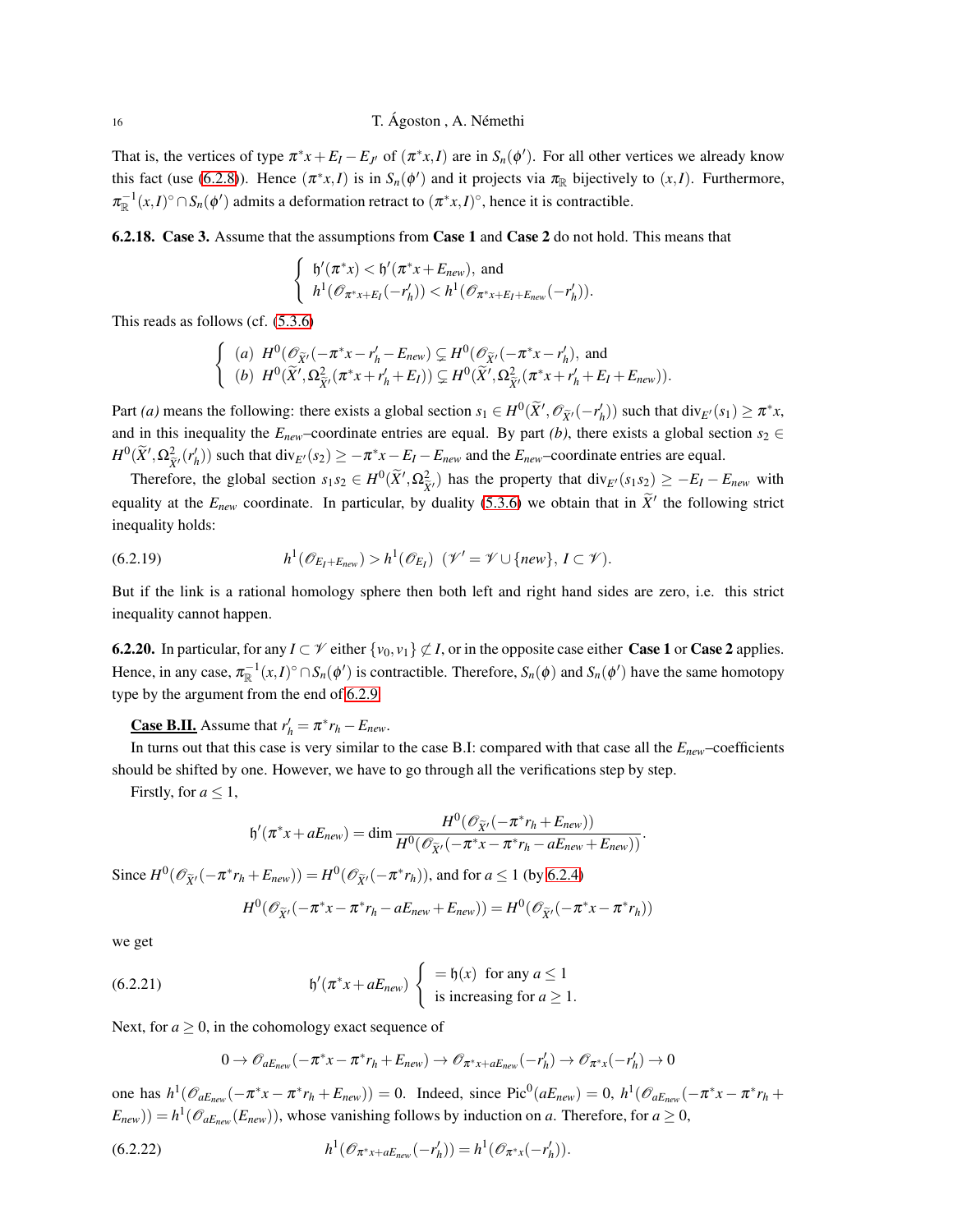On the other hand, from the exact sequence

$$
0 \to \mathscr{O}_{\pi^*x}(-\pi^*r_h) \to \mathscr{O}_{\pi^*x+E_{new}}(-\pi^*r_h+E_{new}) \to \mathscr{O}_{E_{new}}(-\pi^*r_h+E_{new}) \to 0
$$

we obtain  $h^1(\mathcal{O}_{\pi^*x}(-\pi^*r_h)) = h^1(\mathcal{O}_{\pi^*x + E_{new}}(-\pi^*r_h + E_{new}))$ , which equals  $h^1(\mathcal{O}_{\pi^*x}(-r'_h))$  by [\(6.2.22\)](#page-15-0). Hence

(6.2.23) 
$$
h^1(\mathscr{O}_{\pi^*x+aE_{new}}(-r'_h))\begin{cases} \text{ is increasing for } a \leq 0, \\ = h^1(\mathscr{O}_x(-r_h)) \text{ for any } a \geq 0. \end{cases}
$$

These combined provide

<span id="page-16-0"></span>(6.2.24) 
$$
a \mapsto w'_0(\pi^* x + aE_{new}) \begin{cases} \text{is decreasing for } a \leq 0, \\ = w_0(x) \text{ for } a = 0 \text{ and } a = 1, \\ \text{is increasing for } a \geq 1. \end{cases}
$$

Here it is convenient is to take  $c = \infty$ , hence we compare the two infinite rectangles (first quadrants).

Again, if  $w'_0(\pi^*x + aE_{new}) \le n$ , then  $w_0(x) \le n$  too. Hence the projection  $\pi_{\mathbb{R}}$  in the direction of  $E_{new}$ induces a map  $\pi_{\mathbb{R}} : S_n(\phi') \to S_n(\phi)$ . We need to prove that this is a homotopy equivalence with all fibers non-empty and contractible.

First we verify that  $\pi_{\mathbb{R}} : S_n(\phi') \to S_n(\phi)$  is onto.

If  $x \in S_n(\phi)$  then  $w_0(x) \le n$ , hence by [\(6.2.24\)](#page-16-0)  $w'_0(\pi^*x) = w_0(x) \le n$  too, hence  $x \in \text{im}(\pi_\mathbb{R})$ .

If  $(x,I) \subset S_n(\phi)$   $(I \subset \mathcal{V})$  then  $w_0(x+E_{I'}) \le n$  for any  $I' \subset I$ . For such *I'* we have the identity [\(6.2.14\)](#page-14-1) with  $\varepsilon = |I' \cap \{v_0, v_1\}| \subset \{0, 1, 2\}.$ 

Assume that  $\{v_0, v_1\} \subsetneq I$ . Then we claim that  $(\pi^*x + E_{new}, I)$  is in  $S_n(\phi')$  and it projects isomorphically onto  $(x, I)$ . Indeed, in this case  $\varepsilon \in \{0, 1\}$  and by [\(6.2.24\)](#page-16-0)

$$
w'_0(\pi^*x + E_{new} + E_{I'}) = w'_0(\pi^*(x + E_{I'}) - \varepsilon E_{new} + E_{new}) = w_0(x + E_{I'}) \le n.
$$

Hence in the sequel we assume that  $\{v_0, v_1\} \subset I$ . Then we proceed as in [6.2.15.](#page-14-2) Again, there are two cube–candidates to lift  $(x, I)$ .

One of them is  $(\pi^*x + E_{new}, I)$ . However, though  $\pi^*x + E_I + 2E_{new}$  and  $\pi^*x + E_I + 3E_{new}$  are in  $S_n(\phi')$  but the vertex  $\pi^* x + E_I + E_{new}$  of  $(\pi^* x + E_{new}, I)$  might not be part of  $S_n(\phi')$ .

The second candidate is  $(\pi^*x + 2E_{new}, I)$ , but this case is also obstructed:  $\pi^*x$  and  $\pi^*x + E_{new}$  are in  $S_n(\phi')$ but the vertex  $\pi^* x + 2E_{new}$  of  $(\pi^* x + 2E_{new}, I)$  not necessarily.

Hence, again we have to analyse three case, the analogues of [6.2.16,](#page-14-3) [6.2.17](#page-14-4) and [6.2.18.](#page-15-1)

**Case 1.** We assume that  $w'_0(\pi^*x + E_{new}) = w'_0(\pi^*x + 2E_{new})$ . Then similarly as in [6.2.16](#page-14-3) one can show that  $(\pi^*x + 2E_{new}, I) \subset S_n(\phi').$ 

**Case 2.** We assume that  $w'_0(\pi^*x + E_I + E_{new}) = w'_0(\pi^*x + E_I + 2E_{new})$ . Then similarly as in [6.2.17](#page-14-4) one can show that  $(\pi^*x + E_{new}, I) \subset S_n(\phi').$ 

Case 3. Finally we show that either Case 1 or Case 2 must hold. Indeed, if not, that is, if

$$
\begin{cases} \n\mathfrak{h}'(\pi^*x + E_{new}) < \mathfrak{h}'(\pi^*x + 2E_{new}), \text{ and} \\
\mathfrak{h}^1(\mathcal{O}_{\pi^*x + E_I + E_{new}}(-r'_h)) < \mathfrak{h}^1(\mathcal{O}_{\pi^*x + E_I + 2E_{new}}(-r'_h)),\n\end{cases}
$$

then we get a contradiction similarly as in [6.2.18.](#page-15-1)

Having the surjectivity  $\pi_{\mathbb{R}} : S_n(\phi') \to S_n(\phi)$ , the homotopy equivalence is proved as in the previous cases.  $\Box$ 

**Definition 6.2.25.** In the sequel we will use for  $\mathbb{H}_{an,h}^*(\phi)$  the notation  $\mathbb{H}_{an,h}^*(X,o)$  as well. It is called the *analytic lattice cohomology of*  $(X, o)$  associated with  $h \in H$ . We also set  $\mathbb{H}_{an}^*(X, o) := \bigoplus_{h \in H} \mathbb{H}_{an,h}^*(X, o)$ . It is called the *equivariant analytic lattice cohomology of* (*X*,*o*).

We adopt the notation  $\mathfrak{R}_{an,h}(X,o)$  for the graded root as well.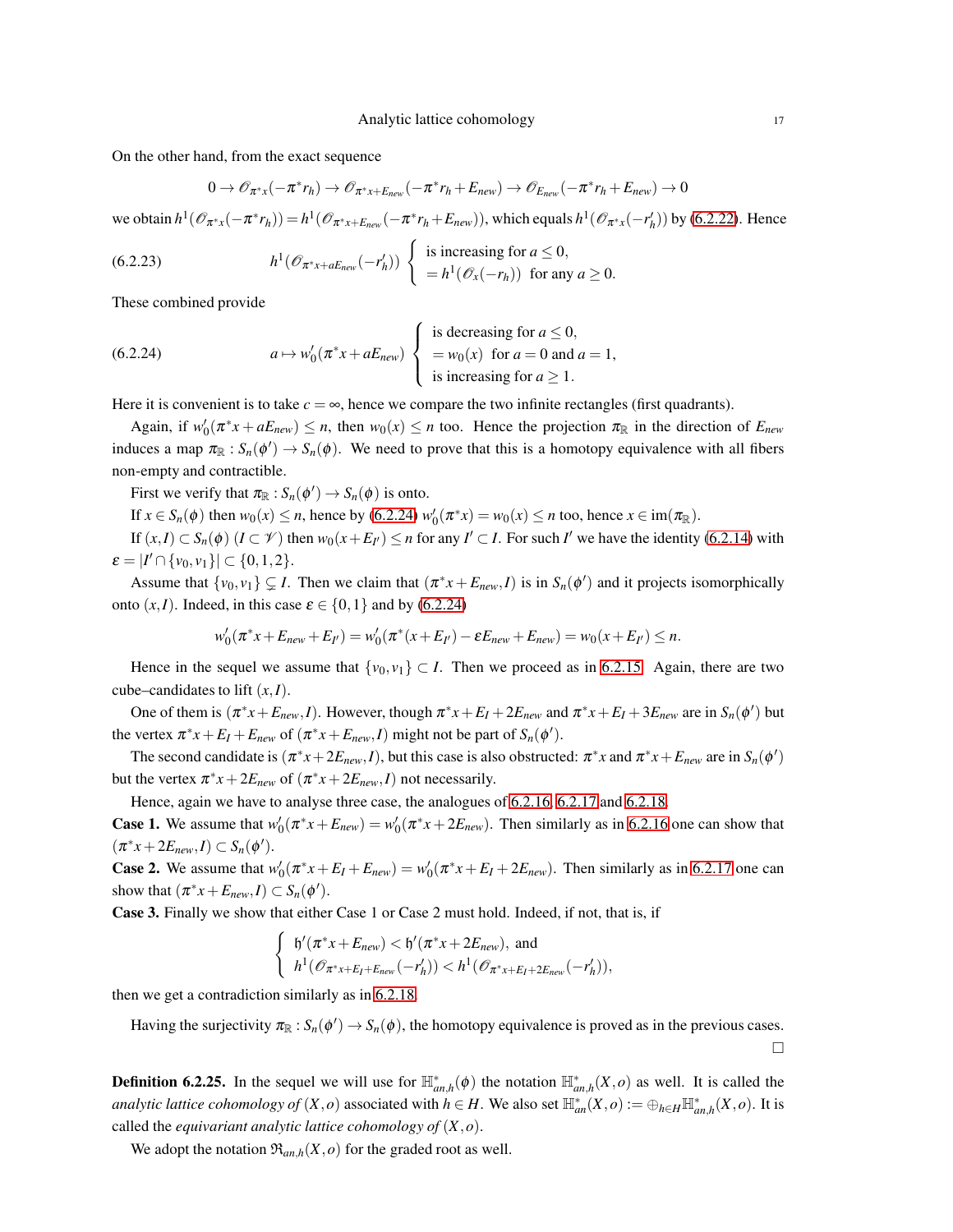# 18 T. Ágoston , A. Némethi

Remark 6.2.26. In order to run the equivariant version (indexed by *H*) we need the existence of the universal abelian covering, hence we need the finiteness of  $H_1(M,\mathbb{Z})$ , i.e. we need to require that the link is a rational homology sphere. On the other hand, if we wish to study only the analytic lattice cohomology associated with  $h = 0$  (that is, with  $\mathcal{O}_{X,o}$ ), then we do not need to consider the universal abelian covering. In that case, as the above proof shows, in order to prove the stability of  $\mathbb{H}^*_{an,h=0}(\phi)$  it is enough to assume that  $\Gamma$  is a tree (this is enough to conclude that [\(6.2.19\)](#page-15-2) cannot happen). For details for the non-equivariant case see [\[1\]](#page-21-6).

6.3. The 'Combinatorial Duality Property' of the pair  $(h, h^{\circ})$ . The following property is needed in the Euler characteristic computation.

**Lemma 6.3.1.** Assume that the link is a rational homolog sphere. Then there exists no  $l \in L_{\geq 0}$  and  $v \in \mathcal{V}$  $such$  that the differences  $\mathfrak{h}(l + E_v) - \mathfrak{h}(l)$  and  $\mathfrak{h}^{\circ}(l) - \mathfrak{h}^{\circ}(l + E_v)$  are simultaneously strict positive.

*Proof.* If  $\mathfrak{h}(l+E_v) > \mathfrak{h}(l)$  then the inclusion  $H^0(\mathcal{O}_{\widetilde{X}}(-l-r_h-E_v)) \subset H^0(\mathcal{O}_{\widetilde{X}}(-l-r_h))$  is strict. This means that there exists a section  $s_1 \in H^0(\mathcal{O}_{\widetilde{X}}(-r_h))$  with  $\text{div}_E(s_1) \ge l$ , where the  $E_v$ -coordinate is  $(\text{div}_E(s_1))_v = l_v$ .

Similarly, if  $\mathfrak{h}^{\circ}(l) > \mathfrak{h}^{\circ}(l + E_v)$  then the inclusion  $H^0(\Omega_{\tilde{X}}^2(l + r_h) \subset H^0(\Omega_{\tilde{X}}^2(l + r_h + E_v))$  is strict, that is, there exists a section  $s_2 \in H^0(\Omega^2_{\widetilde{Y}}(r_h))$  with  $\text{div}_E(s_2) \geq -l - E_v$  and the  $E_v$ -coordinate is  $(\text{div}_E(s_2))_v = -l_v - 1$ .

Therefore, the section  $s_1s_2 \in H^0(\Omega_{\tilde{X}}^2)$  satisfies div<sub>*E*</sub> (*s*<sub>1</sub>*s*<sub>2</sub>) ≥ −*E<sub><i>v*</sub></sub> and (div<sub>*E*</sub>(*s*<sub>1</sub>*s*<sub>2</sub>))*v* = −1. This implies  $H^0(\Omega_{\tilde{X}}^2(E_v))/H^0(\Omega_{\tilde{X}}^2) \neq 0$ , or, by [\(5.3.5\)](#page-9-1),  $h^1(\mathscr{O}_{E_v}) \neq 0$ . This last fact contradicts  $H^1(M,\mathbb{Q}) = 0$ .

# 6.4. The Euler characteristic  $eu(\mathbb{H}_{an,h}^*(X,o))$ .

**6.4.1.** Lemma [6.3.1](#page-18-0) will allow us to determine the Euler characteristic  $eu(\mathbb{H}_{an,h}^*(X,o))$  of the analytic lattice cohomology by a combinatorial argument. Surprisingly, this Euler characteristic automatically equals the Euler characteristic of path cohomolgies associated with any increasing path (this equality definitely does not hold in the topological versions of the corresponding lattice cohomologies).

First, let us fix the notations. In the sequel we will also consider for any increasing path  $\gamma$  connecting 0 and c (that is,  $\gamma = \{x_i\}_{i=0}^t$ ,  $x_{i+1} = x_i + E_{\nu(i)}$ ,  $x_0 = 0$  and  $x_t = c$ ,  $c \ge Z_{coh,h}$ ) the path lattice cohomology  $\mathbb{H}^0(\gamma, w(h))$ as in [2.2.1,](#page-3-4) associated with the weight function (depending on  $h \in H$ ). Accordingly, we have the numerical Euler characteristic  $eu(\mathbb{H}^0(\gamma,w(h)))$  as well.

Then Theorem [3.1.10](#page-4-0) implies the following.

<span id="page-17-0"></span>**Theorem 6.4.2.** Assume that the link is a  $\mathbb{Q}HS^3$ . Then  $eu(\mathbb{H}_{an,h}^*(X,o)) = p_{g,h}(X,o)$  for any  $h \in H$ . Further*more, for any increasing path*  $\gamma$  *connecting 0 and c (where*  $c \geq Z_{coh,c}$ *) we also have eu* $(\mathbb{H}_{an}^*(\gamma,w(h))) = p_{g,h}$ .

*Proof.* We claim that the assumptions of Theorem [3.1.10](#page-4-0) are satisfied. Indeed, the CDP was verified in [6.3.1,](#page-18-0) while the stability property of h follows since it is associated with a filtration.  $\Box$ 

This in particular means that  $\mathbb{H}_{an,h}^*(X, o)$  is a *categorification of the equivariant geometric genus*, that is, it is a graded cohomology module whose Euler characteristic is *pg*,*h*.

6.5. Weighted cubes and the Poincaré series  $P(t)$ . Assume that  $c = \infty$ , i.e.  $R(0, c) = L_{\geq 0}$ . Let us denote the weight function associated with  $h \in H$  by  $w_{an,h}$ , in order to emphasise the *h*–dependence.

The reader is invited to review the definition of the Poincaré series  $P(t)$  from [\(5.2.15\)](#page-9-6). That identity together with part *(b)* of Theorem [3.1.10](#page-4-0) show that the analytic Poincaré series associated with the divisorial filtration of the local ring  $\mathcal{O}_{X_n,o}$  has the following interpretation in terms of the (analytic) weighted cubes:

$$
P(\mathbf{t}) = \sum_{h \in H} \sum_{l \geq 0} \sum_{I \subset \mathscr{V}} (-1)^{|I|+1} w_{an,h}((l,I)) \mathbf{t}^{l+r_h}.
$$

The above formula can be compared with its topological analogue. One defines a topological zeta (Poincaré) series  $Z(t)$  from  $\Gamma$ , and there is an identical formula for  $Z(t)$ , where  $w_{an}$  is replaced by  $w_{top}$ , cf. [\[29\]](#page-22-15).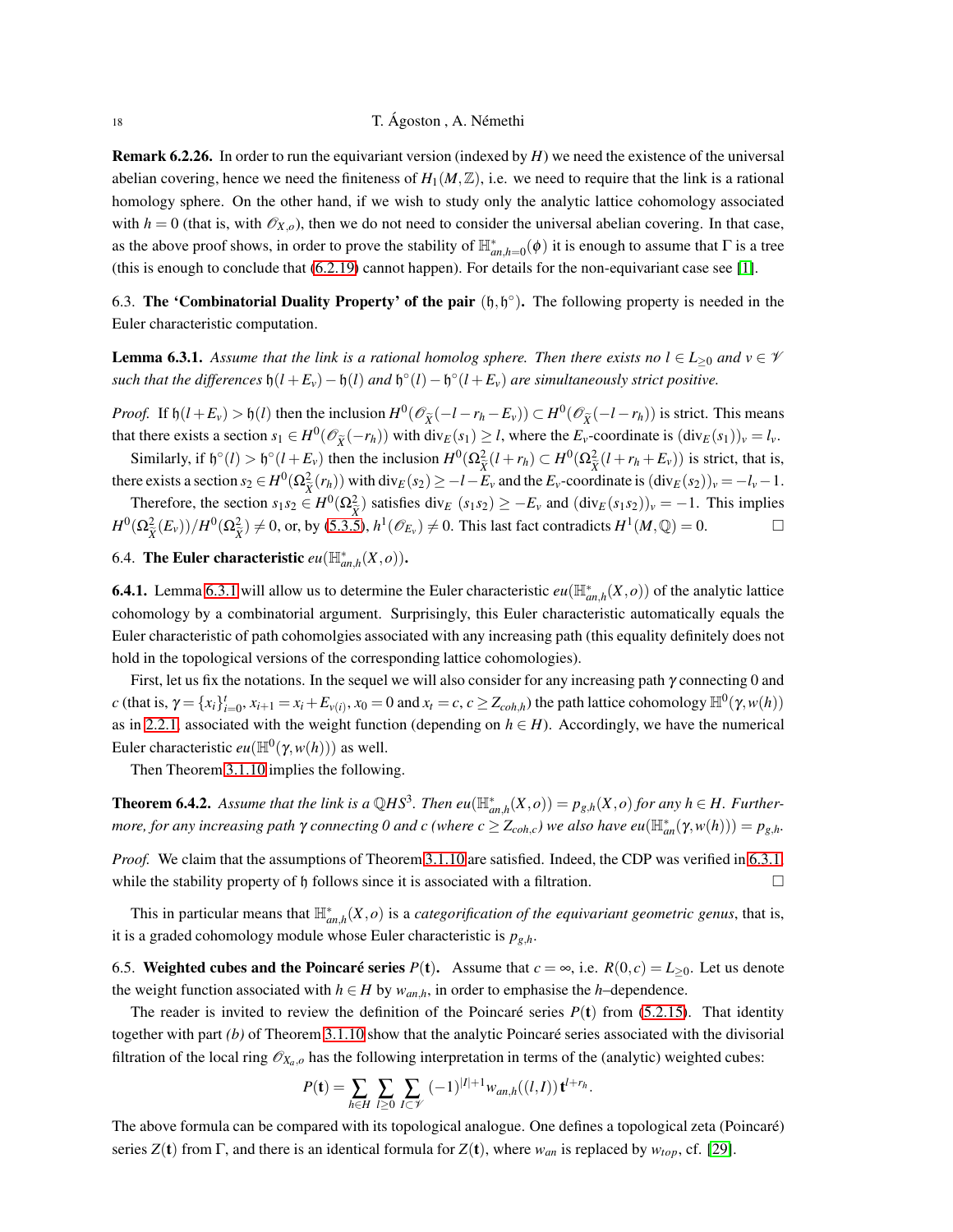<span id="page-18-0"></span>**Question 6.5.1.** Assume that the link of the universal abelian covering  $(X_a,0)$  of  $(X, o)$  is a rational homology *sphere. Then the analytic lattice cohomology*  $\mathbb{H}_{an,0}^*(X_a,o)$  *of*  $(X_a,o)$  *associated with the trivial element of*  $H_1(M(X_a), \mathbb{Z})$  *is well–defined, and it is the categorification of*  $p_g(X_a, o)$ *.* 

*Furthermore, for every*  $h \in H$  *we have the analytic lattice cohomology*  $\mathbb{H}_{an,h}^*(X, o)$  of  $(X, o)$ .  $\mathbb{H}_{an,h}^*(X, o)$ *is the categorification of*  $p_{g,h}(X, o)$ *. Recall also that*  $p_g(X_a, o) = \sum_{h \in H} p_{g,h}(X, o)$ *.* 

*Is there a relationship between*  $\mathbb{H}^*_{an,0}(X_a, o)$  *and the collection*  $\{\mathbb{H}^*_{an,h}(X, o)\}_{h\in H}$  ?

7. COMPARISON OF  $\mathbb{H}^*_{an}(X, o)$  with  $\mathbb{H}^*_{top}(M)$ 

7.1. Above, for every  $h \in H$ , we defined the analytic lattice cohomology  $\mathbb{H}_{an,h}^*(X, o)$  associated with  $L_{\geq 0}$ and the weight function  $w_{an,h}: L_{\geq 0} \to \mathbb{Z}$ .

Similarly, for any  $h \in H$  we can consider the characteristic element  $k = -Z_K + 2r_h$  and the topological lattice cohomology associated with  $k = -Z_K + 2r_h$  and *L* via the weight function  $l \mapsto -(l, l - Z_K + r_h)/2$ . Let us denote it by  $\mathbb{H}^*_{top,h}(M)$ . On the other hand, in [4.2.6](#page-6-2) we proved that  $\mathbb{H}^*_{top,h}(M) \simeq \mathbb{H}^*_{top,h}(M, L_{\geq 0})$ , where the second cohomology is associated with the same  $k$  but with lattice points only on  $L_{\geq 0}$ . The advantage of  $\mathbb{H}_{top,h}^*(M,L_{\geq 0})$  is that it is defined on the same set of lattice points as the analytic  $\mathbb{H}_{an,h}^*(X,o)$ .

Let us compare these two objects. First, we compare the analytic and topological weight functions (both defined on  $L_{\geq 0}$ ). Consider the exact sequence

$$
0\to \mathscr{O}_{\widetilde{X}}(-l-r_h)\to \mathscr{O}_{\widetilde{X}}(-r_h)\to \mathscr{O}_l(-r_h)\to 0,
$$

and in its cohomology long exact sequence the morphism  $\alpha_h(l) : H^0(\mathcal{O}_{\tilde{X}}(-r_h)) \to H^0(\mathcal{O}_l(-r_h))$ . Then,  $h(t) + \text{coker}(\alpha_h(t)) = h^0(\mathcal{O}_l(-r_h)), \text{ or, } w_{an,h} = \chi(\mathcal{O}_l(-r_h)) - \text{coker}(\alpha_h(t)).$ 

But  $\chi(\mathcal{O}_l(-r_h)) = \chi(l) - (l, r_h) = \chi_{-Z_K+2r_h}(l) = w_{top,h}(l)$ . Hence

 $w_{an,h}(l) = w_{top,h}(l) - \text{coker}(\alpha_h(l))$  for any  $l \in L_{\geq 0}$ .

**Corollary 7.1.1.** If  $\alpha_h(l)$  is surjective for every  $l \in L_{\geq 0}$  then  $\mathbb{H}_{an,h}^*(X,o)$  and  $\mathbb{H}_{top,h}^*(M)$  are isomorphic as *graded* Z[*U*]*–modules. In particular, in such a case their Euler characteristics also coincide:*

$$
p_{g,h} = \mathfrak{sw}_{\sigma[k]}(M) - (k^2 + |\mathcal{V}|)/8, \text{ where } k = -Z_K + 2r_h.
$$

In general,  $w_{an,h} \leq w_{top,h}$ . Recall that  $S_{an,h,n} = \bigcup \{ \square : w_{an,h}(\square) \leq n \}$  and  $S_{top,h,n} = \bigcup \{ \square : w_{top,h}(\square) \leq n \}$ . Therefore  $S_{top,h,n} \subset S_{an,h,n}$  for any  $n \in \mathbb{Z}$ . In particular, we have a graded  $\mathbb{Z}[U]$ –module morphism

$$
\mathfrak{H}^*_h: \mathbb{H}^*_{an,h}(X,o) \to \mathbb{H}^*_{top,h}(M)
$$

and a morphism of graded roots

$$
\mathfrak{r}_h^*: \mathfrak{R}_{top,h}(X,o) \to \mathfrak{R}_{an,h}(M).
$$

**Problem 7.1.2.** (a) For a fixed topological type find all the possible graded  $\mathbb{Z}[U]$ -modules  $\{\mathbb{H}_{an}^*\}_{an,h}$ , associated with all the possible analytic structures supported on that topological type.

(b) For a fixed topological type (hence for a fixed  $\mathbb{H}_{top,h}^*(M)$ ) and analytic type  $(X, o)$  supported on it find special properties of  $\mathbb{H}_{an,h}^*(X, o)$  (and of the morphism  $\mathbb{H}_{an,h}^*(X, o) \to \mathbb{H}_{top,h}^*(M)$ ), which might characterize the classification from part (a).

## 8. PREPARATION FOR THE REDUCTION THEOREM. THE TOPOLOGICAL REDUCTION.

8.1. What is the aim of a Reduction Theorem? The definition of a lattice cohomology  $\mathbb{H}^*(T,w)$  is based on the choice of the following objects: a lattice  $L = \mathbb{Z}^s$ , a convenient union of cubes  $T \subset \mathbb{R}^s$ , a weight function  $w: T \cap \mathbb{Z}^s \to Z$ . In general, *s*, the rank of *L*, can be large, and the direct computations are very hard. By Reduction Theorem we replace these starting objects by a new collection  $(\bar{L}, \bar{T}, \bar{w})$  such that rank( $\bar{L}$ ) < rank(*L*) and  $\mathbb{H}^*(T, w) = \mathbb{H}^*(\bar{T}, \bar{w})$ .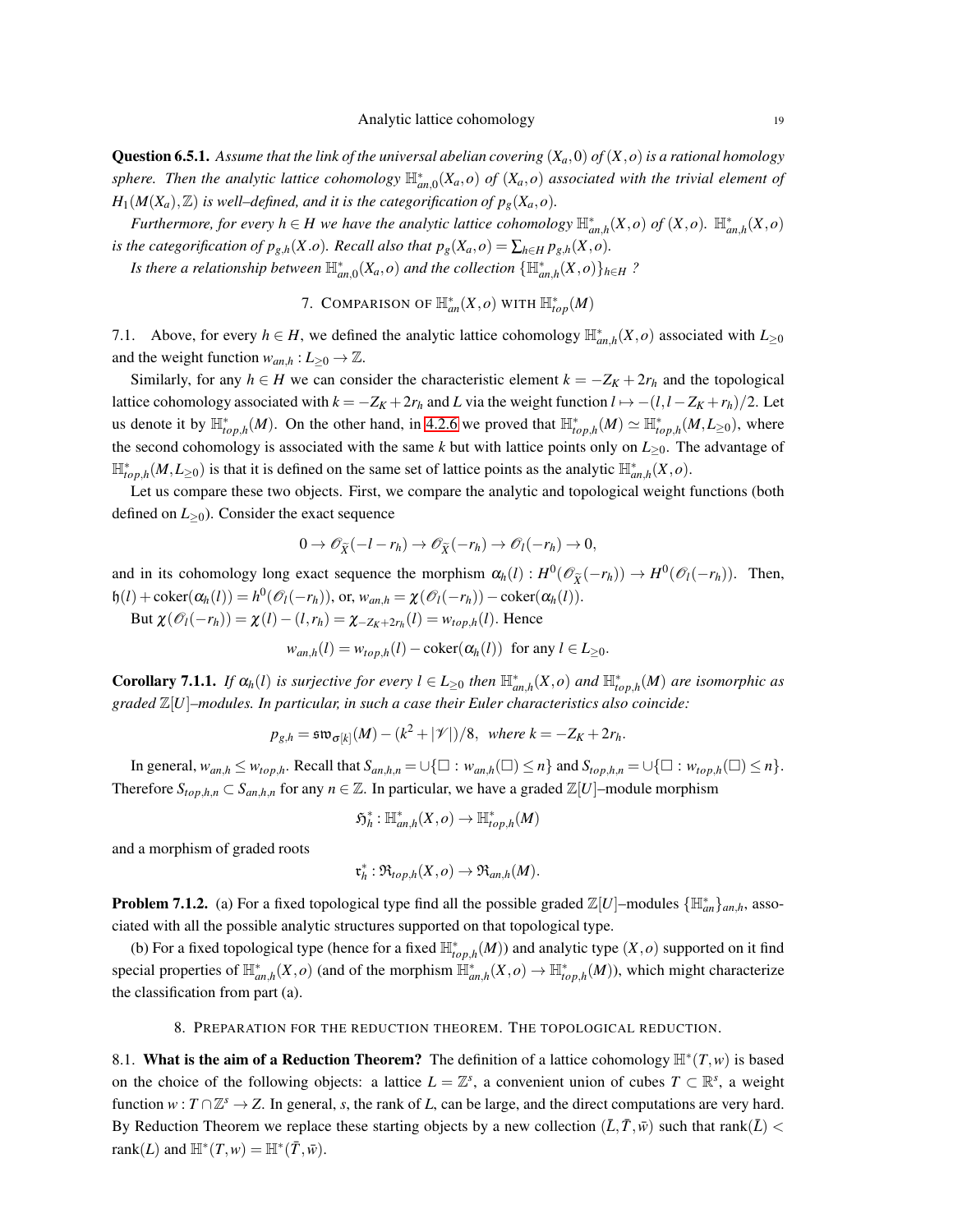# 20 T. Ágoston , A. Némethi

The Reduction Theorems associated with the topological lattice cohomology are based on the following observation: the reduced cohomologies are vanishing if and only if *M* is the link of a rational singularity. Rationality can be characterized by properties of graphs (see below). In general, we wish to 'eliminate' parts/subgraphs, which behave like rational graphs. Technically, the procedure runs as follows: we choose *s* ′ vertices (the bad vertices) such that by the modification of their Euler numbers we get a rational graph. Then there is a reduction to rank *s* ′ .

**8.1.1. Rational graphs.** Recall that  $(X, o)$  is called rational if  $p_g = 0$ . By a result of Artin [\[4,](#page-21-14) [5\]](#page-21-15)  $p_g = 0$ if and only if  $\chi(l) \ge 1$  for all  $l \in L_{>0}$  (hence it is a topological property of *M* readable from Γ). The links of any rational singularity is a rational homology sphere. The class of rational graphs is closed while taking subgraphs or/and decreasing the Euler numbers  $E_v^2$ .

#### <span id="page-19-2"></span>8.2. Measure of non-rationality. 'Bad' vertices. [\[25,](#page-22-0) [20,](#page-22-14) [1,](#page-21-6) [33\]](#page-22-21)

Recall that decreasing all the Euler numbers of a tree, with all the vertices decorated by  $g_y = 0$ , we obtain a rational graph. The next definition aims to identify those vertices where such a decrease is really necessary.

<span id="page-19-0"></span>**Definition 8.2.1.** Let  $\Gamma$  be a resolution graph such that *M* is a rational homology sphere.

A subset of vertices  $\overline{\mathscr{V}} = \{v_1, \ldots, v_{\overline{s}}\} \subset \mathscr{V}$  is called *B–set*, if by replacing the Euler numbers  $e_v = E_v^2$ indexed by  $v \in \overline{\mathcal{V}}$  by some more negative integers  $e'_v \leq e_v$  we get a rational graph.

A graph is called AR-graph ('almost rational graph') if it admits a B–set of cardinality  $\leq 1$ .

Example 8.2.2. (a) A possible *B*–set can be chosen in many different ways, usually it is not determined uniquely even if it is minimal with this property. Usually we allow non-minimal *B*–sets as well.

(b) If  $H_1(M, \mathbb{Q}) = 0$  then the set of nodes is a B-set. Hence any star-shaped graph (with  $H_1(M, \mathbb{Q}) = 0$ ) is AR. Other AR families are: rational and elliptic graphs and graphs of superisolated singularities associated with a rational unicuspidal curve [\[25,](#page-22-0) [27\]](#page-22-1).

(c) The class of AR graphs is closed while taking subgraphs or/and decreasing the Euler numbers.

**8.2.3. The definition of the lattice points**  $x(\bar{l})$ . Assume that  $\overline{\mathscr{V}} := \{v_k\}_{k=1}^{\overline{s}}$  is a subset of  $\mathscr{V}$ . Then we split the set of vertices  $\mathscr V$  into the disjoint union  $\overline{\mathscr V}\sqcup\mathscr V^*$ . Let  $\{m_v(x)\}_v$  denote the coefficients of a cycle  $x\in L\otimes\mathbb Q,$ that is  $x = \sum_{v \in \mathcal{V}} m_v(x) E_v$ . We also fix  $h \in H$  and the representative  $s_h \in L'$ .

Our goal is to define some universal cycles  $x(\bar{l}) \in L$  associated with  $\bar{l} \in L(\overline{\mathcal{V}})$  and  $h \in H$ .

<span id="page-19-1"></span>**Proposition 8.2.4.** [\[25,](#page-22-0) Lemma 7.6], [\[20\]](#page-22-14) *For any*  $\bar{l} := \sum_{v \in \overline{\mathscr{V}}} \ell_v E_v \in L(\overline{\mathscr{V}})$  *there exists a unique cycle*  $x(\bar{l}) \in L$ *(depending also on h) satisfying the next properties:*

- (a)  $m_v(x(\overline{I})) = \ell_v$  *for any distinguished vertex*  $v \in \overline{\mathcal{V}}$ *;*
- (b)  $(x(\bar{l}) + s_h, E_v) \leq 0$  *for every 'non-distinguished vertex'*  $v \in \mathcal{V}^*$ ;
- (c)  $x(\overline{l})$  *is minimal with the two previous properties (with respect to*  $\leq$ ).

8.2.5. Note that the definition of an B–set does not involve any  $k \in \text{Char}$ , hence such a set can be uniformly used for any  $k_r$ . In this section we fix such an B–set  $\overline{V} \subset V$  as in [8.2.1](#page-19-0) (with cardinality  $\bar{s}$ ) and any  $k_r \in$  Char. Then, for each  $\bar{l} = \sum_{v \in \mathcal{V}} \ell_v E_v \in L(\mathcal{V})$ , with every  $\ell_v \geq 0$ , we define the universal cycle  $x(\bar{l})$  associated with  $\bar{l}$ and  $s_h$  (where  $k_r = -Z_K + 2s_h$ ) as in [8.2.4.](#page-19-1)

Our goal is to replace the cubes of the lattice  $\mathbb{R}^s$  (or from  $(\mathbb{R}_{\geq 0})^s$ ) with cubes from  $(\mathbb{R}_{\geq 0})^s$ . In particular, we need to define the new weights. Define the function  $\overline{w}_0 : (\mathbb{Z}_{\geq 0})^{\overline{s}} \to \mathbb{Z}$  by  $\overline{w}_0(\overline{l}) := \chi_{k_r}(x(\overline{l}))$ . Then  $\overline{w}_0$ defines a set  ${\overline{w}_q}_{q=0}^{\overline{s}}$  of compatible weight functions as in [4.2.1,](#page-5-0)  $\overline{w}_q(\square) = \max{\overline{w}_0(v) : v \text{ is a vertex of } \square}$ . This system is denoted by  $\overline{w}[k_r]$ . Let us denote the associated lattice cohomology by  $H^*((\mathbb{R}_{\geq 0})^{\overline{s}}, \overline{w}[k_r])$ .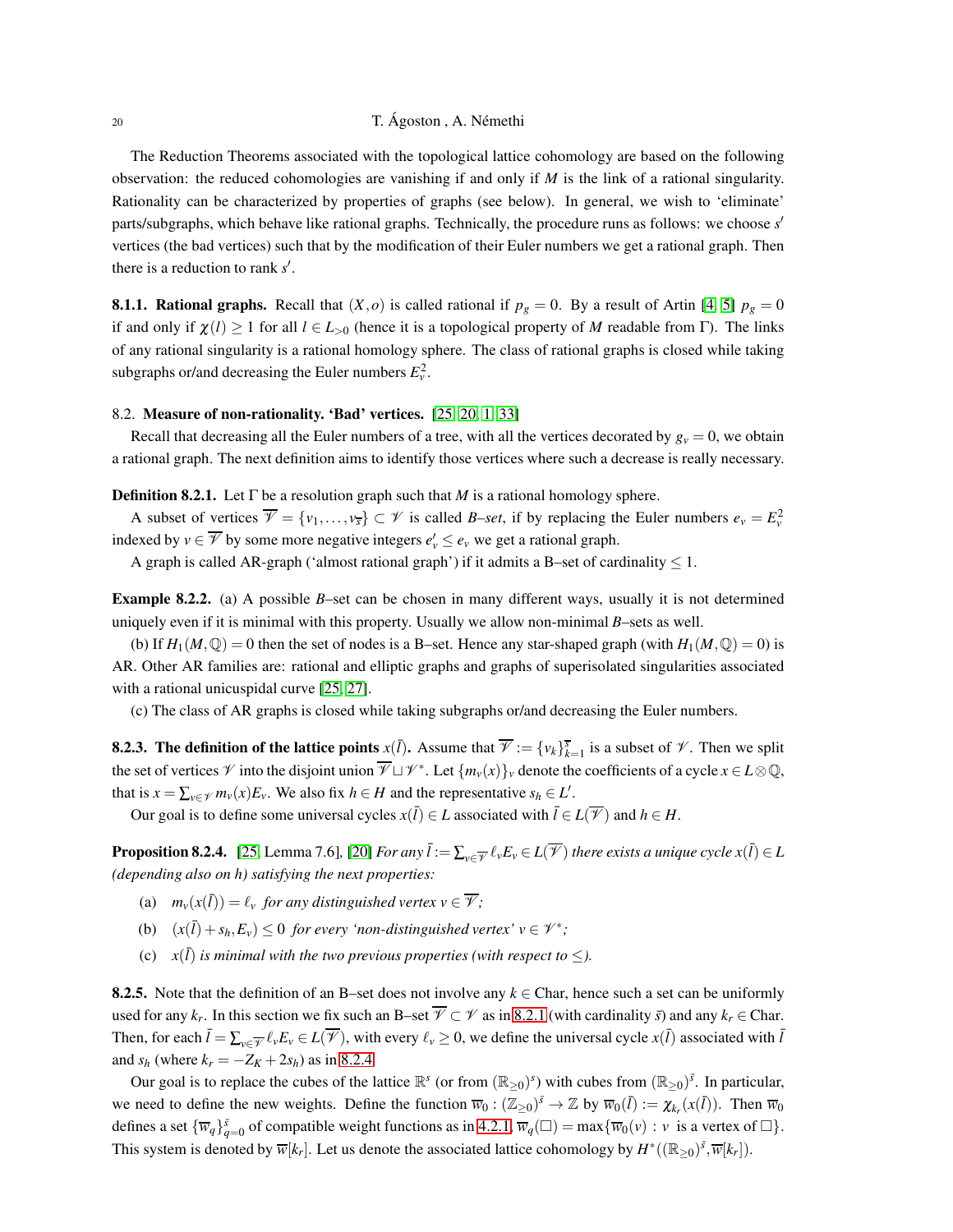<span id="page-20-0"></span>**Theorem 8.2.6.** (Topological Reduction Theorem) [\[20\]](#page-22-14) *Assume that*  $\overline{\mathcal{V}}$  *is an B–set. Then there exists a graded* Z[*U*]*-module isomorphism*

$$
(\mathbf{8.2.7}) \quad \mathbb{H}^*( (\mathbb{R}_{\geq 0})^s, k_r) \cong \mathbb{H}^*( (\mathbb{R}_{\geq 0})^{\bar{s}}, \overline{w}[k_r]).
$$

9. ANALYTIC REDUCTION THEOREM

#### 9.1. Analytic reduction theorem.

9.1.1. Our next goal is to prove a 'Reduction Theorem', the analogue of the topological Theorem [8.2.6.](#page-20-0) Via such a result, the rectangle  $R = R(0, c)$  can be replaced by another rectangle sitting in a lattice of smaller rank. The procedure starts with identification of a set of 'bad' vertices, see [8.2.](#page-19-2) In the topological context the possible choice of  $\overline{\mathscr{V}}$  was dictated by combinatorial properties of  $\chi$  with a special focus on the topological characterization of rational germs. In the present context we start with certain analytic properties of 2-forms (which reflects the dominance of  $\overline{\mathscr{V}}$  over  $\mathscr{V}^*$ ). (Note that  $p_g = 0$  if and only if  $H^0(\widetilde{X} \setminus E, \Omega_{\widetilde{X}}^2) = H^0(\widetilde{X}, \Omega_{\widetilde{X}}^2)$ .)

In this section we assume that the link is a rational homology sphere.

**Definition 9.1.2.** We say that  $\overline{\mathscr{V}}$  is an B<sub>an</sub>–set if it satisfy the following property: if some differential form  $\omega \in H^0(\widetilde{X} \setminus E, \Omega_{\widetilde{X}}^2)$  satisfies  $(\text{div}_E \omega)|_{\overline{Y}} \ge -E_{\overline{Y}}$  then necessarily  $\omega \in H^0(\widetilde{X}, \Omega_{\widetilde{X}}^2)$ . By [\(5.3.5\)](#page-9-1) this is equivalent with the vanishing  $h^1(\mathcal{O}_Z) = 0$  for any  $Z = E_{\overline{\mathcal{V}}} + l^*$ , where  $l^* \ge 0$  and it is supported on  $\mathcal{V}^*$ .

Lemma 9.1.3. [\[1\]](#page-21-6) *Any B–set is a Ban–set.*

**Example 9.1.4.** By the above lemma, the set  $\overline{\mathcal{V}} = \mathcal{N}$  of nodes is an B<sub>an</sub>–set. Moreover, if  $\{\overline{v}\}\$ is the B–set of an AR graph, then it is an B*an*–set as well.

**9.1.5.** Associated with a disjoint decomposition  $\mathcal{V} = \overline{\mathcal{V}} \sqcup \mathcal{V}^*$ , we write any  $l \in L$  as  $\overline{l} + l^*$ , or  $(\overline{l}, l^*)$ , where *l* and *l*<sup>\*</sup> are supported on  $\overline{V}$  and  $\mathcal{V}$ <sup>\*</sup> respectively. Fix any  $c \ge Z_{coh,h}$  and set  $R = R(0,c)$  as above. We also write  $\overline{R}$  for the rectangle  $R(0,\overline{c})$ , the  $\overline{\mathscr{V}}$ -projection of *R*. For any  $\overline{l} \in \overline{R}$  define the weight function

$$
\overline{w}_0(\overline{l}) = \mathfrak{h}(\overline{l}) + \mathfrak{h}^{\circ}(\overline{l} + c^*) - p_{g,h} = \mathfrak{h}(\overline{l}) - h^1(\mathscr{O}_{\overline{l} + c^*}(-r_h)).
$$

Consider all the cubes of  $\overline{R}$  and the weight function  $\overline{w}_q : \mathcal{Q}_q(\overline{R}) \to \mathbb{Z}$  defined by  $\overline{w}_q(\square_q) = \max\{w_0(\overline{l}) :$  $\overline{l}$  is any vertex of  $\Box_a$ .

**Theorem 9.1.6. Reduction theorem for the analytic lattice cohomology.** *If*  $\overline{\mathcal{V}}$  *is an B<sub>an</sub>–set then there exists a graded* Z[*U*]*–module isomorphism*

$$
\mathbb{H}_{an}^*(R,w)\simeq \mathbb{H}_{an}^*(\overline{R},\overline{w}).
$$

*Proof.* For any  $\mathcal{I} \subset \mathcal{V}$  write  $c_{\mathcal{I}}$  for the  $\mathcal{I}$ -projection of *c*.

We proceed by induction, the proof will be given in  $|\mathcal{V}^*|$  steps. For any  $\overline{\mathcal{V}} \subset \mathcal{I} \subset \mathcal{V}$  we create the inductive setup. We write  $\mathscr{I}^* = \mathscr{V} \setminus \mathscr{I}$ , and according to the disjoint union  $\mathscr{I} \sqcup \mathscr{I}^* = \mathscr{V}$  we consider the coordinate decomposition  $l = (l_{\mathcal{I}}, l_{\mathcal{I}})$ . We also set  $R_{\mathcal{I}} = R(0, c_{\mathcal{I}})$  and the weight function

$$
w_{\mathscr{I}}(l_{\mathscr{I}}) = \mathfrak{h}(l_{\mathscr{I}}) + \mathfrak{h}^{\circ}(l_{\mathscr{I}} + c_{\mathscr{I}^*}) - p_{g,h}.
$$

Then for  $\overline{\mathcal{V}} \subset \mathcal{I} \subset \mathcal{V}$ ,  $\mathcal{J} = \mathcal{I} \cup \{v_0\}$   $(v_0 \notin \mathcal{I})$ , we wish to prove that  $\mathbb{H}^*(R_{\mathcal{J}}, w_{\mathcal{J}}) = \mathbb{H}^*(R_{\mathcal{J}}, w_{\mathcal{J}})$ . For this consider the projection  $\pi_{\mathbb{R}} : R \downarrow \rightarrow R \downarrow$ .

For any fixed  $y \in R_{\mathscr{I}}$  consider the fiber  $\{y + tE_{v_0}\}_{0 \le t \le c_{v_0}, t \in \mathbb{Z}}$ .

Note that  $t \mapsto \mathfrak{h}(y + tE_{v_0})$  is increasing. Let  $t_0 = t_0(y)$  be the smallest value  $t$  for which  $\mathfrak{h}(y + tE_{v_0})$  <  $h(y + (t+1)E_{v_0})$ . If  $t \mapsto h(y + tE_{v_0})$  is constant then we take  $t_0 = c_{v_0}$ . If  $t_0 < c_{v_0}$ , then  $t_0$  is characterized by the existence of a global section

(9.1.7) 
$$
s_1 \in H^0(\mathscr{O}_{\widetilde{X}}(-r_h))
$$
 with  $(div_E s_1)|_{\mathscr{I}} \geq y$ ,  $(div_E s_1)_{v_0} = t_0$ .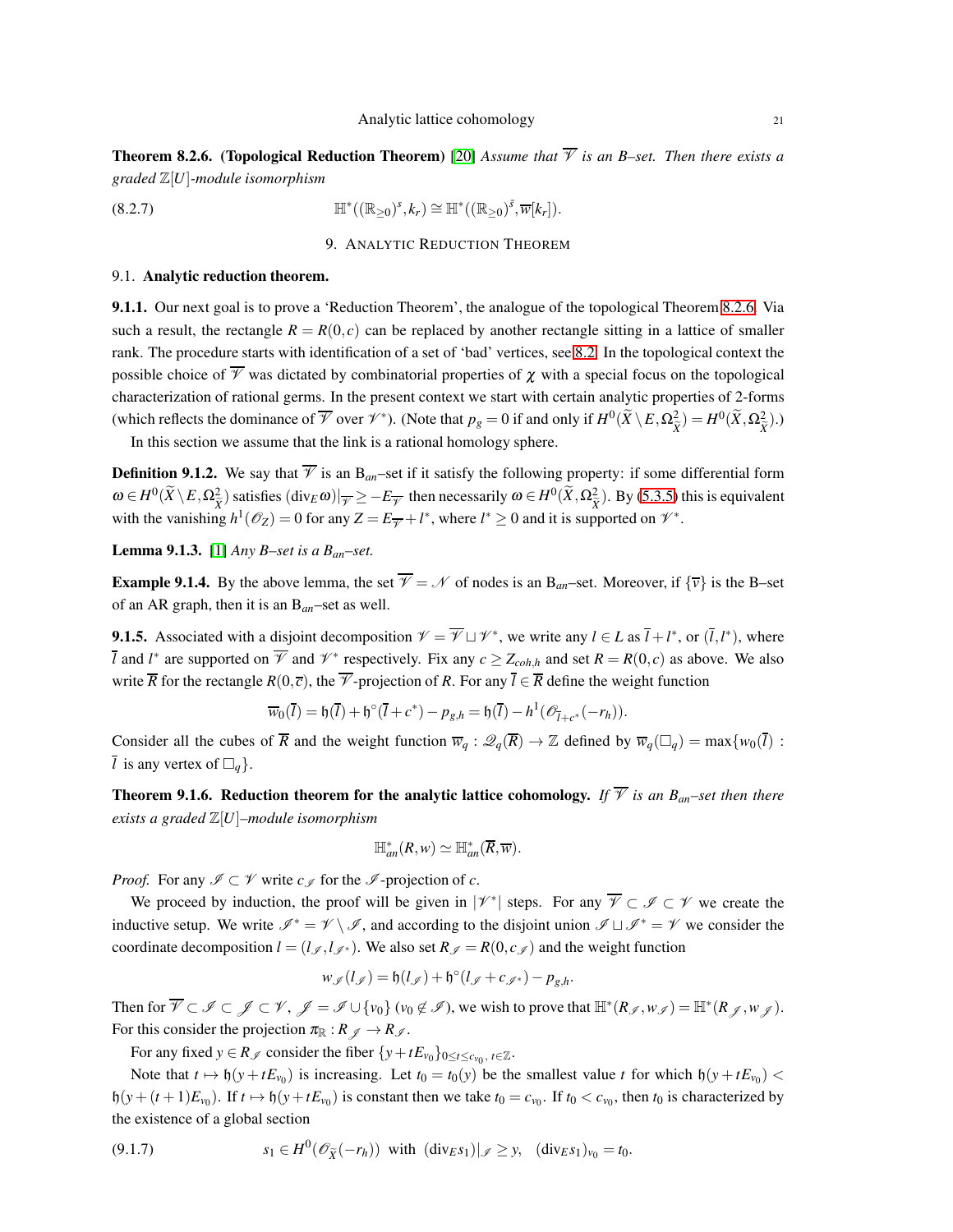Symmetrically,  $t \mapsto \phi^{\circ}(y + c \, y^* + tE_{\nu_0})$  is decreasing. Let  $t_0^{\circ} = t_0^{\circ}(y)$  be the smallest value *t* for which  $\phi^{\circ}(y + c \, y^*)$  $c_{\mathscr{J}^*} + tE_{\nu_0}$  =  $\mathfrak{h}^{\circ}(\mathfrak{y} + c_{\mathscr{J}^*} + (t+1)E_{\nu_0})$ . The value  $t_0^{\circ}$  is characterized by the existence of a section

$$
(9.1.8) \t\t s2 \in H0(\widetilde{X} \setminus E, \Omega_{\widetilde{X}}^2(r_h)) \t with \t (divEs2)|_{\mathscr{I}} \geq -y, \t (divEs2)v0 = -t0o.
$$

This shows that there exist a form  $\omega = s_1 s_2 \in H^0(\widetilde{X} \setminus E, \Omega_{\widetilde{X}}^2)$  such that  $(\text{div}_E \omega)|_{\mathscr{I}} \geq 0$  and  $(\text{div}_E \omega)_{v_0} = t_0 - t_0^{\circ}$ . By the B<sub>an</sub> property we necessarily must have  $t_0 - t_0^{\circ} \ge 0$ . Therefore, the weight  $t \mapsto w_{\mathscr{J}}(y + tE_{v_0}) =$  $h(y + tE_{\nu_0}) + h^{\circ}(y + tE_{\nu_0} + c_{\mathscr{J}^*}) - p_{g,h}$  is decreasing for  $t \le t_0$ , is increasing for  $t \ge t_0$ . Moreover, for *t*<sup>○</sup>
6 ≤ *t* ≤ *t*<sup>0</sup> it takes the constant value  $\mathfrak{h}(y) + \mathfrak{h}^{\circ}(y + c_{v_0}E_{v_0} + c_{\mathscr{J}^*}) - p_{g,h} = w_{\mathscr{I}}(y)$ .

Next we fix  $y \in R_{\mathscr{I}}$  and some  $I \subset \mathscr{I}$  (hence a cube  $(y, I)$  in  $R_{\mathscr{I}}$ ). We wish to compare the intervals  $[t_0^{\circ}(y + E_{I'}, t_0(y + E_{I'})]$  for all subsets  $I' \subset I$ . We claim that they have at least one common element (in fact, it turns out that  $t_0(y)$  works).

Note that  $\mathfrak{h}(y + t E_{v_0}) = \mathfrak{h}(y + (t+1)E_{v_0})$  implies  $\mathfrak{h}(y + t E_{v_0} + E_{l'}) = \mathfrak{h}(y + (t+1)E_{v_0} + E_{l'})$  for any  $l'$ , hence  $t_0(y) \le t_0(y + E_{I'})$ . In particular, we need to prove that  $t_0(y) \ge t_0^{\circ}(y + E_{I'})$ . Similarly as above, the value  $t_0^{\circ}(y + E_I)$  is characterized by the existence of a form

$$
s_{I'} \in H^0(\widetilde{X} \setminus E, \Omega_{\widetilde{X}}^2(r_h)) \text{ with } (\text{div}_E s_{I'})|_{\mathscr{I}} \geq -y - E_{I'}, \quad (\text{div}_E s_{I'})_{v_0} = -t_0^{\circ}(y + E_{I'}).
$$

Hence the from  $\omega_{I'} = s_1 s_{I'} \in H^0(\widetilde{X} \setminus E, \Omega_{\widetilde{X}}^2)$  satisfies  $\text{div}_E \omega_{I'}|_{\mathscr{I}} \ge -E_{I'}$  and  $(\text{div}_E \omega_{I'})_{v_0} = t_0(y) - t_0^{\circ}(y + E_{I'}).$ By the B<sub>an</sub> property we must have  $t_0(y) - t_0^o(y + E_F) \ge 0$ .

Set *S*<sub>J</sub><sub>*,n*</sub> and *S*<sub>J</sub><sub>*,n*</sub> for the lattice spaces defined by *w*<sub>J</sub> and *w*<sub>J</sub>. If  $y + tE_{v_0} \in S_{J,n}$  then  $w_{J}(y + tE_{v_0}) \le n$ , hence by the above discussion  $w_J(y) \le n$  too. In particular, the projection  $\pi_{\mathbb{R}} : R_J \to R_J$  induces a map  $S_{\mathscr{J},n} \to S_{\mathscr{I},n}$ . We claim that it is a homotopy equivalence. The argument is similar to the proof from [6.2.1](#page-18-0) via the above preparations.  $\Box$ 

#### **REFERENCES**

- <span id="page-21-7"></span><span id="page-21-6"></span>[1] Ágoston, T, and Némethi, A.: Analytic lattice cohomology of surface singularities, *in preparation*.
- <span id="page-21-8"></span>[2] Ágoston, T, and Némethi, A.: Analytic lattice cohomology of curve singularities, *in preparation*.
- <span id="page-21-14"></span>[3] Ágoston, T, and Némethi, A.: Analytic lattice cohomology of normal isolated singularities, *in preparation*.
- <span id="page-21-15"></span>[4] Artin, M.: Some numerical criteria for contractability of curves on algebraic surfaces. *Amer. J. of Math.*, 84, 485-496, 1962.
- <span id="page-21-0"></span>[5] Artin, M.: On isolated rational singularities of surfaces. *Amer. J. of Math.*, 88, 129-136, 1966.
- [6] de Bobadilla, J.F., Luengo, I., Melle-Hernández, A., Némethi, A.: On rational cuspidal curves, open surfaces and local singularities, *Singularity theory, Dedicated to Jean-Paul Brasselet on His 60th Birthday,* Proc. of the 2005 Marseille Singularity School and Conference, 2007, 411-442.
- <span id="page-21-2"></span><span id="page-21-1"></span>[7] Bodnár, J., Némethi, A.: Lattice cohomology and rational cuspidal curves, *Math. Research Letters* 23 (2016) no:2, 339–375.
- [8] Bodnár, J., Némethi, A.: Seiberg–Witten invariant of the universal abelian cover of  $S^3_{-p/q}(K)$ , Proceendings: *Singularities and Computer Algebra – Festschrift for Gert-Martin Greuel on the Occasion of his 70ty Birthday*, Springer, 2016, Ed's: W. Decker, G. Pfister, M. Schulze.
- <span id="page-21-4"></span><span id="page-21-3"></span>[9] Bodnár, J., Celoria, D. and Golla, M.: Cuspidal curves and Heegaard Floer homology, *Proc. Lond. Math. Soc.* (3) 112 (2016), no. 3, 512–548.
- <span id="page-21-9"></span>[10] Borodzik, M., Livingston, Ch.: Heegaard Floer homology and rational cuspidal curves, *Forum Math. Sigma* 2 (2014), e28, 23 pp.
- <span id="page-21-10"></span>[11] Campillo, A. and Delgado, F. and Gusein-Zade, S. M.: Poincaré series of a rational surface singularity, Invent. Math., 155 (2004), 41-53.
- <span id="page-21-13"></span>[12] Cutkosky, S.D, Herzog, J., Reguera, A.: Poincaré series of resolutions of surface singularities, Trans. of AMS, 356 (5) (2003), 1833–1874.
- <span id="page-21-5"></span>[13] Dădărlat, M., Némethi, A.: Shape theory and (connective) K-theory, J. Operator Theory, 23(2) (1990), 207–291.
- [14] Dai, I. and Manolescu, C.: Involutive Heegaard Floer homology and plumbed three-manifolds, *J. of the Inst. of Math. of Jussieu* 18 (6) (2019), 1115–1155.
- <span id="page-21-12"></span><span id="page-21-11"></span>[15] Dold, A., Thom, R. : Quasifaserungen und unendliche symmetrische Produkte, Annals of Mathematics, Second Series, 67 (1958), 239–281.
- [16] Grauert, H. and Riemenschneider, O.: Verschwindungssätze für analytische kohomologiegruppen auf komplexen Räumen, *Inventiones math.* 11 (1970), 263-292.